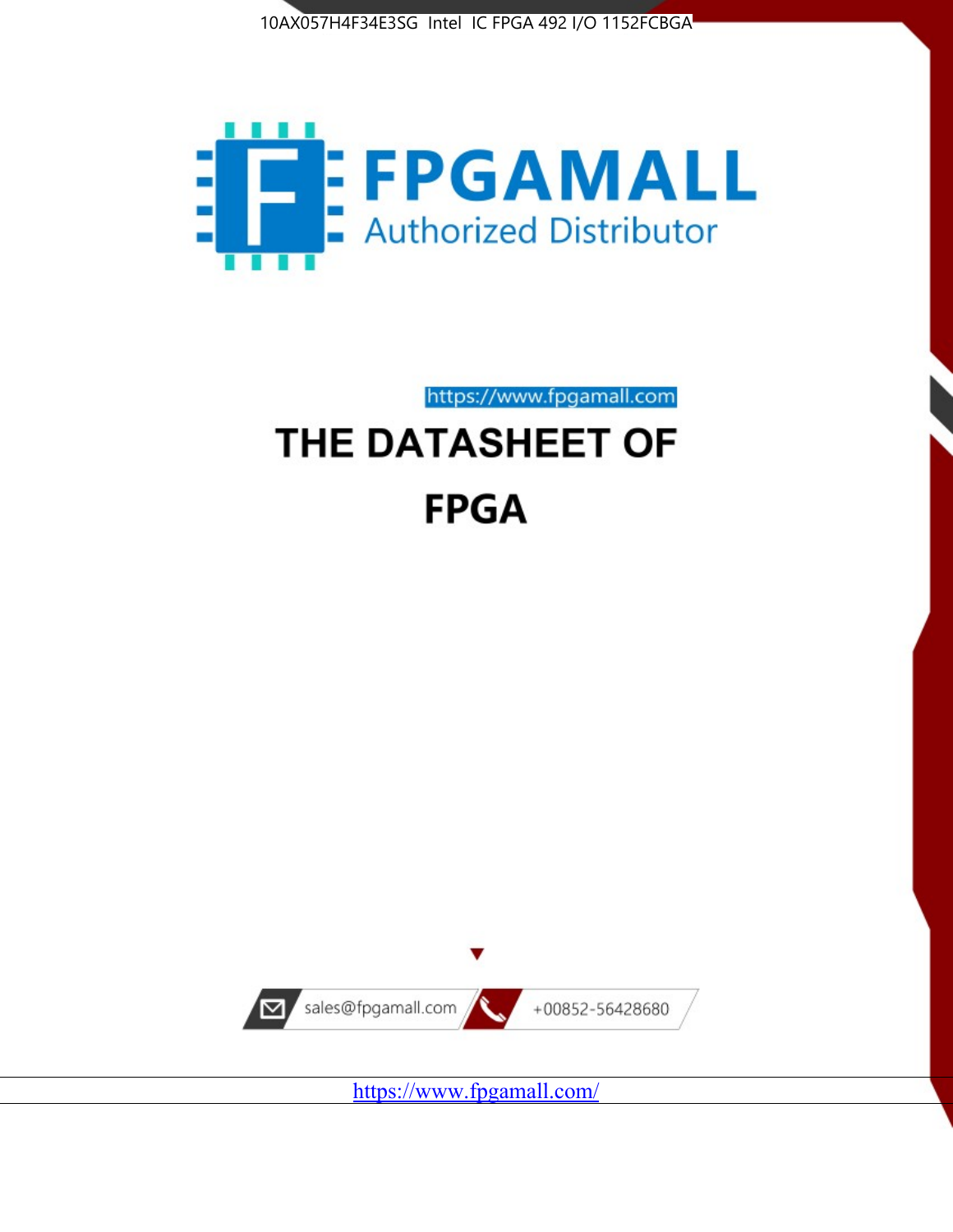10AX057H4F34E3SG Intel IC FPGA 492 I/O 1152FCBGA



# **Intel® Arria® 10 Device Overview**



**A10-OVERVIEW | 2018.12.06** Latest document on the web: **[PDF](https://www.intel.com/content/dam/www/programmable/us/en/pdfs/literature/hb/arria-10/a10_overview.pdf)** | **[HTML](https://www.intel.com/content/www/us/en/programmable/documentation/sam1403480274650.html)**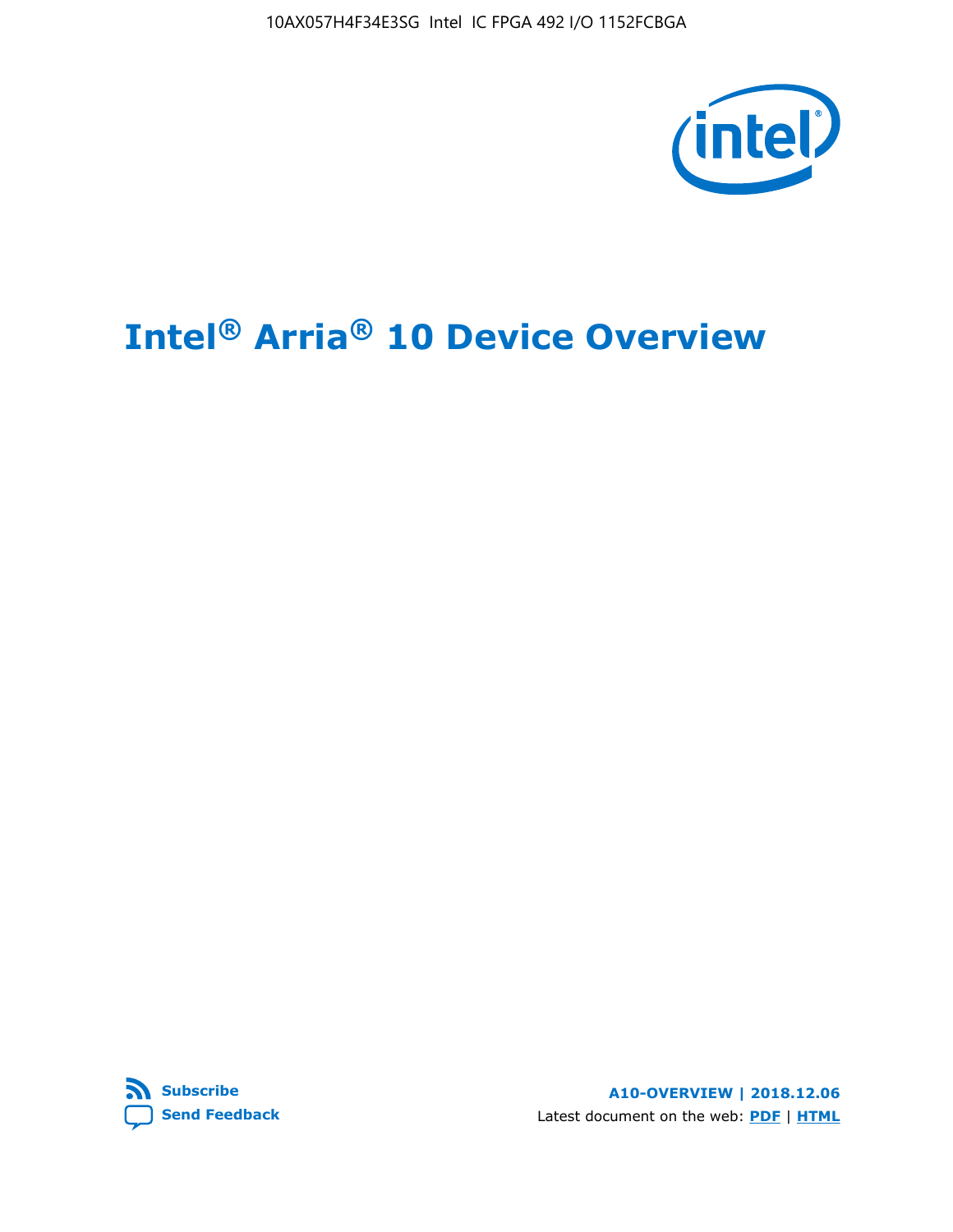

**Contents** 

# **Contents**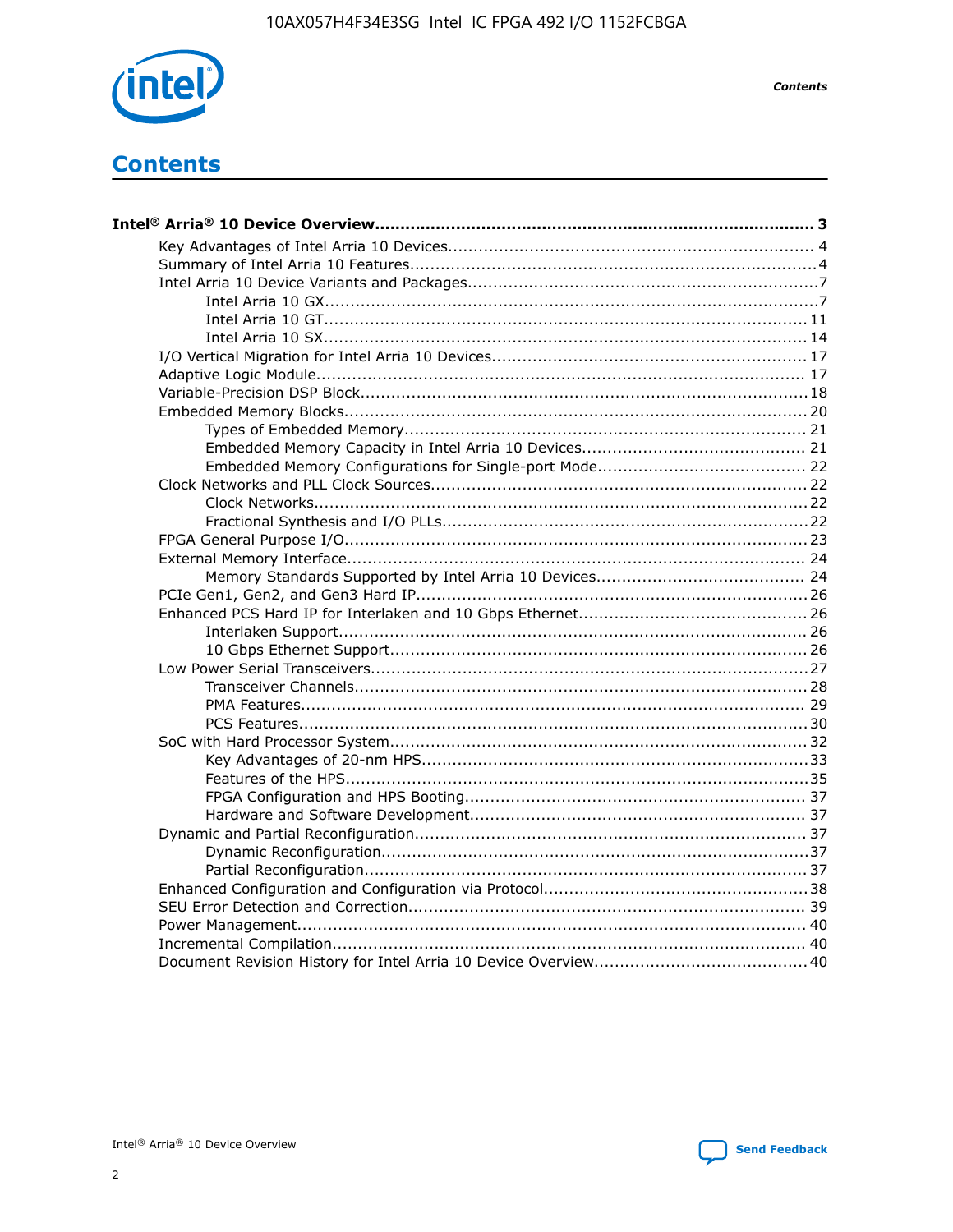**A10-OVERVIEW | 2018.12.06**

**[Send Feedback](mailto:FPGAtechdocfeedback@intel.com?subject=Feedback%20on%20Intel%20Arria%2010%20Device%20Overview%20(A10-OVERVIEW%202018.12.06)&body=We%20appreciate%20your%20feedback.%20In%20your%20comments,%20also%20specify%20the%20page%20number%20or%20paragraph.%20Thank%20you.)**



# **Intel® Arria® 10 Device Overview**

The Intel<sup>®</sup> Arria<sup>®</sup> 10 device family consists of high-performance and power-efficient 20 nm mid-range FPGAs and SoCs.

Intel Arria 10 device family delivers:

- Higher performance than the previous generation of mid-range and high-end FPGAs.
- Power efficiency attained through a comprehensive set of power-saving technologies.

The Intel Arria 10 devices are ideal for high performance, power-sensitive, midrange applications in diverse markets.

| <b>Market</b>         | <b>Applications</b>                                                                                               |
|-----------------------|-------------------------------------------------------------------------------------------------------------------|
| Wireless              | Channel and switch cards in remote radio heads<br>٠<br>Mobile backhaul<br>٠                                       |
| Wireline              | 40G/100G muxponders and transponders<br>٠<br>100G line cards<br>٠<br><b>Bridging</b><br>٠<br>Aggregation<br>٠     |
| <b>Broadcast</b>      | Studio switches<br>٠<br>Servers and transport<br>٠<br>Videoconferencing<br>٠<br>Professional audio and video<br>٠ |
| Computing and Storage | Flash cache<br>٠<br>Cloud computing servers<br>٠<br>Server acceleration<br>٠                                      |
| Medical               | Diagnostic scanners<br>٠<br>Diagnostic imaging<br>٠                                                               |
| Military              | Missile guidance and control<br>٠<br>Radar<br>٠<br>Electronic warfare<br>٠<br>Secure communications<br>٠          |

#### **Table 1. Sample Markets and Ideal Applications for Intel Arria 10 Devices**

#### **Related Information**

- [Intel Arria 10 Device Handbook: Known Issues](http://www.altera.com/support/kdb/solutions/rd07302013_646.html) Lists the planned updates to the *Intel Arria 10 Device Handbook* chapters.
- [Intel Arria 10 GX/GT Device Errata and Design Recommendations](https://www.intel.com/content/www/us/en/programmable/documentation/agz1493851706374.html#yqz1494433888646)
- [Intel Arria 10 SX Device Errata and Design Recommendations](https://www.intel.com/content/www/us/en/programmable/documentation/cru1462832385668.html#cru1462832558642)

Intel Corporation. All rights reserved. Intel, the Intel logo, Altera, Arria, Cyclone, Enpirion, MAX, Nios, Quartus and Stratix words and logos are trademarks of Intel Corporation or its subsidiaries in the U.S. and/or other countries. Intel warrants performance of its FPGA and semiconductor products to current specifications in accordance with Intel's standard warranty, but reserves the right to make changes to any products and services at any time without notice. Intel assumes no responsibility or liability arising out of the application or use of any information, product, or service described herein except as expressly agreed to in writing by Intel. Intel customers are advised to obtain the latest version of device specifications before relying on any published information and before placing orders for products or services. \*Other names and brands may be claimed as the property of others.

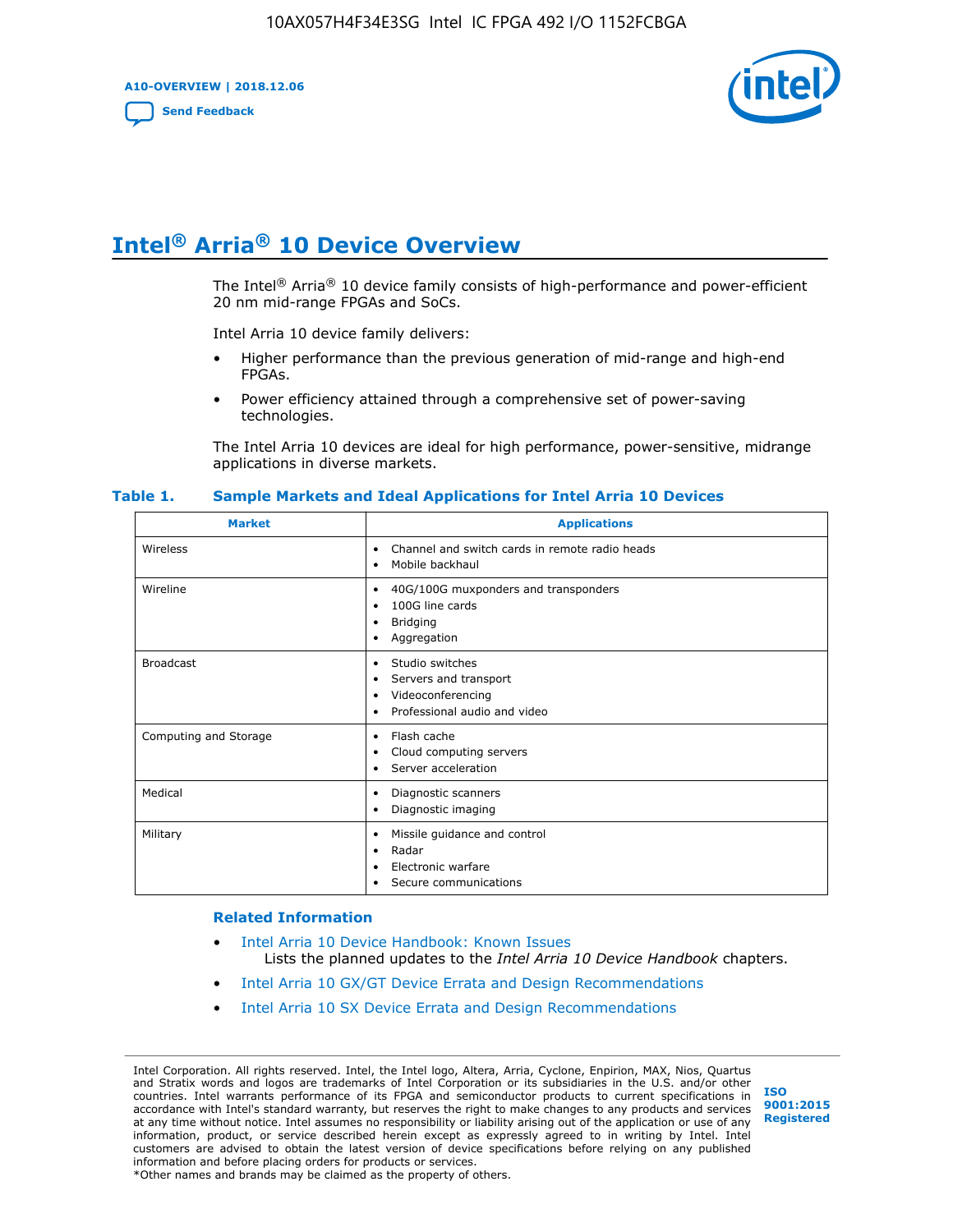

# **Key Advantages of Intel Arria 10 Devices**

# **Table 2. Key Advantages of the Intel Arria 10 Device Family**

| <b>Advantage</b>                                                                                          | <b>Supporting Feature</b>                                                                                                                                                                                                                                                                                                |
|-----------------------------------------------------------------------------------------------------------|--------------------------------------------------------------------------------------------------------------------------------------------------------------------------------------------------------------------------------------------------------------------------------------------------------------------------|
| Enhanced core architecture                                                                                | Built on TSMC's 20 nm process technology<br>٠<br>60% higher performance than the previous generation of mid-range FPGAs<br>٠<br>15% higher performance than the fastest previous-generation FPGA<br>٠                                                                                                                    |
| High-bandwidth integrated<br>transceivers                                                                 | Short-reach rates up to 25.8 Gigabits per second (Gbps)<br>٠<br>Backplane capability up to 12.5 Gbps<br>٠<br>Integrated 10GBASE-KR and 40GBASE-KR4 Forward Error Correction (FEC)<br>٠                                                                                                                                   |
| Improved logic integration and<br>hard IP blocks                                                          | 8-input adaptive logic module (ALM)<br>٠<br>Up to 65.6 megabits (Mb) of embedded memory<br>٠<br>Variable-precision digital signal processing (DSP) blocks<br>Fractional synthesis phase-locked loops (PLLs)<br>Hard PCI Express Gen3 IP blocks<br>Hard memory controllers and PHY up to 2,400 Megabits per second (Mbps) |
| Second generation hard<br>processor system (HPS) with<br>integrated ARM* Cortex*-A9*<br>MPCore* processor | Tight integration of a dual-core ARM Cortex-A9 MPCore processor, hard IP, and an<br>٠<br>FPGA in a single Intel Arria 10 system-on-a-chip (SoC)<br>Supports over 128 Gbps peak bandwidth with integrated data coherency between<br>$\bullet$<br>the processor and the FPGA fabric                                        |
| Advanced power savings                                                                                    | Comprehensive set of advanced power saving features<br>٠<br>Power-optimized MultiTrack routing and core architecture<br>٠<br>Up to 40% lower power compared to previous generation of mid-range FPGAs<br>Up to 60% lower power compared to previous generation of high-end FPGAs                                         |

# **Summary of Intel Arria 10 Features**

## **Table 3. Summary of Features for Intel Arria 10 Devices**

| <b>Feature</b>                  | <b>Description</b>                                                                                                                                                                                                                                                                                                                                                                                           |
|---------------------------------|--------------------------------------------------------------------------------------------------------------------------------------------------------------------------------------------------------------------------------------------------------------------------------------------------------------------------------------------------------------------------------------------------------------|
| Technology                      | TSMC's 20-nm SoC process technology<br>Allows operation at a lower $V_{\text{CC}}$ level of 0.82 V instead of the 0.9 V standard $V_{\text{CC}}$ core voltage                                                                                                                                                                                                                                                |
| Packaging                       | 1.0 mm ball-pitch Fineline BGA packaging<br>٠<br>0.8 mm ball-pitch Ultra Fineline BGA packaging<br>Multiple devices with identical package footprints for seamless migration between different<br><b>FPGA</b> densities<br>Devices with compatible package footprints allow migration to next generation high-end<br>Stratix <sup>®</sup> 10 devices<br>RoHS, leaded $(1)$ , and lead-free (Pb-free) options |
| High-performance<br>FPGA fabric | Enhanced 8-input ALM with four registers<br>Improved multi-track routing architecture to reduce congestion and improve compilation time<br>Hierarchical core clocking architecture<br>Fine-grained partial reconfiguration                                                                                                                                                                                   |
| Internal memory<br>blocks       | M20K-20-Kb memory blocks with hard error correction code (ECC)<br>Memory logic array block (MLAB)-640-bit memory                                                                                                                                                                                                                                                                                             |
|                                 | continued                                                                                                                                                                                                                                                                                                                                                                                                    |



<sup>(1)</sup> Contact Intel for availability.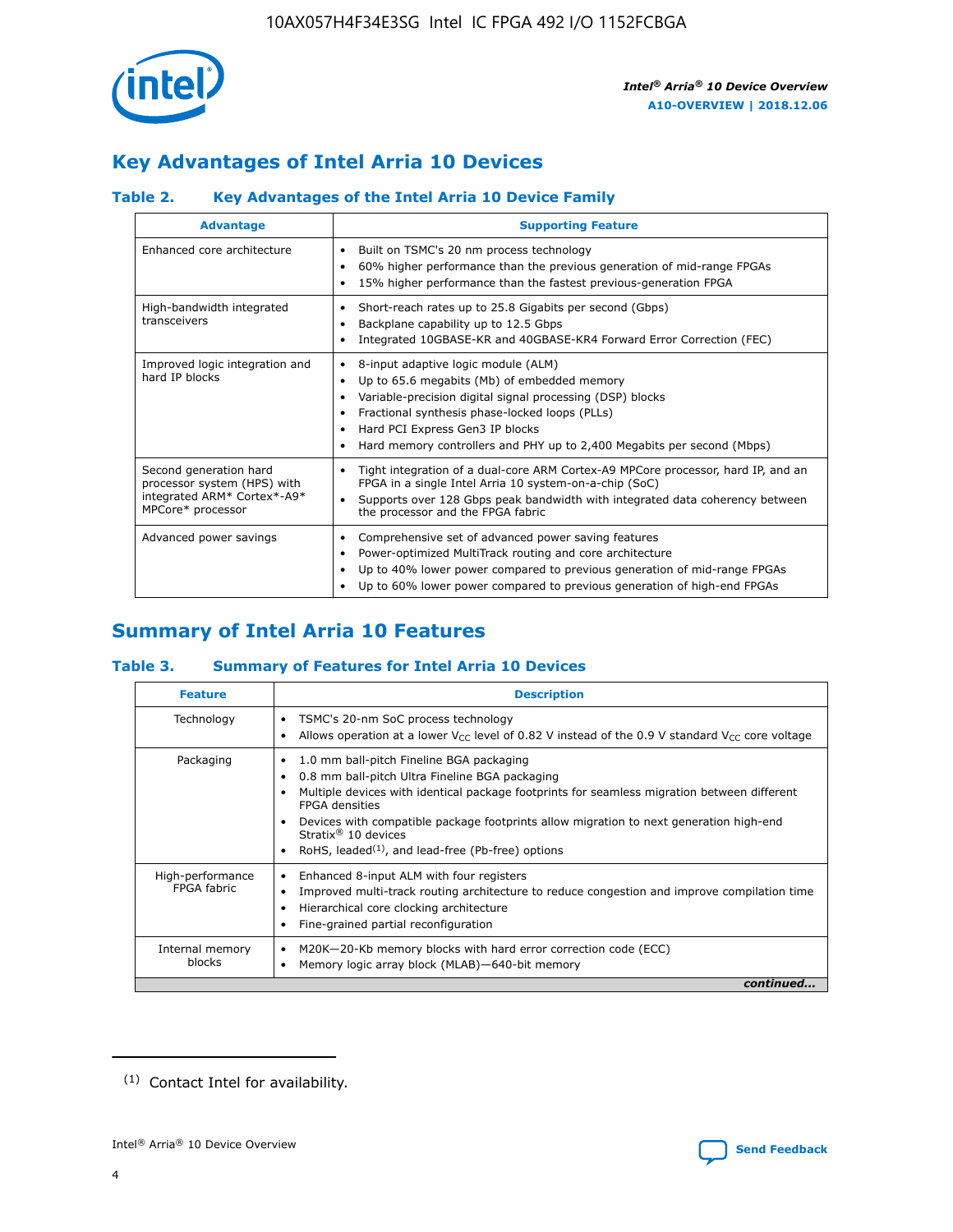r



| <b>Feature</b>                         |                                                                                                                | <b>Description</b>                                                                                                                                                                                                                                                                                                                                                                                                                                                                                                                                                                                                                                                                                                                                                                                                                     |
|----------------------------------------|----------------------------------------------------------------------------------------------------------------|----------------------------------------------------------------------------------------------------------------------------------------------------------------------------------------------------------------------------------------------------------------------------------------------------------------------------------------------------------------------------------------------------------------------------------------------------------------------------------------------------------------------------------------------------------------------------------------------------------------------------------------------------------------------------------------------------------------------------------------------------------------------------------------------------------------------------------------|
| Embedded Hard IP<br>blocks             | Variable-precision DSP                                                                                         | Native support for signal processing precision levels from $18 \times 19$ to<br>54 x 54<br>Native support for 27 x 27 multiplier mode<br>64-bit accumulator and cascade for systolic finite impulse responses<br>(FIRs)<br>Internal coefficient memory banks<br>$\bullet$<br>Preadder/subtractor for improved efficiency<br>Additional pipeline register to increase performance and reduce<br>power<br>Supports floating point arithmetic:<br>- Perform multiplication, addition, subtraction, multiply-add,<br>multiply-subtract, and complex multiplication.<br>- Supports multiplication with accumulation capability, cascade<br>summation, and cascade subtraction capability.<br>- Dynamic accumulator reset control.<br>- Support direct vector dot and complex multiplication chaining<br>multiply floating point DSP blocks. |
|                                        | Memory controller                                                                                              | DDR4, DDR3, and DDR3L                                                                                                                                                                                                                                                                                                                                                                                                                                                                                                                                                                                                                                                                                                                                                                                                                  |
|                                        | PCI Express*                                                                                                   | PCI Express (PCIe*) Gen3 (x1, x2, x4, or x8), Gen2 (x1, x2, x4, or x8)<br>and Gen1 (x1, x2, x4, or x8) hard IP with complete protocol stack,<br>endpoint, and root port                                                                                                                                                                                                                                                                                                                                                                                                                                                                                                                                                                                                                                                                |
|                                        | Transceiver I/O                                                                                                | 10GBASE-KR/40GBASE-KR4 Forward Error Correction (FEC)<br>PCS hard IPs that support:<br>$\bullet$<br>- 10-Gbps Ethernet (10GbE)<br>- PCIe PIPE interface<br>$-$ Interlaken<br>- Gbps Ethernet (GbE)<br>- Common Public Radio Interface (CPRI) with deterministic latency<br>support<br>- Gigabit-capable passive optical network (GPON) with fast lock-<br>time support<br>13.5G JESD204b<br>$\bullet$<br>8B/10B, 64B/66B, 64B/67B encoders and decoders<br>Custom mode support for proprietary protocols                                                                                                                                                                                                                                                                                                                               |
| Core clock networks                    | $\bullet$<br>$\bullet$                                                                                         | Up to 800 MHz fabric clocking, depending on the application:<br>- 667 MHz external memory interface clocking with 2,400 Mbps DDR4 interface<br>- 800 MHz LVDS interface clocking with 1,600 Mbps LVDS interface<br>Global, regional, and peripheral clock networks<br>Clock networks that are not used can be gated to reduce dynamic power                                                                                                                                                                                                                                                                                                                                                                                                                                                                                            |
| Phase-locked loops<br>(PLLs)           | High-resolution fractional synthesis PLLs:<br>$\bullet$<br>Integer PLLs:<br>- Adjacent to general purpose I/Os | - Precision clock synthesis, clock delay compensation, and zero delay buffering (ZDB)<br>- Support integer mode and fractional mode<br>- Fractional mode support with third-order delta-sigma modulation<br>- Support external memory and LVDS interfaces                                                                                                                                                                                                                                                                                                                                                                                                                                                                                                                                                                              |
| FPGA General-purpose<br>$I/Os$ (GPIOs) | On-chip termination (OCT)                                                                                      | 1.6 Gbps LVDS-every pair can be configured as receiver or transmitter<br>1.2 V to 3.0 V single-ended LVTTL/LVCMOS interfacing                                                                                                                                                                                                                                                                                                                                                                                                                                                                                                                                                                                                                                                                                                          |
| <b>External Memory</b><br>Interface    |                                                                                                                | Hard memory controller- DDR4, DDR3, and DDR3L support<br>$-$ DDR4-speeds up to 1,200 MHz/2,400 Mbps<br>- DDR3-speeds up to 1,067 MHz/2,133 Mbps<br>Soft memory controller—provides support for RLDRAM $3^{(2)}$ , QDR IV $^{(2)}$ , and QDR II+<br>continued                                                                                                                                                                                                                                                                                                                                                                                                                                                                                                                                                                           |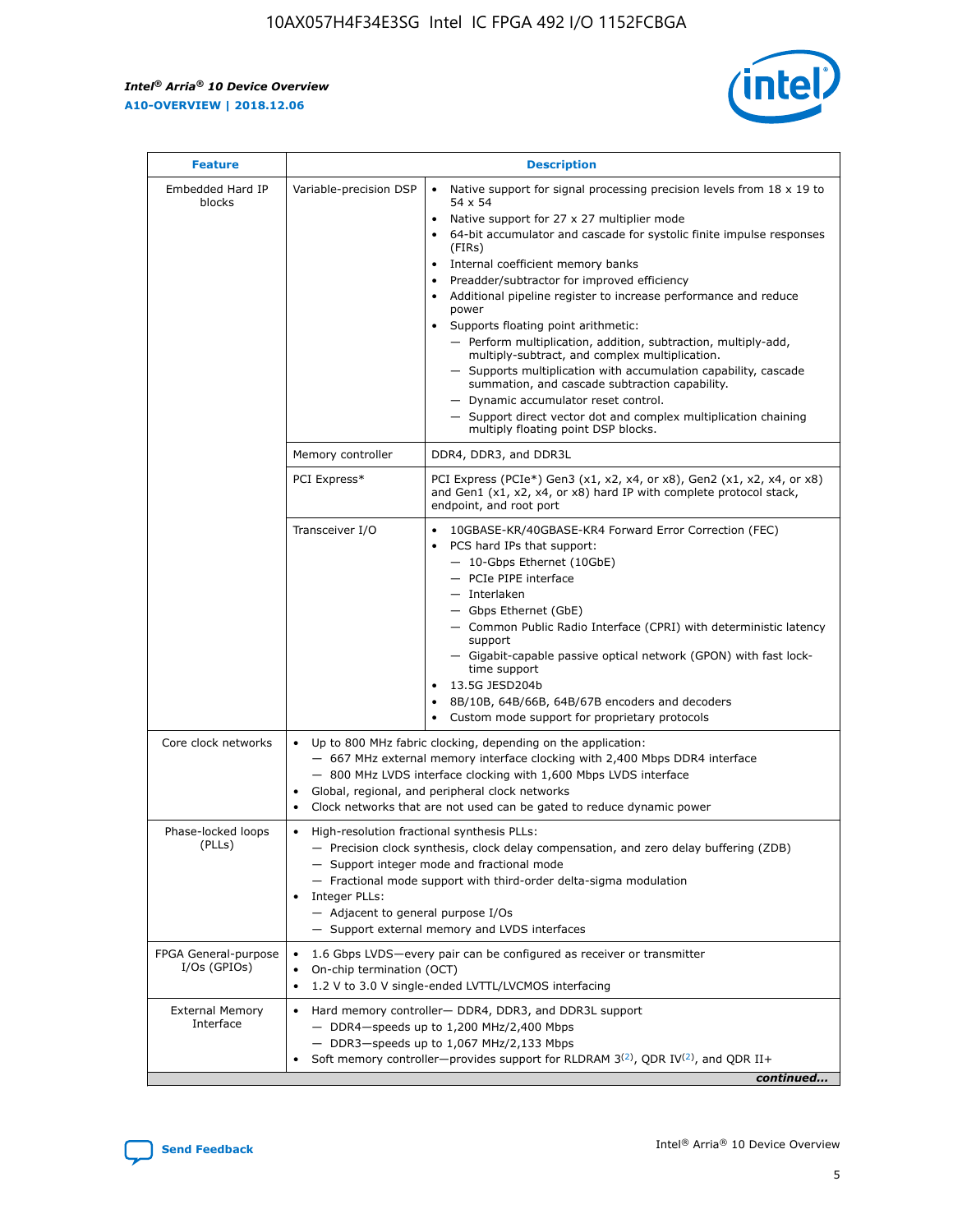

| <b>Feature</b>                                    | <b>Description</b>                                                                                                                                                                                                                                                                                                                                                                                                                                                                                                                                                                                                                             |
|---------------------------------------------------|------------------------------------------------------------------------------------------------------------------------------------------------------------------------------------------------------------------------------------------------------------------------------------------------------------------------------------------------------------------------------------------------------------------------------------------------------------------------------------------------------------------------------------------------------------------------------------------------------------------------------------------------|
| Low-power serial<br>transceivers                  | • Continuous operating range:<br>- Intel Arria 10 GX-1 Gbps to 17.4 Gbps<br>- Intel Arria 10 GT-1 Gbps to 25.8 Gbps<br>Backplane support:<br>$-$ Intel Arria 10 GX-up to 12.5<br>$-$ Intel Arria 10 GT-up to 12.5<br>Extended range down to 125 Mbps with oversampling<br>ATX transmit PLLs with user-configurable fractional synthesis capability<br>• Electronic Dispersion Compensation (EDC) support for XFP, SFP+, QSFP, and CFP optical<br>module<br>• Adaptive linear and decision feedback equalization<br>Transmitter pre-emphasis and de-emphasis<br>$\bullet$<br>Dynamic partial reconfiguration of individual transceiver channels |
| <b>HPS</b><br>(Intel Arria 10 SX<br>devices only) | Processor and system<br>Dual-core ARM Cortex-A9 MPCore processor-1.2 GHz CPU with<br>$\bullet$<br>1.5 GHz overdrive capability<br>256 KB on-chip RAM and 64 KB on-chip ROM<br>$\bullet$<br>System peripherals-general-purpose timers, watchdog timers, direct<br>memory access (DMA) controller, FPGA configuration manager, and<br>clock and reset managers<br>• Security features—anti-tamper, secure boot, Advanced Encryption<br>Standard (AES) and authentication (SHA)<br>ARM CoreSight* JTAG debug access port, trace port, and on-chip<br>trace storage                                                                                |
|                                                   | <b>External interfaces</b><br>Hard memory interface—Hard memory controller (2,400 Mbps DDR4,<br>$\bullet$<br>and 2,133 Mbps DDR3), Quad serial peripheral interface (QSPI) flash<br>controller, NAND flash controller, direct memory access (DMA)<br>controller, Secure Digital/MultiMediaCard (SD/MMC) controller<br>Communication interface-10/100/1000 Ethernet media access<br>control (MAC), USB On-The-GO (OTG) controllers, I <sup>2</sup> C controllers,<br>UART 16550, serial peripheral interface (SPI), and up to 62<br>HPS GPIO interfaces (48 direct-share I/Os)                                                                  |
|                                                   | High-performance ARM AMBA* AXI bus bridges that support<br>Interconnects to core<br>$\bullet$<br>simultaneous read and write<br>HPS-FPGA bridges—include the FPGA-to-HPS, HPS-to-FPGA, and<br>$\bullet$<br>lightweight HPS-to-FPGA bridges that allow the FPGA fabric to issue<br>transactions to slaves in the HPS, and vice versa<br>Configuration bridge that allows HPS configuration manager to<br>configure the core logic via dedicated 32-bit configuration port<br>FPGA-to-HPS SDRAM controller bridge-provides configuration<br>interfaces for the multiport front end (MPFE) of the HPS SDRAM<br>controller                         |
| Configuration                                     | Tamper protection—comprehensive design protection to protect your valuable IP investments<br>Enhanced 256-bit advanced encryption standard (AES) design security with authentication<br>$\bullet$<br>Configuration via protocol (CvP) using PCIe Gen1, Gen2, or Gen3<br>continued                                                                                                                                                                                                                                                                                                                                                              |

<sup>(2)</sup> Intel Arria 10 devices support this external memory interface using hard PHY with soft memory controller.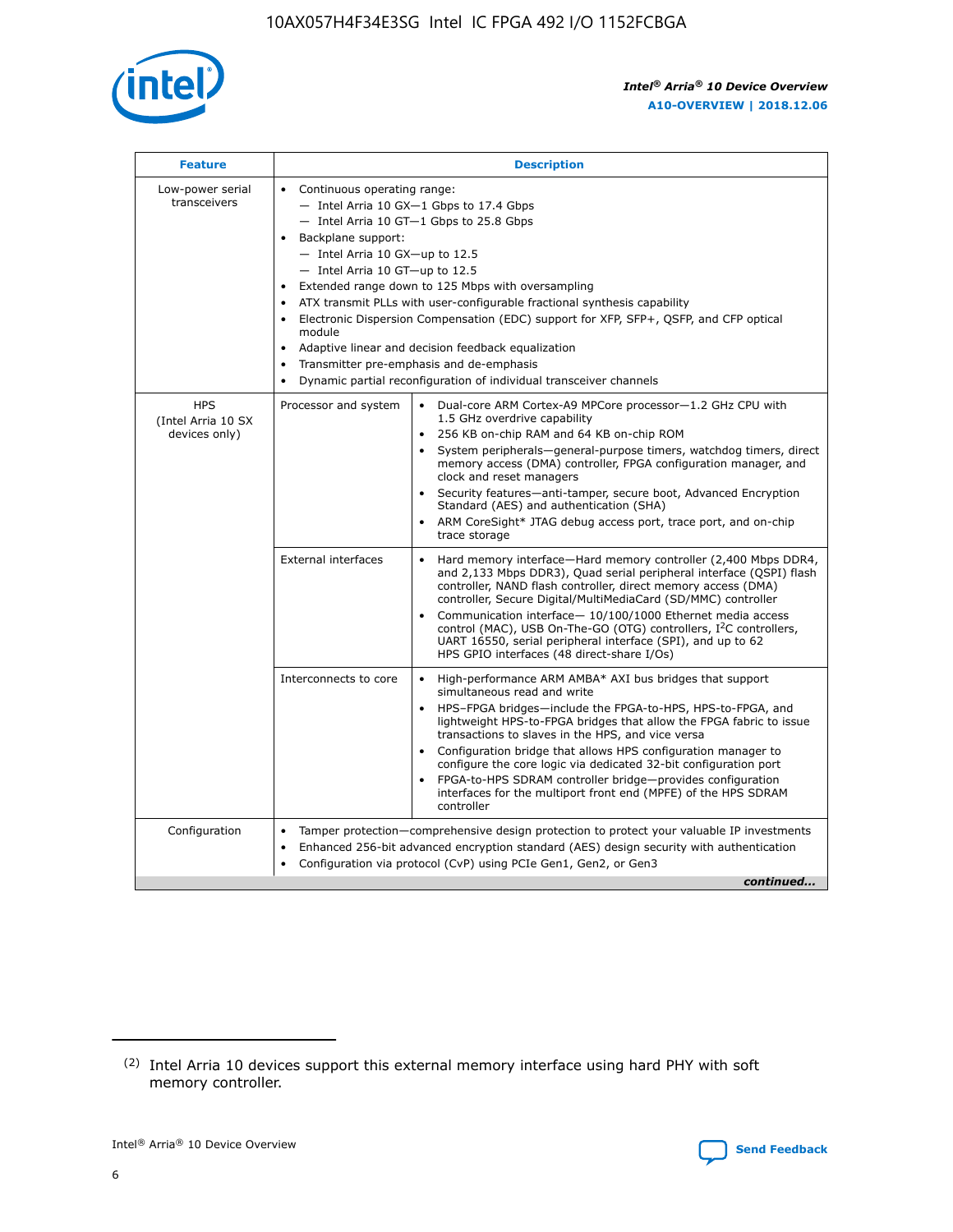

| <b>Feature</b>     | <b>Description</b>                                                                                                                                                                                                            |
|--------------------|-------------------------------------------------------------------------------------------------------------------------------------------------------------------------------------------------------------------------------|
|                    | Dynamic reconfiguration of the transceivers and PLLs<br>Fine-grained partial reconfiguration of the core fabric<br>Active Serial x4 Interface<br>$\bullet$                                                                    |
| Power management   | SmartVID<br>Low static power device options<br>Programmable Power Technology<br>Intel Quartus <sup>®</sup> Prime integrated power analysis                                                                                    |
| Software and tools | Intel Quartus Prime design suite<br>Transceiver toolkit<br>$\bullet$<br>Platform Designer system integration tool<br>DSP Builder for Intel FPGAs<br>OpenCL <sup>™</sup> support<br>Intel SoC FPGA Embedded Design Suite (EDS) |

## **Related Information**

[Intel Arria 10 Transceiver PHY Overview](https://www.intel.com/content/www/us/en/programmable/documentation/nik1398707230472.html#nik1398706768037) Provides details on Intel Arria 10 transceivers.

# **Intel Arria 10 Device Variants and Packages**

#### **Table 4. Device Variants for the Intel Arria 10 Device Family**

| <b>Variant</b>    | <b>Description</b>                                                                                                                                                                                                     |
|-------------------|------------------------------------------------------------------------------------------------------------------------------------------------------------------------------------------------------------------------|
| Intel Arria 10 GX | FPGA featuring 17.4 Gbps transceivers for short reach applications with 12.5 backplane driving<br>capability.                                                                                                          |
| Intel Arria 10 GT | FPGA featuring:<br>17.4 Gbps transceivers for short reach applications with 12.5 backplane driving capability.<br>25.8 Gbps transceivers for supporting CAUI-4 and CEI-25G applications with CFP2 and CFP4<br>modules. |
| Intel Arria 10 SX | SoC integrating ARM-based HPS and FPGA featuring 17.4 Gbps transceivers for short reach<br>applications with 12.5 backplane driving capability.                                                                        |

# **Intel Arria 10 GX**

This section provides the available options, maximum resource counts, and package plan for the Intel Arria 10 GX devices.

The information in this section is correct at the time of publication. For the latest information and to get more details, refer to the Intel FPGA Product Selector.

#### **Related Information**

#### [Intel FPGA Product Selector](http://www.altera.com/products/selector/psg-selector.html) Provides the latest information on Intel products.

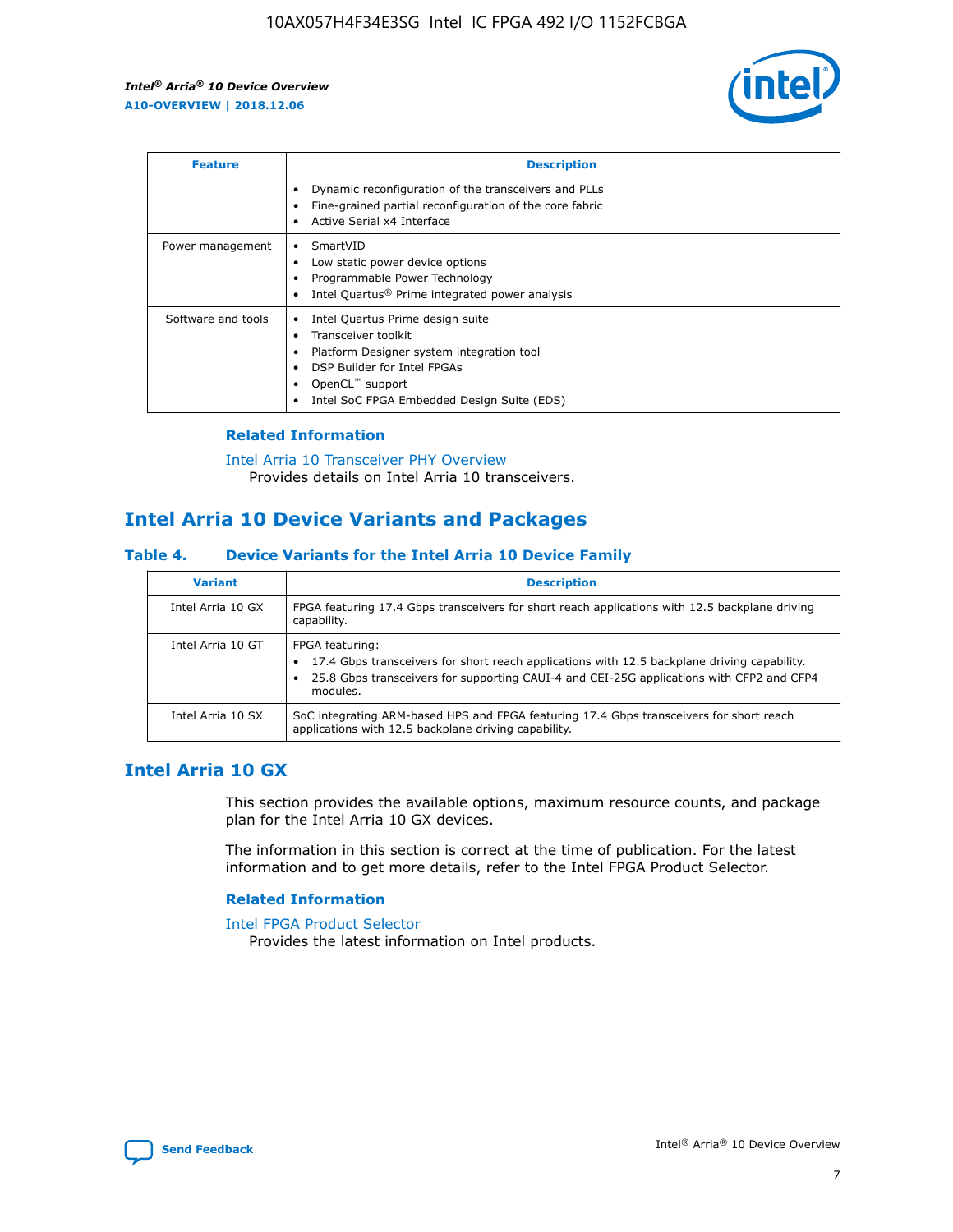

# **Available Options**





#### **Related Information**

[Transceiver Performance for Intel Arria 10 GX/SX Devices](https://www.intel.com/content/www/us/en/programmable/documentation/mcn1413182292568.html#mcn1413213965502) Provides more information about the transceiver speed grade.

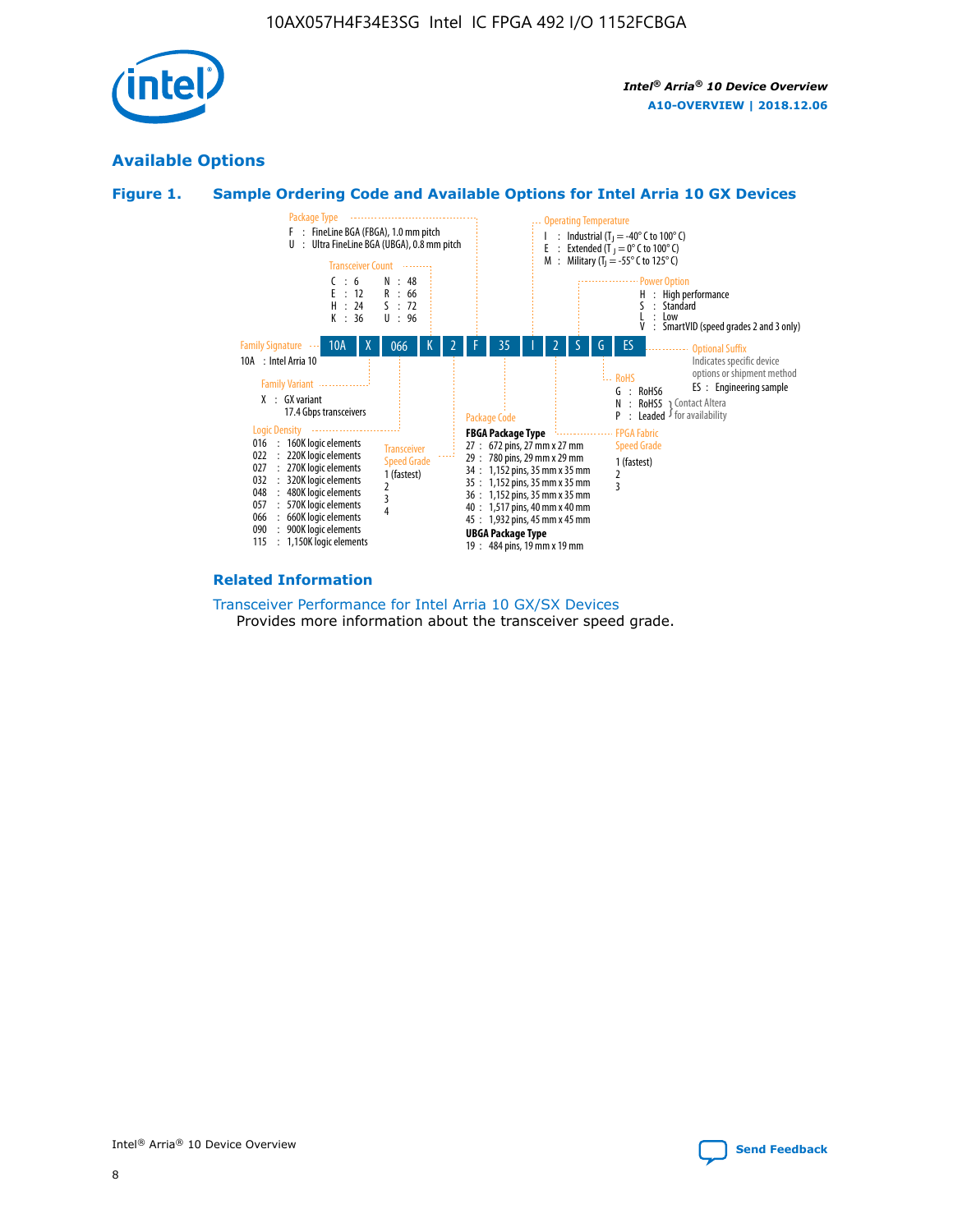

# **Maximum Resources**

#### **Table 5. Maximum Resource Counts for Intel Arria 10 GX Devices (GX 160, GX 220, GX 270, GX 320, and GX 480)**

| <b>Resource</b>         |                                            | <b>Product Line</b> |                                |                    |                |                |  |  |  |
|-------------------------|--------------------------------------------|---------------------|--------------------------------|--------------------|----------------|----------------|--|--|--|
|                         |                                            | <b>GX 160</b>       | <b>GX 220</b><br><b>GX 270</b> |                    | <b>GX 320</b>  | <b>GX 480</b>  |  |  |  |
| Logic Elements (LE) (K) |                                            | 160                 | 220                            | 270                | 320            | 480            |  |  |  |
| <b>ALM</b>              |                                            | 61,510              | 80,330                         | 119,900<br>101,620 |                | 183,590        |  |  |  |
| Register                |                                            | 246,040             | 321,320                        | 406,480            | 479,600        | 734,360        |  |  |  |
| Memory (Kb)             | M <sub>20</sub> K                          | 8,800               | 11,740                         | 15,000             | 17,820         | 28,620         |  |  |  |
|                         | <b>MLAB</b>                                | 1,050               | 1,690                          | 2,452              | 2,727          | 4,164          |  |  |  |
|                         | 192<br>Variable-precision DSP Block<br>156 |                     |                                | 830                | 985            |                |  |  |  |
| 18 x 19 Multiplier      |                                            | 312                 | 384                            | 1,970<br>1,660     |                | 2,736          |  |  |  |
| PLL                     | Fractional<br>Synthesis                    | 6                   | 6                              | 8                  | 8              | 12             |  |  |  |
|                         | I/O                                        | 6                   | 6                              | 8                  | 8              | 12             |  |  |  |
| 17.4 Gbps Transceiver   |                                            | 12                  | 12                             | 24                 | 24             | 36             |  |  |  |
| GPIO <sup>(3)</sup>     |                                            | 288                 | 288                            | 384<br>384         |                | 492            |  |  |  |
| LVDS Pair $(4)$         |                                            | 120                 | 120                            | 168                | 168            | 222            |  |  |  |
| PCIe Hard IP Block      |                                            | $\mathbf{1}$        | 1                              | $\overline{2}$     | $\overline{2}$ | $\overline{2}$ |  |  |  |
| Hard Memory Controller  |                                            | 6                   | 6                              | 8                  | 8              | 12             |  |  |  |

<sup>(4)</sup> Each LVDS I/O pair can be used as differential input or output.



<sup>(3)</sup> The number of GPIOs does not include transceiver I/Os. In the Intel Quartus Prime software, the number of user I/Os includes transceiver I/Os.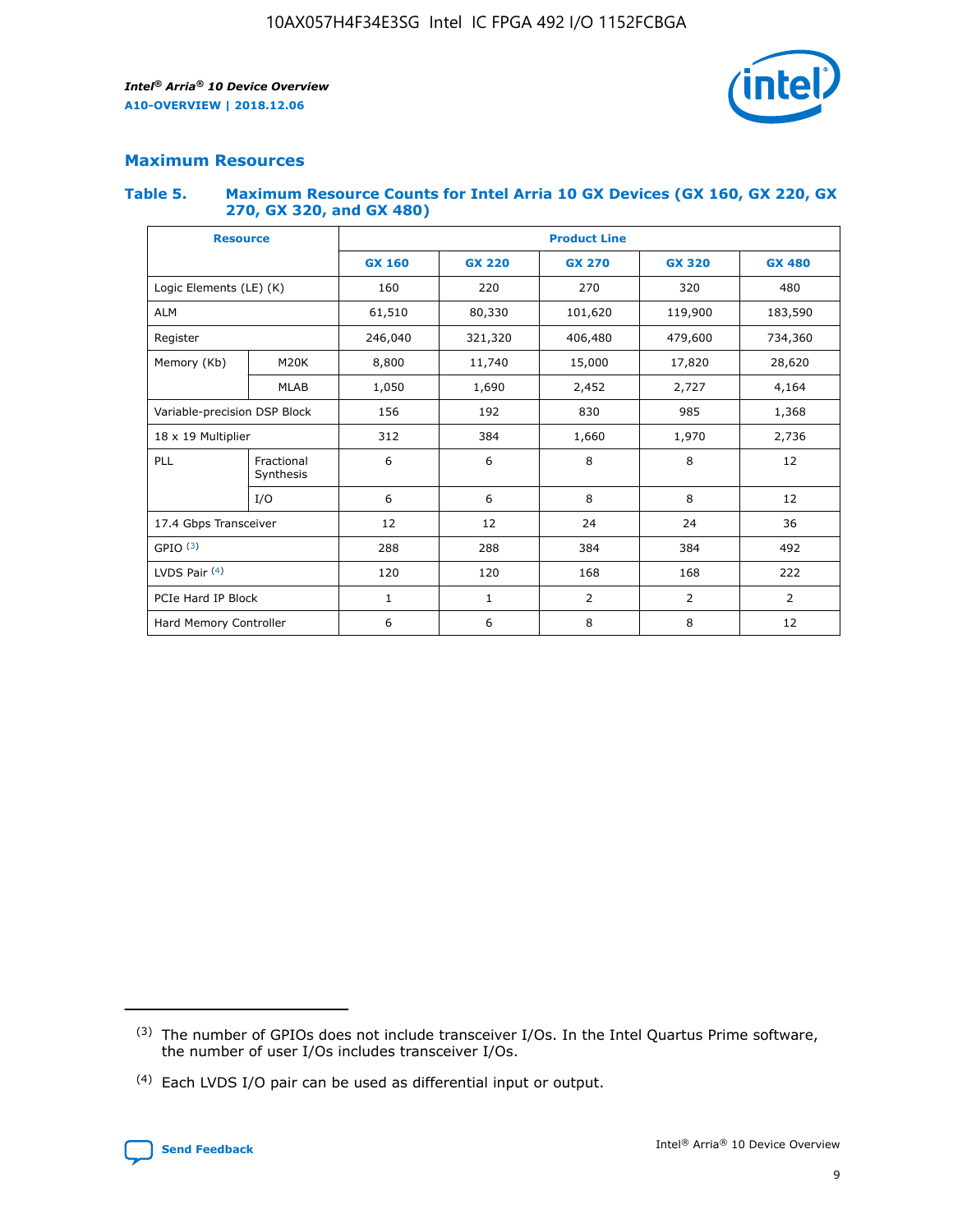

## **Table 6. Maximum Resource Counts for Intel Arria 10 GX Devices (GX 570, GX 660, GX 900, and GX 1150)**

| <b>Resource</b>              |                           |               | <b>Product Line</b> |                |                |  |  |  |  |  |
|------------------------------|---------------------------|---------------|---------------------|----------------|----------------|--|--|--|--|--|
|                              |                           | <b>GX 570</b> | <b>GX 660</b>       | <b>GX 900</b>  | <b>GX 1150</b> |  |  |  |  |  |
| Logic Elements (LE) (K)      |                           | 570           | 660                 | 900            | 1,150          |  |  |  |  |  |
| <b>ALM</b>                   |                           | 217,080       | 251,680             | 339,620        | 427,200        |  |  |  |  |  |
| Register                     |                           | 868,320       | 1,006,720           | 1,358,480      | 1,708,800      |  |  |  |  |  |
| Memory (Kb)                  | <b>M20K</b>               | 36,000        | 42,620              | 48,460         | 54,260         |  |  |  |  |  |
|                              | <b>MLAB</b>               | 5,096         | 5,788               | 9,386          | 12,984         |  |  |  |  |  |
| Variable-precision DSP Block |                           | 1,523         | 1,687               | 1,518          | 1,518          |  |  |  |  |  |
|                              | $18 \times 19$ Multiplier |               | 3,374               | 3,036          | 3,036          |  |  |  |  |  |
| PLL                          | Fractional<br>Synthesis   | 16            | 16                  | 32             | 32             |  |  |  |  |  |
|                              | I/O                       | 16            | 16                  | 16             | 16             |  |  |  |  |  |
| 17.4 Gbps Transceiver        |                           | 48            | 96<br>48            |                | 96             |  |  |  |  |  |
| GPIO <sup>(3)</sup>          |                           | 696           | 696                 | 768            | 768            |  |  |  |  |  |
| LVDS Pair $(4)$              |                           | 324           | 324<br>384          |                | 384            |  |  |  |  |  |
| PCIe Hard IP Block           |                           | 2             | 2                   | $\overline{4}$ | $\overline{4}$ |  |  |  |  |  |
| Hard Memory Controller       |                           | 16            | 16                  | 16             | 16             |  |  |  |  |  |

# **Package Plan**

# **Table 7. Package Plan for Intel Arria 10 GX Devices (U19, F27, and F29)**

Refer to I/O and High Speed I/O in Intel Arria 10 Devices chapter for the number of 3 V I/O, LVDS I/O, and LVDS channels in each device package.

| <b>Product Line</b> | <b>U19</b><br>$(19 \text{ mm} \times 19 \text{ mm})$<br>484-pin UBGA) |          |             |         | <b>F27</b><br>(27 mm × 27 mm,<br>672-pin FBGA) |             | <b>F29</b><br>(29 mm × 29 mm,<br>780-pin FBGA) |          |             |  |
|---------------------|-----------------------------------------------------------------------|----------|-------------|---------|------------------------------------------------|-------------|------------------------------------------------|----------|-------------|--|
|                     | 3 V I/O                                                               | LVDS I/O | <b>XCVR</b> | 3 V I/O | <b>LVDS I/O</b>                                | <b>XCVR</b> | 3 V I/O                                        | LVDS I/O | <b>XCVR</b> |  |
| GX 160              | 48                                                                    | 192      | 6           | 48      | 192                                            | 12          | 48                                             | 240      | 12          |  |
| GX 220              | 48                                                                    | 192      | 6           | 48      | 192                                            | 12          | 48                                             | 240      | 12          |  |
| GX 270              |                                                                       |          |             | 48      | 192                                            | 12          | 48                                             | 312      | 12          |  |
| GX 320              |                                                                       |          |             | 48      | 192                                            | 12          | 48                                             | 312      | 12          |  |
| GX 480              |                                                                       |          |             |         |                                                |             | 48                                             | 312      | 12          |  |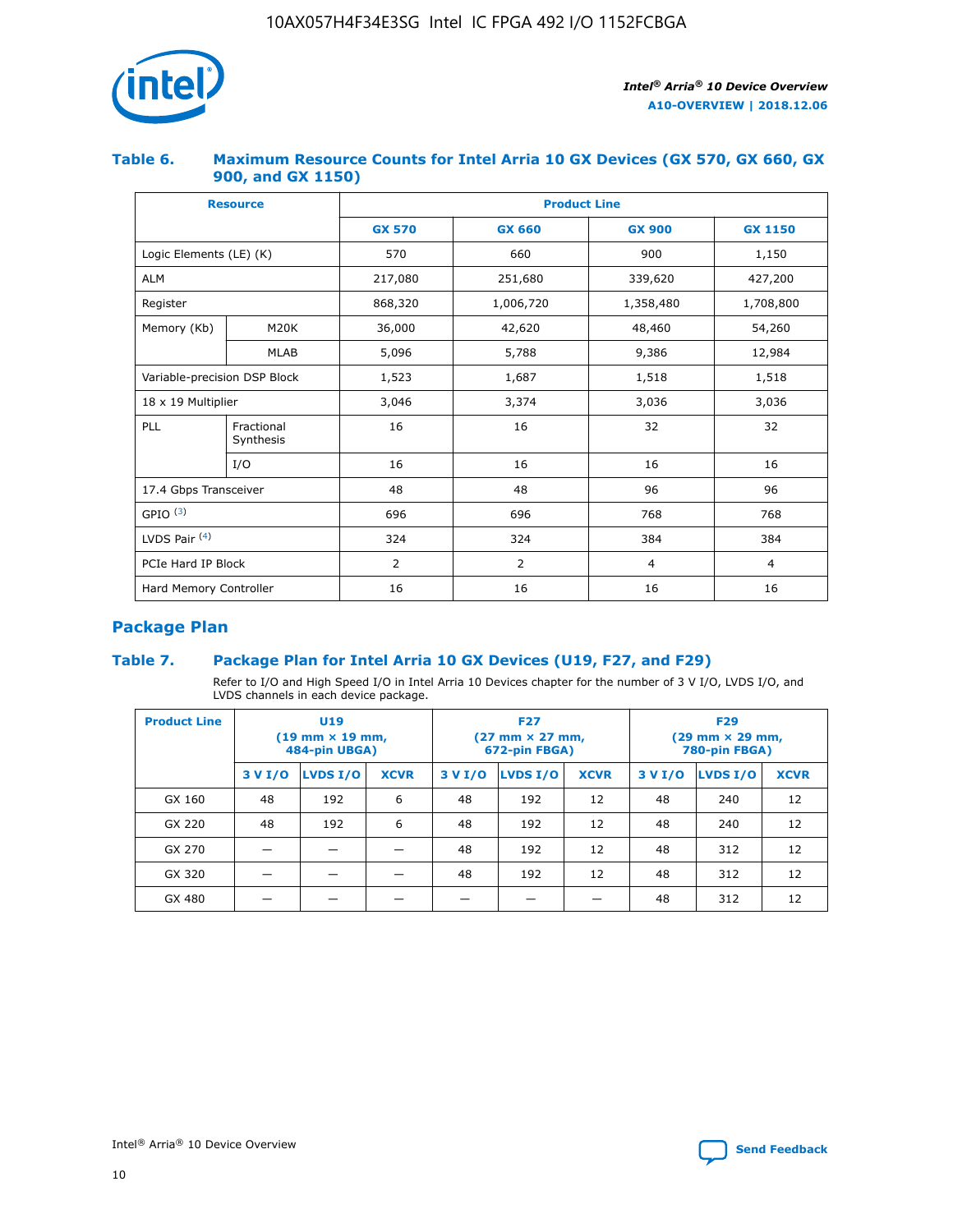

#### **Table 8. Package Plan for Intel Arria 10 GX Devices (F34, F35, NF40, and KF40)**

Refer to I/O and High Speed I/O in Intel Arria 10 Devices chapter for the number of 3 V I/O, LVDS I/O, and LVDS channels in each device package.

| <b>Product Line</b> | <b>F34</b><br>$(35 \text{ mm} \times 35 \text{ mm})$<br><b>1152-pin FBGA)</b> |                    | <b>F35</b><br>$(35 \text{ mm} \times 35 \text{ mm})$<br><b>1152-pin FBGA)</b> |           | <b>KF40</b><br>$(40$ mm $\times$ 40 mm,<br>1517-pin FBGA) |             |           | <b>NF40</b><br>$(40 \text{ mm} \times 40 \text{ mm})$<br>1517-pin FBGA) |             |           |                    |             |
|---------------------|-------------------------------------------------------------------------------|--------------------|-------------------------------------------------------------------------------|-----------|-----------------------------------------------------------|-------------|-----------|-------------------------------------------------------------------------|-------------|-----------|--------------------|-------------|
|                     | 3V<br>I/O                                                                     | <b>LVDS</b><br>I/O | <b>XCVR</b>                                                                   | 3V<br>I/O | <b>LVDS</b><br>I/O                                        | <b>XCVR</b> | 3V<br>I/O | <b>LVDS</b><br>I/O                                                      | <b>XCVR</b> | 3V<br>I/O | <b>LVDS</b><br>I/O | <b>XCVR</b> |
| GX 270              | 48                                                                            | 336                | 24                                                                            | 48        | 336                                                       | 24          |           |                                                                         |             |           |                    |             |
| GX 320              | 48                                                                            | 336                | 24                                                                            | 48        | 336                                                       | 24          |           |                                                                         |             |           |                    |             |
| GX 480              | 48                                                                            | 444                | 24                                                                            | 48        | 348                                                       | 36          |           |                                                                         |             |           |                    |             |
| GX 570              | 48                                                                            | 444                | 24                                                                            | 48        | 348                                                       | 36          | 96        | 600                                                                     | 36          | 48        | 540                | 48          |
| GX 660              | 48                                                                            | 444                | 24                                                                            | 48        | 348                                                       | 36          | 96        | 600                                                                     | 36          | 48        | 540                | 48          |
| GX 900              |                                                                               | 504                | 24                                                                            | —         |                                                           | -           |           |                                                                         |             |           | 600                | 48          |
| GX 1150             |                                                                               | 504                | 24                                                                            |           |                                                           |             |           |                                                                         |             |           | 600                | 48          |

#### **Table 9. Package Plan for Intel Arria 10 GX Devices (RF40, NF45, SF45, and UF45)**

Refer to I/O and High Speed I/O in Intel Arria 10 Devices chapter for the number of 3 V I/O, LVDS I/O, and LVDS channels in each device package.

| <b>Product Line</b> | <b>RF40</b><br>$(40$ mm $\times$ 40 mm,<br>1517-pin FBGA) |                    |             | <b>NF45</b><br>$(45 \text{ mm} \times 45 \text{ mm})$<br><b>1932-pin FBGA)</b> |                    |             | <b>SF45</b><br>$(45 \text{ mm} \times 45 \text{ mm})$<br><b>1932-pin FBGA)</b> |                    |             | <b>UF45</b><br>$(45 \text{ mm} \times 45 \text{ mm})$<br><b>1932-pin FBGA)</b> |                    |             |
|---------------------|-----------------------------------------------------------|--------------------|-------------|--------------------------------------------------------------------------------|--------------------|-------------|--------------------------------------------------------------------------------|--------------------|-------------|--------------------------------------------------------------------------------|--------------------|-------------|
|                     | 3V<br>I/O                                                 | <b>LVDS</b><br>I/O | <b>XCVR</b> | 3 V<br>I/O                                                                     | <b>LVDS</b><br>I/O | <b>XCVR</b> | 3 V<br>I/O                                                                     | <b>LVDS</b><br>I/O | <b>XCVR</b> | 3V<br>I/O                                                                      | <b>LVDS</b><br>I/O | <b>XCVR</b> |
| GX 900              |                                                           | 342                | 66          | _                                                                              | 768                | 48          |                                                                                | 624                | 72          |                                                                                | 480                | 96          |
| GX 1150             |                                                           | 342                | 66          | _                                                                              | 768                | 48          |                                                                                | 624                | 72          |                                                                                | 480                | 96          |

## **Related Information**

[I/O and High-Speed Differential I/O Interfaces in Intel Arria 10 Devices chapter, Intel](https://www.intel.com/content/www/us/en/programmable/documentation/sam1403482614086.html#sam1403482030321) [Arria 10 Device Handbook](https://www.intel.com/content/www/us/en/programmable/documentation/sam1403482614086.html#sam1403482030321)

Provides the number of 3 V and LVDS I/Os, and LVDS channels for each Intel Arria 10 device package.

# **Intel Arria 10 GT**

This section provides the available options, maximum resource counts, and package plan for the Intel Arria 10 GT devices.

The information in this section is correct at the time of publication. For the latest information and to get more details, refer to the Intel FPGA Product Selector.

#### **Related Information**

#### [Intel FPGA Product Selector](http://www.altera.com/products/selector/psg-selector.html)

Provides the latest information on Intel products.

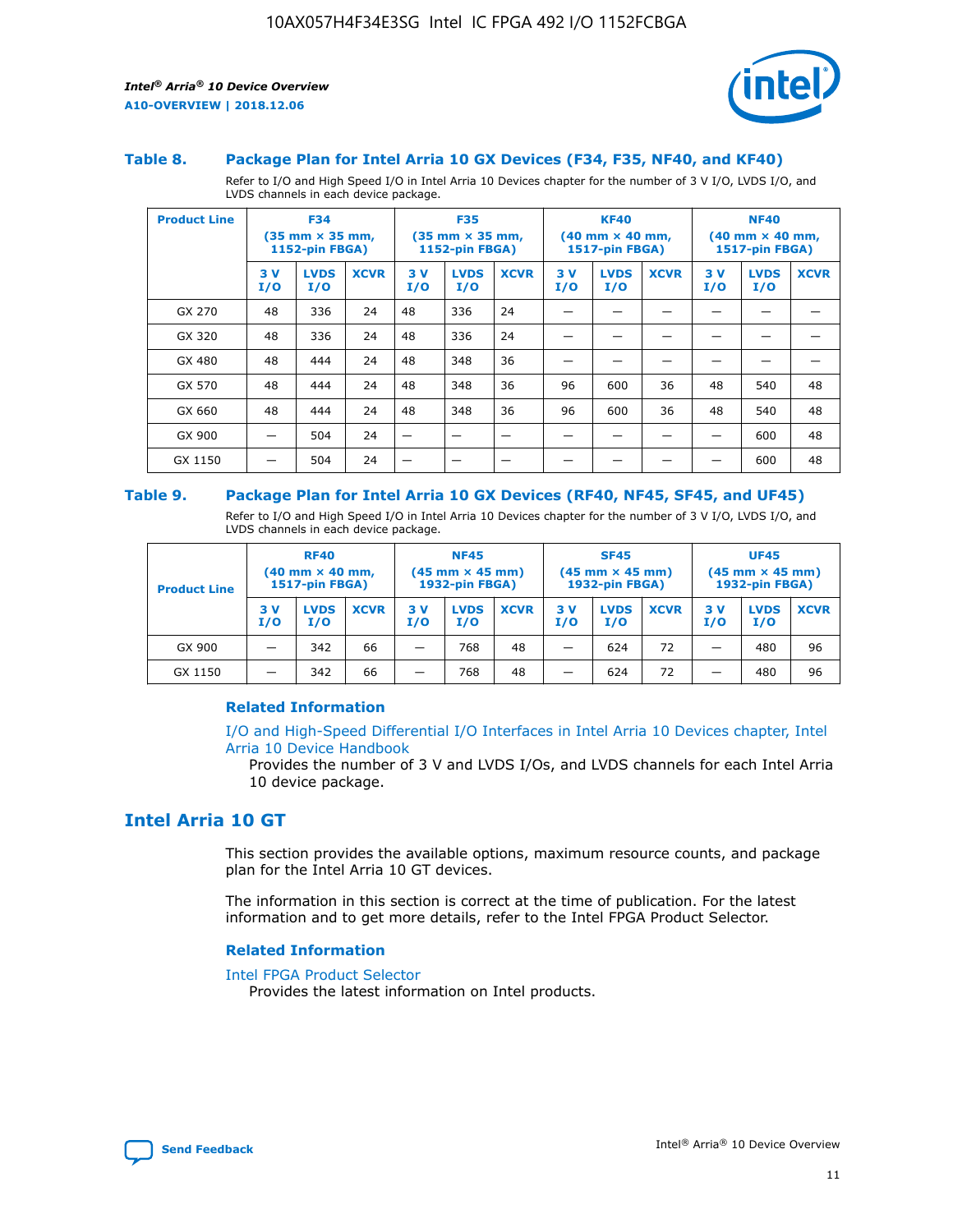

# **Available Options**

# **Figure 2. Sample Ordering Code and Available Options for Intel Arria 10 GT Devices**

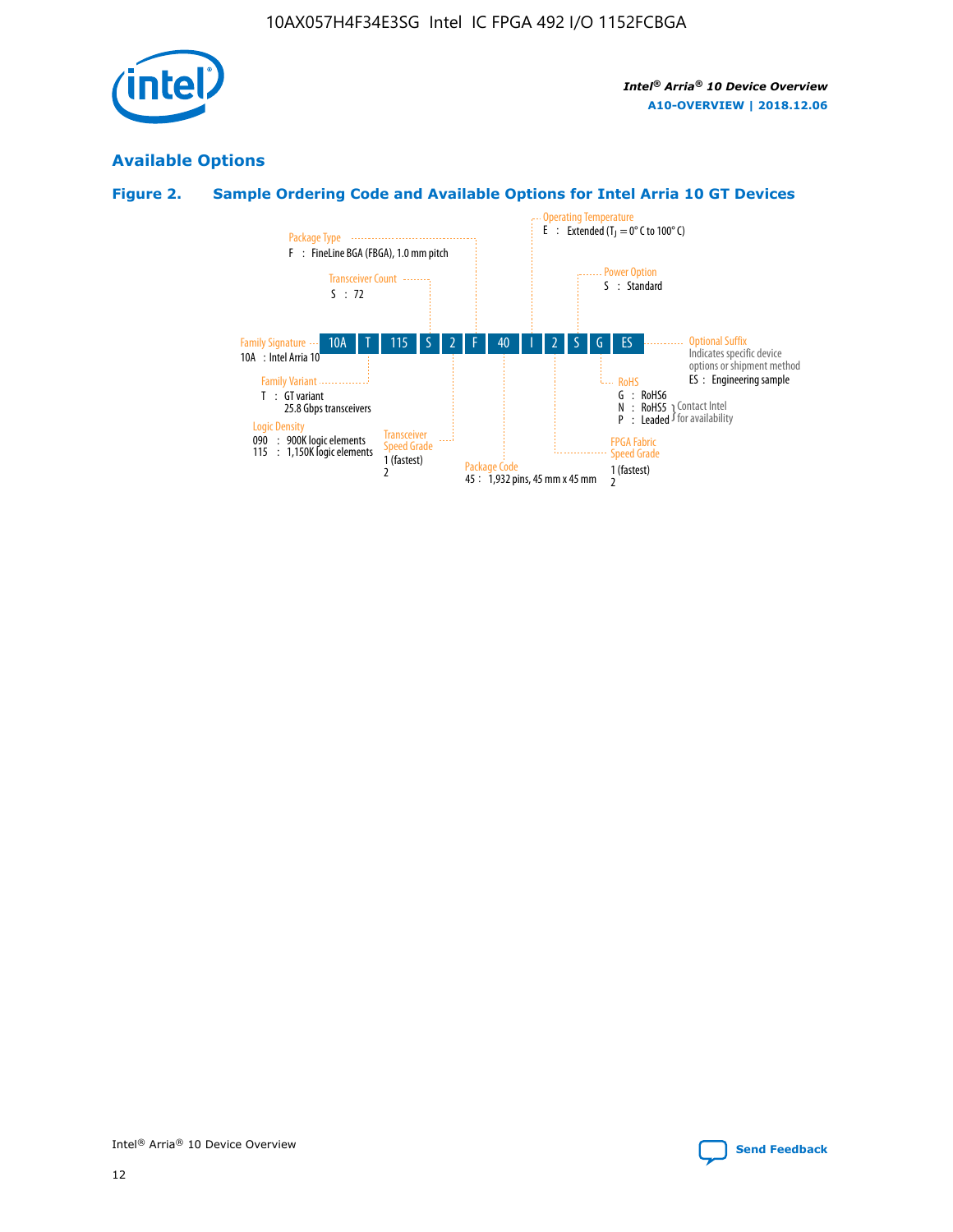

## **Maximum Resources**

#### **Table 10. Maximum Resource Counts for Intel Arria 10 GT Devices**

| <b>Resource</b>              |                      | <b>Product Line</b> |                |  |
|------------------------------|----------------------|---------------------|----------------|--|
|                              |                      | <b>GT 900</b>       | <b>GT 1150</b> |  |
| Logic Elements (LE) (K)      |                      | 900                 | 1,150          |  |
| <b>ALM</b>                   |                      | 339,620             | 427,200        |  |
| Register                     |                      | 1,358,480           | 1,708,800      |  |
| Memory (Kb)                  | M <sub>20</sub> K    | 48,460              | 54,260         |  |
|                              | <b>MLAB</b>          | 9,386               | 12,984         |  |
| Variable-precision DSP Block |                      | 1,518               | 1,518          |  |
| 18 x 19 Multiplier           |                      | 3,036               | 3,036          |  |
| PLL                          | Fractional Synthesis | 32                  | 32             |  |
|                              | I/O                  | 16                  | 16             |  |
| Transceiver                  | 17.4 Gbps            | 72(5)               | 72(5)          |  |
|                              | 25.8 Gbps            | 6                   | 6              |  |
| GPIO <sup>(6)</sup>          |                      | 624                 | 624            |  |
| LVDS Pair $(7)$              |                      | 312                 | 312            |  |
| PCIe Hard IP Block           |                      | $\overline{4}$      | $\overline{4}$ |  |
| Hard Memory Controller       |                      | 16                  | 16             |  |

#### **Related Information**

#### [Intel Arria 10 GT Channel Usage](https://www.intel.com/content/www/us/en/programmable/documentation/nik1398707230472.html#nik1398707008178)

Configuring GT/GX channels in Intel Arria 10 GT devices.

## **Package Plan**

## **Table 11. Package Plan for Intel Arria 10 GT Devices**

Refer to I/O and High Speed I/O in Intel Arria 10 Devices chapter for the number of 3 V I/O, LVDS I/O, and LVDS channels in each device package.

| <b>Product Line</b> | <b>SF45</b><br>(45 mm × 45 mm, 1932-pin FBGA) |                 |             |  |  |  |
|---------------------|-----------------------------------------------|-----------------|-------------|--|--|--|
|                     | 3 V I/O                                       | <b>LVDS I/O</b> | <b>XCVR</b> |  |  |  |
| GT 900              |                                               | 624             | 72          |  |  |  |
| GT 1150             |                                               | 624             | 72          |  |  |  |

<sup>(7)</sup> Each LVDS I/O pair can be used as differential input or output.



 $(5)$  If all 6 GT channels are in use, 12 of the GX channels are not usable.

<sup>(6)</sup> The number of GPIOs does not include transceiver I/Os. In the Intel Quartus Prime software, the number of user I/Os includes transceiver I/Os.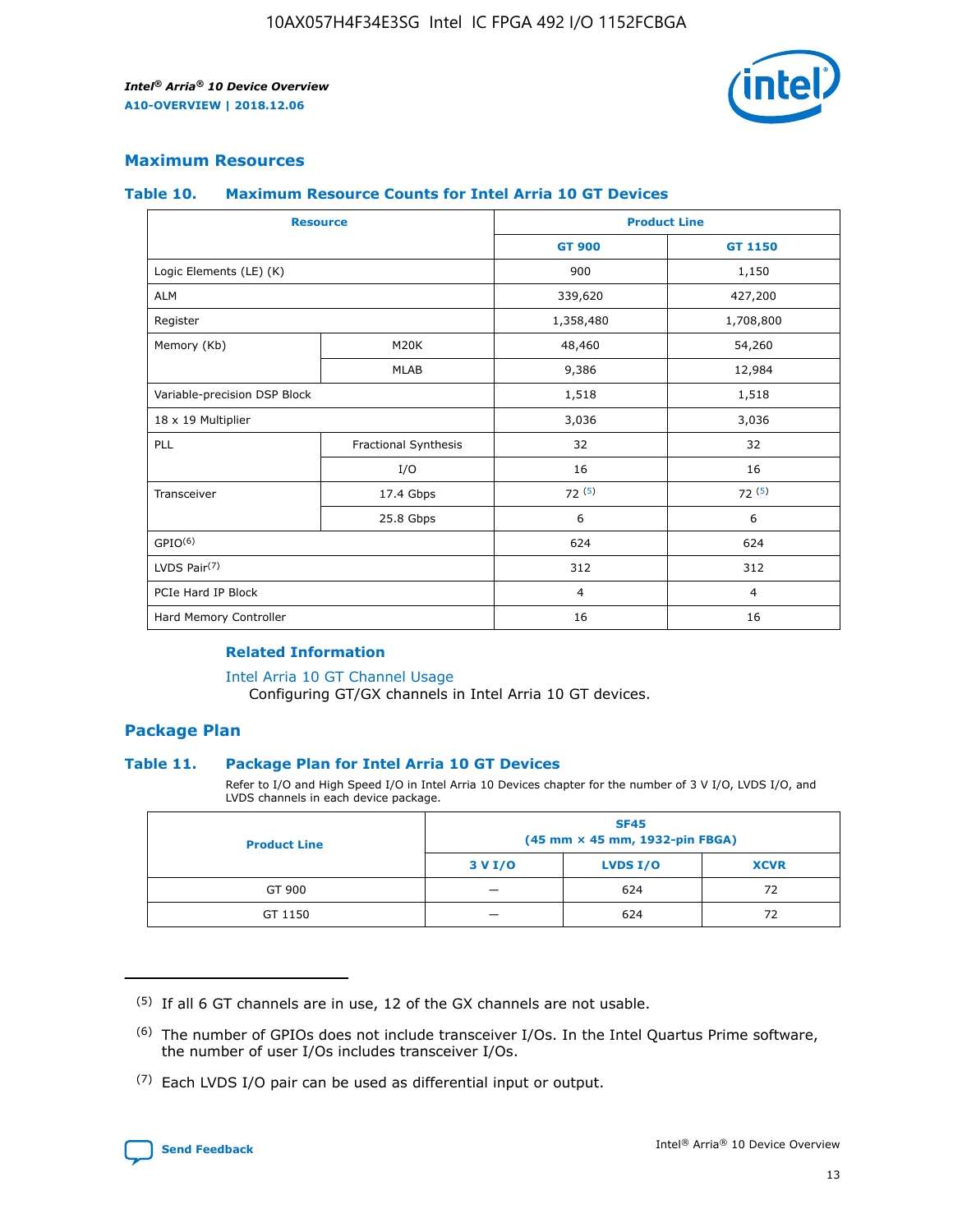

#### **Related Information**

[I/O and High-Speed Differential I/O Interfaces in Intel Arria 10 Devices chapter, Intel](https://www.intel.com/content/www/us/en/programmable/documentation/sam1403482614086.html#sam1403482030321) [Arria 10 Device Handbook](https://www.intel.com/content/www/us/en/programmable/documentation/sam1403482614086.html#sam1403482030321)

Provides the number of 3 V and LVDS I/Os, and LVDS channels for each Intel Arria 10 device package.

# **Intel Arria 10 SX**

This section provides the available options, maximum resource counts, and package plan for the Intel Arria 10 SX devices.

The information in this section is correct at the time of publication. For the latest information and to get more details, refer to the Intel FPGA Product Selector.

#### **Related Information**

[Intel FPGA Product Selector](http://www.altera.com/products/selector/psg-selector.html) Provides the latest information on Intel products.

## **Available Options**

#### **Figure 3. Sample Ordering Code and Available Options for Intel Arria 10 SX Devices**



#### **Related Information**

[Transceiver Performance for Intel Arria 10 GX/SX Devices](https://www.intel.com/content/www/us/en/programmable/documentation/mcn1413182292568.html#mcn1413213965502) Provides more information about the transceiver speed grade.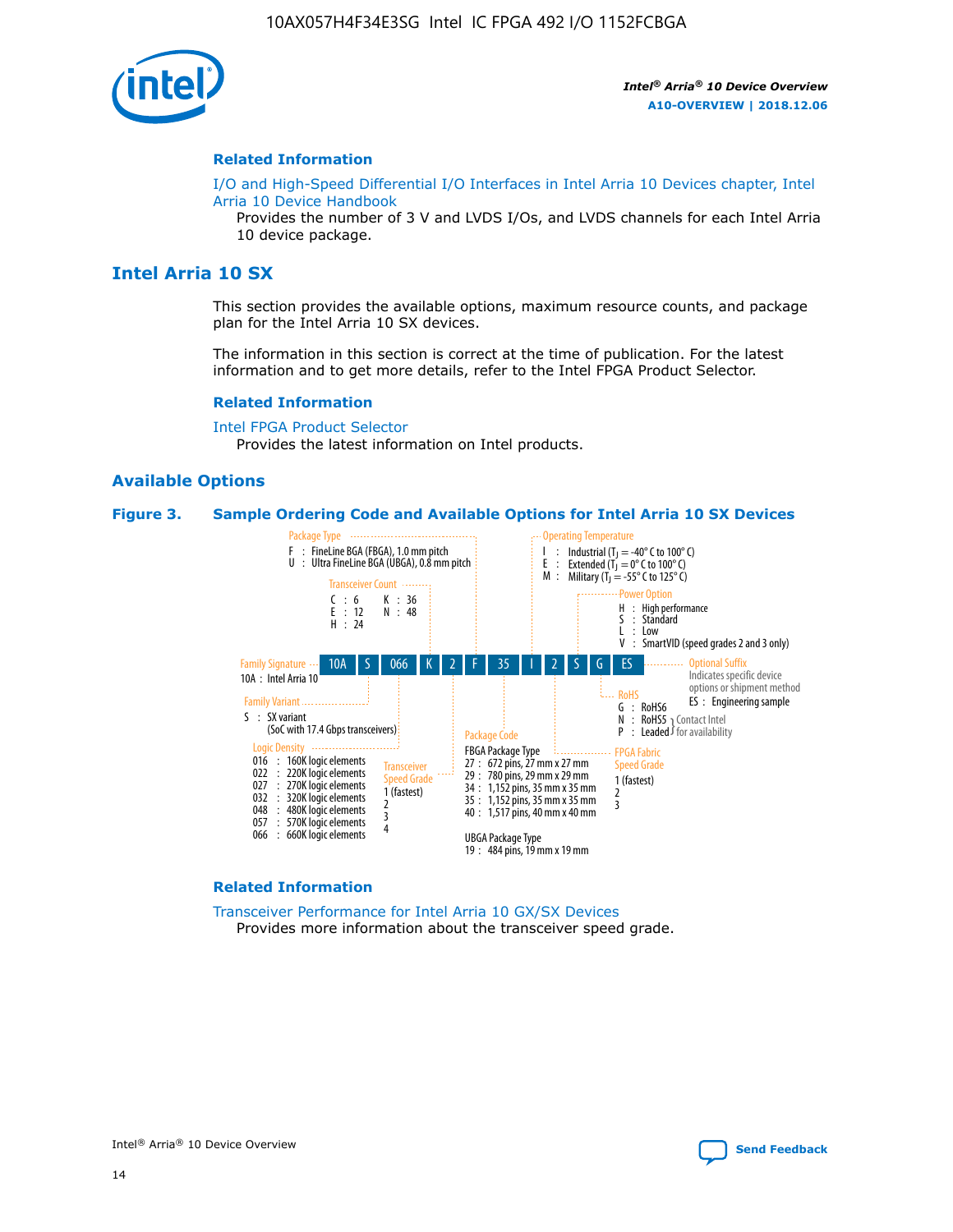

# **Maximum Resources**

## **Table 12. Maximum Resource Counts for Intel Arria 10 SX Devices**

| <b>Resource</b>                   |                         | <b>Product Line</b> |               |                |                |                |                |                |  |  |  |
|-----------------------------------|-------------------------|---------------------|---------------|----------------|----------------|----------------|----------------|----------------|--|--|--|
|                                   |                         | <b>SX 160</b>       | <b>SX 220</b> | <b>SX 270</b>  | <b>SX 320</b>  | <b>SX 480</b>  | <b>SX 570</b>  | <b>SX 660</b>  |  |  |  |
| Logic Elements (LE) (K)           |                         | 160                 | 220           | 270            | 320            | 480            | 570            | 660            |  |  |  |
| <b>ALM</b>                        |                         | 61,510              | 80,330        | 101,620        | 119,900        | 183,590        | 217,080        | 251,680        |  |  |  |
| Register                          |                         | 246,040             | 321,320       | 406,480        | 479,600        | 734,360        | 868,320        | 1,006,720      |  |  |  |
| Memory (Kb)                       | M <sub>20</sub> K       | 8,800               | 11,740        | 15,000         | 17,820         | 28,620         | 36,000         | 42,620         |  |  |  |
|                                   | <b>MLAB</b>             | 1,050               | 1,690         | 2,452          | 2,727          | 4,164          | 5,096          | 5,788          |  |  |  |
| Variable-precision DSP Block      |                         | 156                 | 192           | 830            | 985            | 1,368          | 1,523          | 1,687          |  |  |  |
| 18 x 19 Multiplier                |                         | 312                 | 384           | 1,660          | 1,970          | 2,736          | 3,046          | 3,374          |  |  |  |
| PLL                               | Fractional<br>Synthesis | 6                   | 6             | 8              | 8              | 12             | 16             | 16             |  |  |  |
|                                   | I/O                     | 6                   | 6             | 8              | 8              | 12             | 16             | 16             |  |  |  |
| 17.4 Gbps Transceiver             |                         | 12                  | 12            | 24             | 24             | 36             | 48             | 48             |  |  |  |
| GPIO <sup>(8)</sup>               |                         | 288                 | 288           | 384            | 384            | 492            | 696            | 696            |  |  |  |
| LVDS Pair $(9)$                   |                         | 120                 | 120           | 168            | 168            | 174            | 324            | 324            |  |  |  |
| PCIe Hard IP Block                |                         | $\mathbf{1}$        | $\mathbf{1}$  | $\overline{2}$ | $\overline{2}$ | $\overline{2}$ | $\overline{2}$ | $\overline{2}$ |  |  |  |
| Hard Memory Controller            |                         | 6                   | 6             | 8              | 8              | 12             | 16             | 16             |  |  |  |
| ARM Cortex-A9 MPCore<br>Processor |                         | Yes                 | Yes           | Yes            | Yes            | Yes            | Yes            | <b>Yes</b>     |  |  |  |

# **Package Plan**

## **Table 13. Package Plan for Intel Arria 10 SX Devices (U19, F27, F29, and F34)**

Refer to I/O and High Speed I/O in Intel Arria 10 Devices chapter for the number of 3 V I/O, LVDS I/O, and LVDS channels in each device package.

| <b>Product Line</b> | <b>U19</b><br>$(19 \text{ mm} \times 19 \text{ mm})$<br>484-pin UBGA) |                    | <b>F27</b><br>$(27 \text{ mm} \times 27 \text{ mm})$<br>672-pin FBGA) |           | <b>F29</b><br>$(29$ mm $\times$ 29 mm,<br>780-pin FBGA) |             |            | <b>F34</b><br>$(35 \text{ mm} \times 35 \text{ mm})$<br>1152-pin FBGA) |             |           |                    |             |
|---------------------|-----------------------------------------------------------------------|--------------------|-----------------------------------------------------------------------|-----------|---------------------------------------------------------|-------------|------------|------------------------------------------------------------------------|-------------|-----------|--------------------|-------------|
|                     | 3V<br>I/O                                                             | <b>LVDS</b><br>I/O | <b>XCVR</b>                                                           | 3V<br>I/O | <b>LVDS</b><br>I/O                                      | <b>XCVR</b> | 3 V<br>I/O | <b>LVDS</b><br>I/O                                                     | <b>XCVR</b> | 3V<br>I/O | <b>LVDS</b><br>I/O | <b>XCVR</b> |
| SX 160              | 48                                                                    | 144                | 6                                                                     | 48        | 192                                                     | 12          | 48         | 240                                                                    | 12          | –         |                    |             |
| SX 220              | 48                                                                    | 144                | 6                                                                     | 48        | 192                                                     | 12          | 48         | 240                                                                    | 12          |           |                    |             |
| SX 270              |                                                                       |                    |                                                                       | 48        | 192                                                     | 12          | 48         | 312                                                                    | 12          | 48        | 336                | 24          |
| SX 320              |                                                                       |                    |                                                                       | 48        | 192                                                     | 12          | 48         | 312                                                                    | 12          | 48        | 336                | 24          |
|                     | continued                                                             |                    |                                                                       |           |                                                         |             |            |                                                                        |             |           |                    |             |

 $(8)$  The number of GPIOs does not include transceiver I/Os. In the Intel Quartus Prime software, the number of user I/Os includes transceiver I/Os.

 $(9)$  Each LVDS I/O pair can be used as differential input or output.

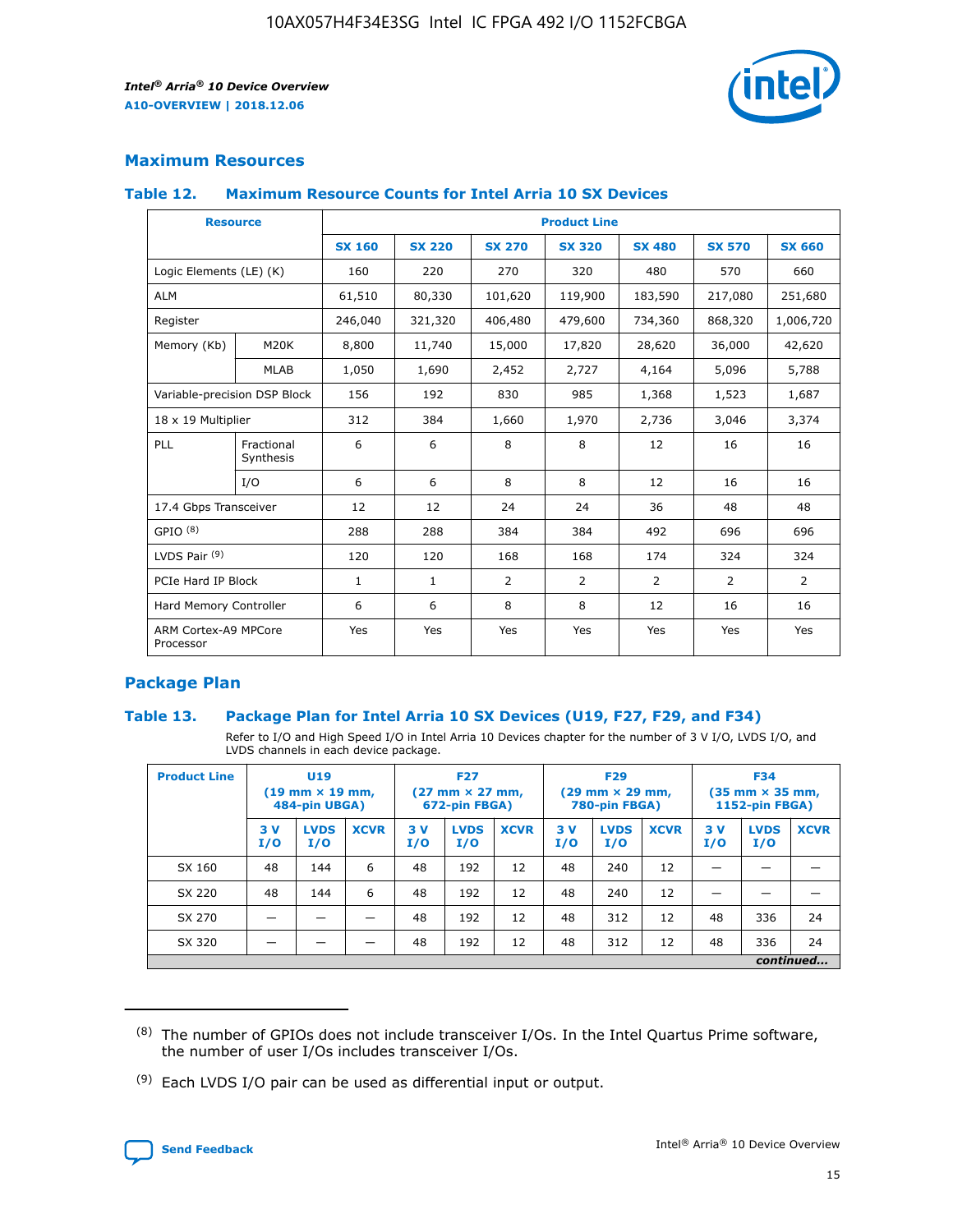

| <b>Product Line</b> | U <sub>19</sub><br>$(19 \text{ mm} \times 19 \text{ mm})$<br>484-pin UBGA) |                    |             | <b>F27</b><br>$(27 \text{ mm} \times 27 \text{ mm})$<br>672-pin FBGA) |                    | <b>F29</b><br>$(29 \text{ mm} \times 29 \text{ mm})$<br>780-pin FBGA) |           |                    | <b>F34</b><br>$(35$ mm $\times$ 35 mm,<br><b>1152-pin FBGA)</b> |           |                    |             |
|---------------------|----------------------------------------------------------------------------|--------------------|-------------|-----------------------------------------------------------------------|--------------------|-----------------------------------------------------------------------|-----------|--------------------|-----------------------------------------------------------------|-----------|--------------------|-------------|
|                     | 3 V<br>I/O                                                                 | <b>LVDS</b><br>I/O | <b>XCVR</b> | 3V<br>I/O                                                             | <b>LVDS</b><br>I/O | <b>XCVR</b>                                                           | 3V<br>I/O | <b>LVDS</b><br>I/O | <b>XCVR</b>                                                     | 3V<br>I/O | <b>LVDS</b><br>I/O | <b>XCVR</b> |
| SX 480              |                                                                            |                    |             |                                                                       |                    |                                                                       | 48        | 312                | 12                                                              | 48        | 444                | 24          |
| SX 570              |                                                                            |                    |             |                                                                       |                    |                                                                       |           |                    |                                                                 | 48        | 444                | 24          |
| SX 660              |                                                                            |                    |             |                                                                       |                    |                                                                       |           |                    |                                                                 | 48        | 444                | 24          |

## **Table 14. Package Plan for Intel Arria 10 SX Devices (F35, KF40, and NF40)**

Refer to I/O and High Speed I/O in Intel Arria 10 Devices chapter for the number of 3 V I/O, LVDS I/O, and LVDS channels in each device package.

| <b>Product Line</b> | <b>F35</b><br>$(35$ mm $\times$ 35 mm,<br><b>1152-pin FBGA)</b> |          |             |                                           | <b>KF40</b><br>(40 mm × 40 mm,<br>1517-pin FBGA) |    | <b>NF40</b><br>(40 mm × 40 mm,<br>1517-pin FBGA) |          |             |  |
|---------------------|-----------------------------------------------------------------|----------|-------------|-------------------------------------------|--------------------------------------------------|----|--------------------------------------------------|----------|-------------|--|
|                     | 3 V I/O                                                         | LVDS I/O | <b>XCVR</b> | <b>LVDS I/O</b><br><b>XCVR</b><br>3 V I/O |                                                  |    | 3 V I/O                                          | LVDS I/O | <b>XCVR</b> |  |
| SX 270              | 48                                                              | 336      | 24          |                                           |                                                  |    |                                                  |          |             |  |
| SX 320              | 48                                                              | 336      | 24          |                                           |                                                  |    |                                                  |          |             |  |
| SX 480              | 48                                                              | 348      | 36          |                                           |                                                  |    |                                                  |          |             |  |
| SX 570              | 48                                                              | 348      | 36          | 96                                        | 600                                              | 36 | 48                                               | 540      | 48          |  |
| SX 660              | 48                                                              | 348      | 36          | 96                                        | 600                                              | 36 | 48                                               | 540      | 48          |  |

# **Related Information**

[I/O and High-Speed Differential I/O Interfaces in Intel Arria 10 Devices chapter, Intel](https://www.intel.com/content/www/us/en/programmable/documentation/sam1403482614086.html#sam1403482030321) [Arria 10 Device Handbook](https://www.intel.com/content/www/us/en/programmable/documentation/sam1403482614086.html#sam1403482030321)

Provides the number of 3 V and LVDS I/Os, and LVDS channels for each Intel Arria 10 device package.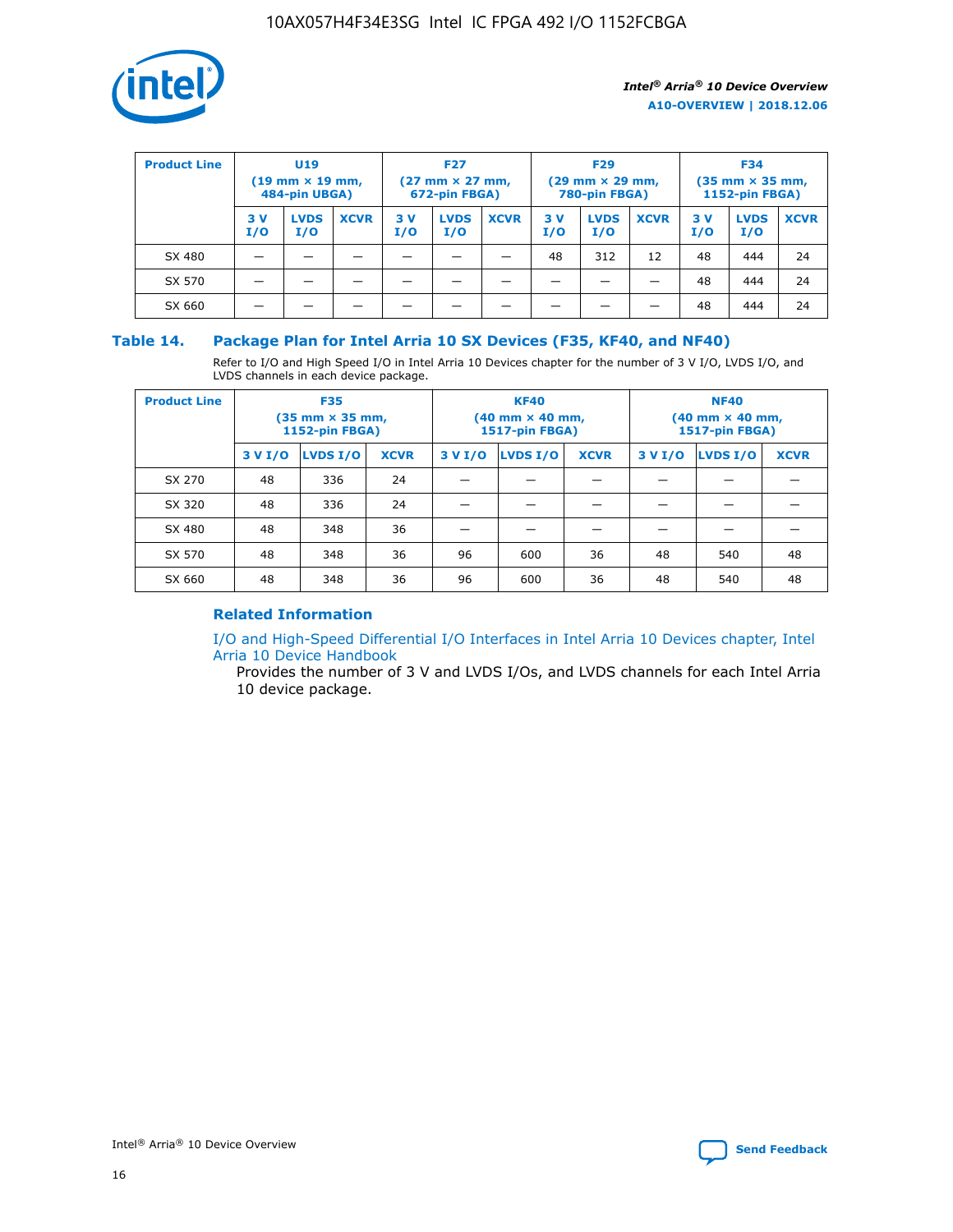

# **I/O Vertical Migration for Intel Arria 10 Devices**

#### **Figure 4. Migration Capability Across Intel Arria 10 Product Lines**

- The arrows indicate the migration paths. The devices included in each vertical migration path are shaded. Devices with fewer resources in the same path have lighter shades.
- To achieve the full I/O migration across product lines in the same migration path, restrict I/Os and transceivers usage to match the product line with the lowest I/O and transceiver counts.
- An LVDS I/O bank in the source device may be mapped to a 3 V I/O bank in the target device. To use memory interface clock frequency higher than 533 MHz, assign external memory interface pins only to banks that are LVDS I/O in both devices.
- There may be nominal 0.15 mm package height difference between some product lines in the same package type.
	- **Variant Product Line Package U19 F27 F29 F34 F35 KF40 NF40 RF40 NF45 SF45 UF45** Intel® Arria® 10 GX GX 160 GX 220 GX 270 GX 320 GX 480 GX 570 GX 660 GX 900 GX 1150 Intel Arria 10 GT GT 900 GT 1150 Intel Arria 10 SX SX 160 SX 220 SX 270 SX 320 SX 480 SX 570 SX 660
- Some migration paths are not shown in the Intel Quartus Prime software **Pin Migration View**.

*Note:* To verify the pin migration compatibility, use the **Pin Migration View** window in the Intel Quartus Prime software Pin Planner.

# **Adaptive Logic Module**

Intel Arria 10 devices use a 20 nm ALM as the basic building block of the logic fabric.

The ALM architecture is the same as the previous generation FPGAs, allowing for efficient implementation of logic functions and easy conversion of IP between the device generations.

The ALM, as shown in following figure, uses an 8-input fracturable look-up table (LUT) with four dedicated registers to help improve timing closure in register-rich designs and achieve an even higher design packing capability than the traditional two-register per LUT architecture.

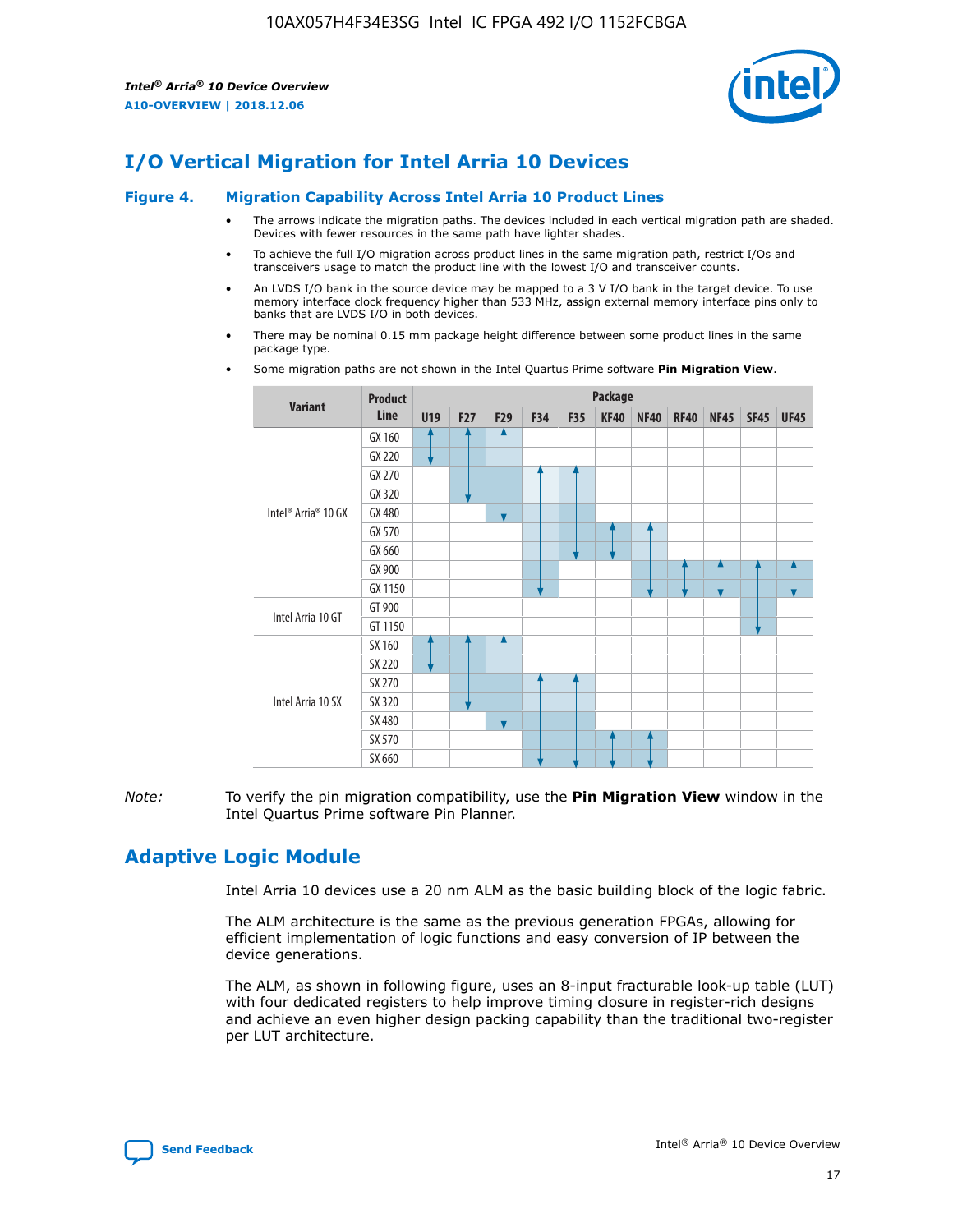

**Figure 5. ALM for Intel Arria 10 Devices**



The Intel Quartus Prime software optimizes your design according to the ALM logic structure and automatically maps legacy designs into the Intel Arria 10 ALM architecture.

# **Variable-Precision DSP Block**

The Intel Arria 10 variable precision DSP blocks support fixed-point arithmetic and floating-point arithmetic.

Features for fixed-point arithmetic:

- High-performance, power-optimized, and fully registered multiplication operations
- 18-bit and 27-bit word lengths
- Two 18 x 19 multipliers or one 27 x 27 multiplier per DSP block
- Built-in addition, subtraction, and 64-bit double accumulation register to combine multiplication results
- Cascading 19-bit or 27-bit when pre-adder is disabled and cascading 18-bit when pre-adder is used to form the tap-delay line for filtering applications
- Cascading 64-bit output bus to propagate output results from one block to the next block without external logic support
- Hard pre-adder supported in 19-bit and 27-bit modes for symmetric filters
- Internal coefficient register bank in both 18-bit and 27-bit modes for filter implementation
- 18-bit and 27-bit systolic finite impulse response (FIR) filters with distributed output adder
- Biased rounding support

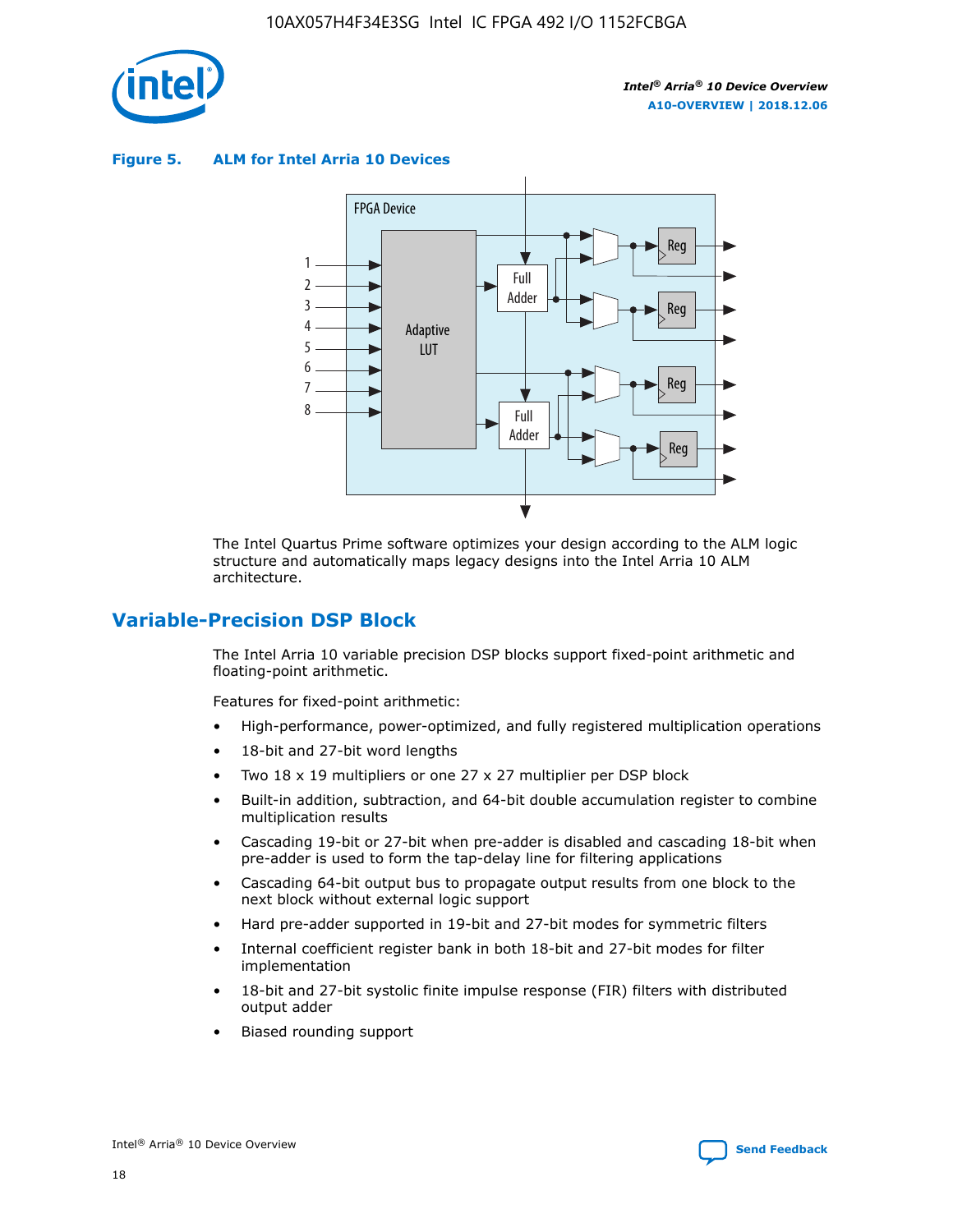

Features for floating-point arithmetic:

- A completely hardened architecture that supports multiplication, addition, subtraction, multiply-add, and multiply-subtract
- Multiplication with accumulation capability and a dynamic accumulator reset control
- Multiplication with cascade summation capability
- Multiplication with cascade subtraction capability
- Complex multiplication
- Direct vector dot product
- Systolic FIR filter

## **Table 15. Variable-Precision DSP Block Configurations for Intel Arria 10 Devices**

| <b>Usage Example</b>                                       | <b>Multiplier Size (Bit)</b>    | <b>DSP Block Resources</b> |
|------------------------------------------------------------|---------------------------------|----------------------------|
| Medium precision fixed point                               | Two 18 x 19                     |                            |
| High precision fixed or Single precision<br>floating point | One 27 x 27                     |                            |
| Fixed point FFTs                                           | One 19 x 36 with external adder |                            |
| Very high precision fixed point                            | One 36 x 36 with external adder |                            |
| Double precision floating point                            | One 54 x 54 with external adder | 4                          |

#### **Table 16. Resources for Fixed-Point Arithmetic in Intel Arria 10 Devices**

The table lists the variable-precision DSP resources by bit precision for each Intel Arria 10 device.

| <b>Variant</b>        | <b>Product Line</b> | <b>Variable-</b><br>precision<br><b>DSP Block</b> | <b>Independent Input and Output</b><br><b>Multiplications Operator</b> |                                     | $18 \times 19$<br><b>Multiplier</b><br><b>Adder Sum</b> | $18 \times 18$<br><b>Multiplier</b><br><b>Adder</b> |
|-----------------------|---------------------|---------------------------------------------------|------------------------------------------------------------------------|-------------------------------------|---------------------------------------------------------|-----------------------------------------------------|
|                       |                     |                                                   | 18 x 19<br><b>Multiplier</b>                                           | $27 \times 27$<br><b>Multiplier</b> | <b>Mode</b>                                             | <b>Summed with</b><br>36 bit Input                  |
| AIntel Arria 10<br>GX | GX 160              | 156                                               | 312                                                                    | 156                                 | 156                                                     | 156                                                 |
|                       | GX 220              | 192                                               | 384                                                                    | 192                                 | 192                                                     | 192                                                 |
|                       | GX 270              | 830                                               | 1,660                                                                  | 830                                 | 830                                                     | 830                                                 |
|                       | GX 320              | 984                                               | 1,968                                                                  | 984                                 | 984                                                     | 984                                                 |
|                       | GX 480              | 1,368                                             | 2,736                                                                  | 1,368                               | 1,368                                                   | 1,368                                               |
|                       | GX 570              | 1,523                                             | 3,046                                                                  | 1,523                               | 1,523                                                   | 1,523                                               |
|                       | GX 660              | 1,687                                             | 3,374                                                                  | 1,687                               | 1,687                                                   | 1,687                                               |
|                       | GX 900              | 1,518                                             | 3,036                                                                  | 1,518                               | 1,518                                                   | 1,518                                               |
|                       | GX 1150             | 1,518                                             | 3,036                                                                  | 1,518                               | 1,518                                                   | 1,518                                               |
| Intel Arria 10        | GT 900              | 1,518                                             | 3,036                                                                  | 1,518                               | 1,518                                                   | 1,518                                               |
| GT                    | GT 1150             | 1,518                                             | 3,036                                                                  | 1,518                               | 1,518                                                   | 1,518                                               |
| Intel Arria 10        | SX 160              | 156                                               | 312                                                                    | 156                                 | 156                                                     | 156                                                 |
| <b>SX</b>             | SX 220              | 192                                               | 384                                                                    | 192                                 | 192                                                     | 192                                                 |
|                       | SX 270              | 830                                               | 1,660                                                                  | 830                                 | 830                                                     | 830                                                 |
|                       |                     |                                                   |                                                                        |                                     |                                                         | continued                                           |

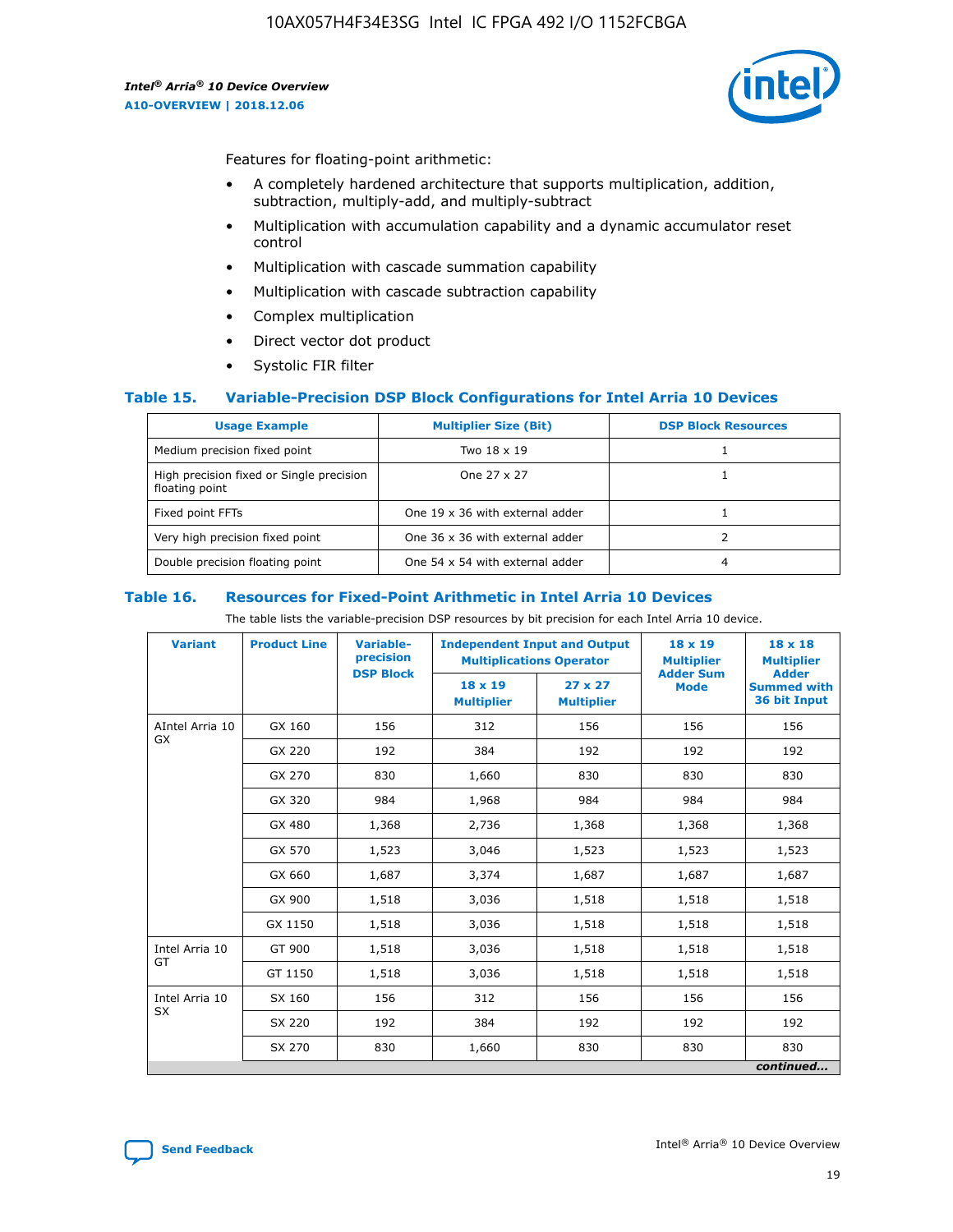

| <b>Variant</b> | <b>Product Line</b> | Variable-<br>precision | <b>Independent Input and Output</b><br><b>Multiplications Operator</b> |                                     | $18 \times 19$<br><b>Multiplier</b> | $18 \times 18$<br><b>Multiplier</b><br><b>Adder</b> |  |
|----------------|---------------------|------------------------|------------------------------------------------------------------------|-------------------------------------|-------------------------------------|-----------------------------------------------------|--|
|                |                     | <b>DSP Block</b>       | $18 \times 19$<br><b>Multiplier</b>                                    | $27 \times 27$<br><b>Multiplier</b> | <b>Adder Sum</b><br><b>Mode</b>     | <b>Summed with</b><br>36 bit Input                  |  |
|                | SX 320              | 984                    | 1,968                                                                  | 984                                 | 984                                 | 984                                                 |  |
|                | SX 480              | 1,368                  | 2,736                                                                  | 1,368                               | 1,368                               | 1,368                                               |  |
|                | SX 570              | 1,523                  | 3,046                                                                  | 1,523                               | 1,523                               | 1,523                                               |  |
|                | SX 660              | 1,687                  | 3,374                                                                  | 1,687                               | 1,687                               | 1,687                                               |  |

# **Table 17. Resources for Floating-Point Arithmetic in Intel Arria 10 Devices**

The table lists the variable-precision DSP resources by bit precision for each Intel Arria 10 device.

| <b>Variant</b> | <b>Product Line</b> | <b>Variable-</b><br>precision<br><b>DSP Block</b> | <b>Single</b><br><b>Precision</b><br><b>Floating-Point</b><br><b>Multiplication</b><br><b>Mode</b> | <b>Single-Precision</b><br><b>Floating-Point</b><br><b>Adder Mode</b> | Single-<br><b>Precision</b><br><b>Floating-Point</b><br><b>Multiply</b><br><b>Accumulate</b><br><b>Mode</b> | <b>Peak</b><br><b>Giga Floating-</b><br><b>Point</b><br><b>Operations</b><br>per Second<br>(GFLOPs) |
|----------------|---------------------|---------------------------------------------------|----------------------------------------------------------------------------------------------------|-----------------------------------------------------------------------|-------------------------------------------------------------------------------------------------------------|-----------------------------------------------------------------------------------------------------|
| Intel Arria 10 | GX 160              | 156                                               | 156                                                                                                | 156                                                                   | 156                                                                                                         | 140                                                                                                 |
| <b>GX</b>      | GX 220              | 192                                               | 192                                                                                                | 192                                                                   | 192                                                                                                         | 173                                                                                                 |
|                | GX 270              | 830                                               | 830                                                                                                | 830                                                                   | 830                                                                                                         | 747                                                                                                 |
|                | GX 320              | 984                                               | 984                                                                                                | 984                                                                   | 984                                                                                                         | 886                                                                                                 |
|                | GX 480              | 1,369                                             | 1,368                                                                                              | 1,368                                                                 | 1,368                                                                                                       | 1,231                                                                                               |
|                | GX 570              | 1,523                                             | 1,523                                                                                              | 1,523                                                                 | 1,523                                                                                                       | 1,371                                                                                               |
|                | GX 660              | 1,687                                             | 1,687                                                                                              | 1,687                                                                 | 1,687                                                                                                       | 1,518                                                                                               |
|                | GX 900              | 1,518                                             | 1,518                                                                                              | 1,518                                                                 | 1,518                                                                                                       | 1,366                                                                                               |
|                | GX 1150             | 1,518                                             | 1,518                                                                                              | 1,518                                                                 | 1,518                                                                                                       | 1,366                                                                                               |
| Intel Arria 10 | GT 900              | 1,518                                             | 1,518                                                                                              | 1,518                                                                 | 1,518                                                                                                       | 1,366                                                                                               |
| GT             | GT 1150             | 1,518                                             | 1,518                                                                                              | 1,518                                                                 | 1,518                                                                                                       | 1,366                                                                                               |
| Intel Arria 10 | SX 160              | 156                                               | 156                                                                                                | 156                                                                   | 156                                                                                                         | 140                                                                                                 |
| SX             | SX 220              | 192                                               | 192                                                                                                | 192                                                                   | 192                                                                                                         | 173                                                                                                 |
|                | SX 270              | 830                                               | 830                                                                                                | 830                                                                   | 830                                                                                                         | 747                                                                                                 |
|                | SX 320              | 984                                               | 984                                                                                                | 984                                                                   | 984                                                                                                         | 886                                                                                                 |
|                | SX 480              | 1,369                                             | 1,368                                                                                              | 1,368                                                                 | 1,368                                                                                                       | 1,231                                                                                               |
|                | SX 570              | 1,523                                             | 1,523                                                                                              | 1,523                                                                 | 1,523                                                                                                       | 1,371                                                                                               |
|                | SX 660              | 1,687                                             | 1,687                                                                                              | 1,687                                                                 | 1,687                                                                                                       | 1,518                                                                                               |

# **Embedded Memory Blocks**

The embedded memory blocks in the devices are flexible and designed to provide an optimal amount of small- and large-sized memory arrays to fit your design requirements.

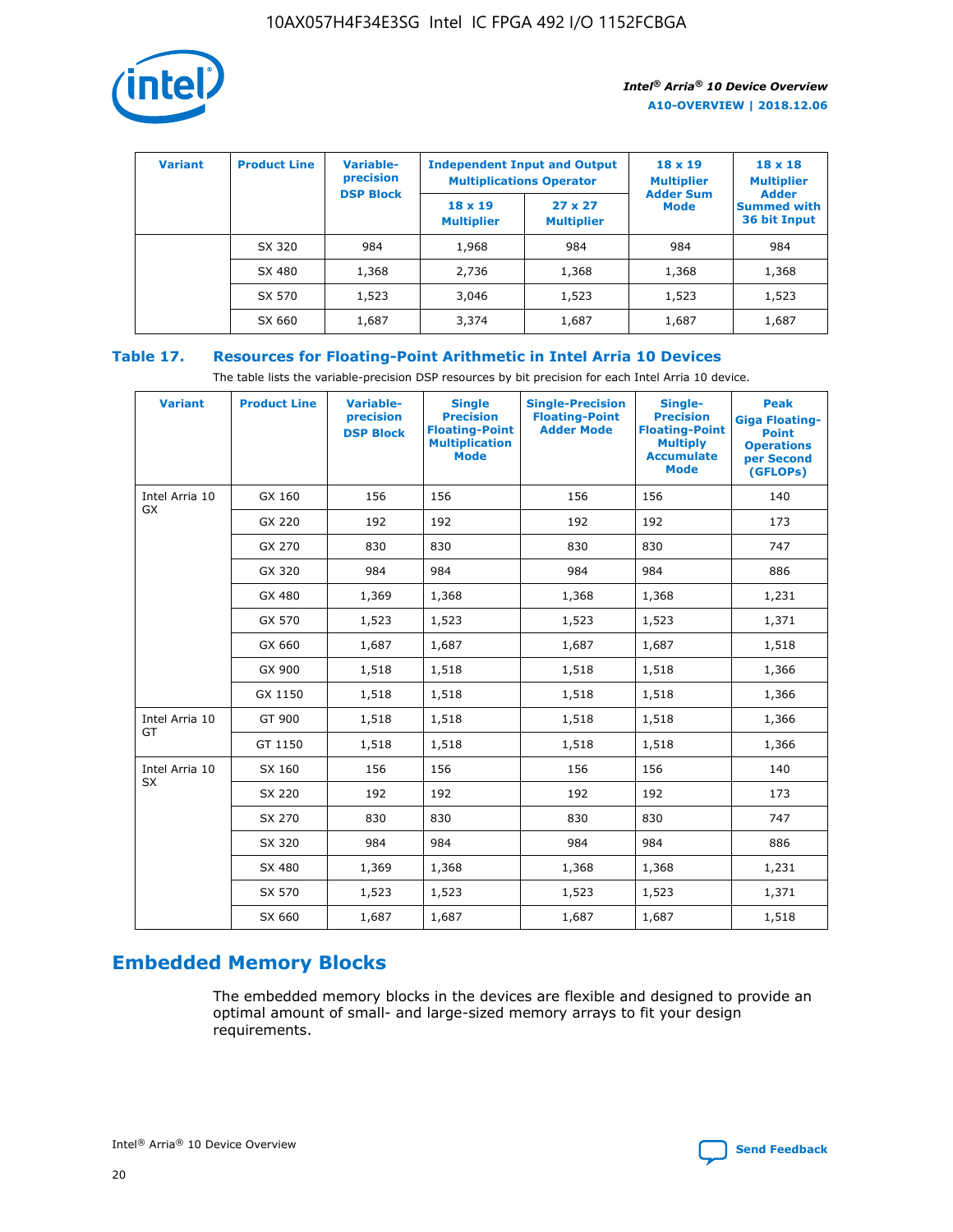

# **Types of Embedded Memory**

The Intel Arria 10 devices contain two types of memory blocks:

- 20 Kb M20K blocks—blocks of dedicated memory resources. The M20K blocks are ideal for larger memory arrays while still providing a large number of independent ports.
- 640 bit memory logic array blocks (MLABs)—enhanced memory blocks that are configured from dual-purpose logic array blocks (LABs). The MLABs are ideal for wide and shallow memory arrays. The MLABs are optimized for implementation of shift registers for digital signal processing (DSP) applications, wide and shallow FIFO buffers, and filter delay lines. Each MLAB is made up of ten adaptive logic modules (ALMs). In the Intel Arria 10 devices, you can configure these ALMs as ten 32 x 2 blocks, giving you one 32 x 20 simple dual-port SRAM block per MLAB.

# **Embedded Memory Capacity in Intel Arria 10 Devices**

|                   | <b>Product</b> |              | <b>M20K</b>         | <b>MLAB</b>  |                     | <b>Total RAM Bit</b> |  |
|-------------------|----------------|--------------|---------------------|--------------|---------------------|----------------------|--|
| <b>Variant</b>    | Line           | <b>Block</b> | <b>RAM Bit (Kb)</b> | <b>Block</b> | <b>RAM Bit (Kb)</b> | (Kb)                 |  |
| Intel Arria 10 GX | GX 160         | 440          | 8,800               | 1,680        | 1,050               | 9,850                |  |
|                   | GX 220         | 587          | 11,740              | 2,703        | 1,690               | 13,430               |  |
|                   | GX 270         | 750          | 15,000              | 3,922        | 2,452               | 17,452               |  |
|                   | GX 320         | 891          | 17,820              | 4,363        | 2,727               | 20,547               |  |
|                   | GX 480         | 1,431        | 28,620              | 6,662        | 4,164               | 32,784               |  |
|                   | GX 570         | 1,800        | 36,000              | 8,153        | 5,096               | 41,096               |  |
|                   | GX 660         | 2,131        | 42,620              | 9,260        | 5,788               | 48,408               |  |
|                   | GX 900         | 2,423        | 48,460              | 15,017       | 9,386               | 57,846               |  |
|                   | GX 1150        | 2,713        | 54,260              | 20,774       | 12,984              | 67,244               |  |
| Intel Arria 10 GT | GT 900         | 2,423        | 48,460              | 15,017       | 9,386               | 57,846               |  |
|                   | GT 1150        | 2,713        | 54,260              | 20,774       | 12,984              | 67,244               |  |
| Intel Arria 10 SX | SX 160         | 440          | 8,800               | 1,680        | 1,050               | 9,850                |  |
|                   | SX 220         | 587          | 11,740              | 2,703        | 1,690               | 13,430               |  |
|                   | SX 270         | 750          | 15,000              | 3,922        | 2,452               | 17,452               |  |
|                   | SX 320         | 891          | 17,820              | 4,363        | 2,727               | 20,547               |  |
|                   | SX 480         | 1,431        | 28,620              | 6,662        | 4,164               | 32,784               |  |
|                   | SX 570         | 1,800        | 36,000              | 8,153        | 5,096               | 41,096               |  |
|                   | SX 660         | 2,131        | 42,620              | 9,260        | 5,788               | 48,408               |  |

#### **Table 18. Embedded Memory Capacity and Distribution in Intel Arria 10 Devices**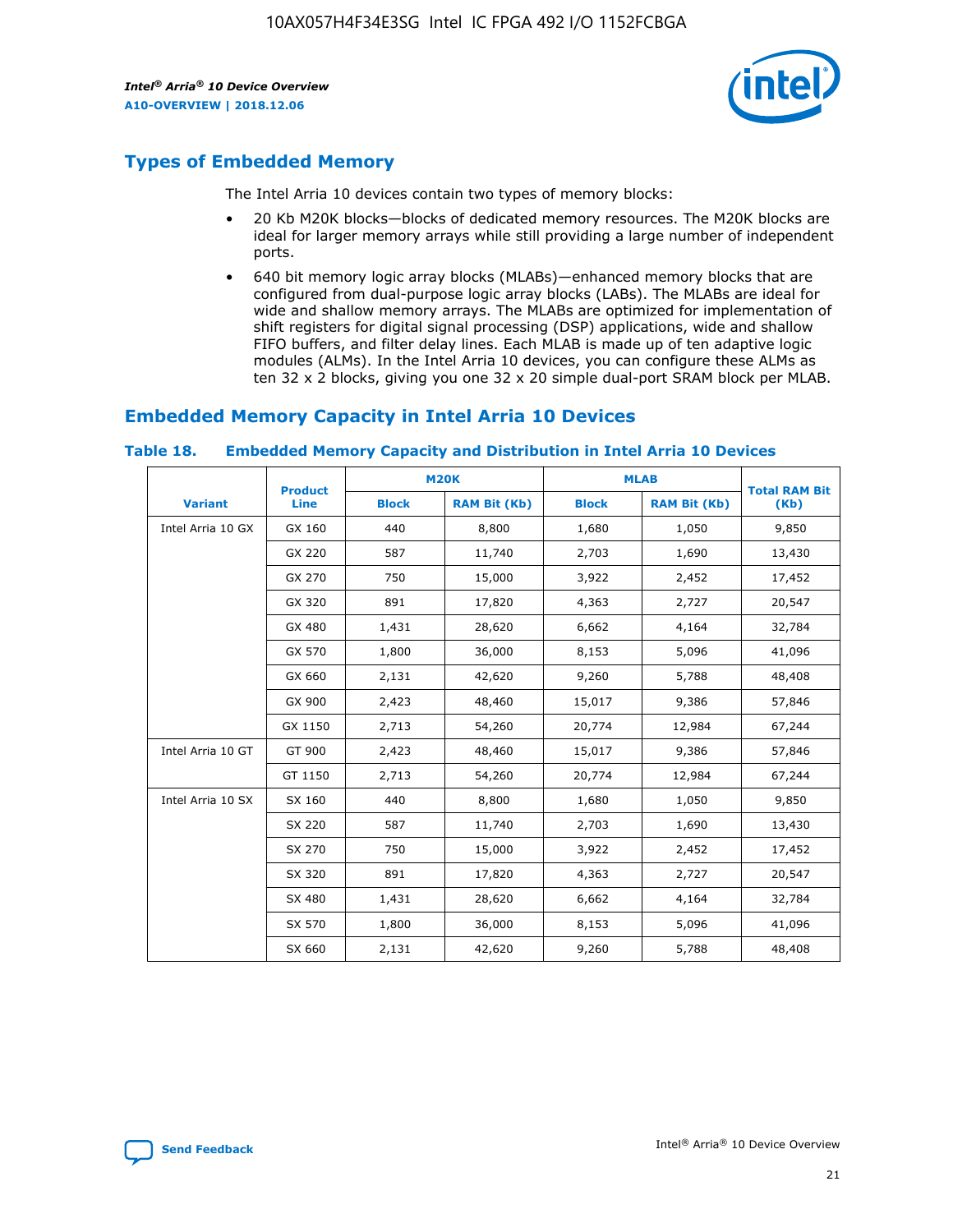

# **Embedded Memory Configurations for Single-port Mode**

#### **Table 19. Single-port Embedded Memory Configurations for Intel Arria 10 Devices**

This table lists the maximum configurations supported for single-port RAM and ROM modes.

| <b>Memory Block</b> | Depth (bits) | <b>Programmable Width</b> |
|---------------------|--------------|---------------------------|
| MLAB                | 32           | x16, x18, or x20          |
|                     | 64(10)       | x8, x9, x10               |
| M20K                | 512          | x40, x32                  |
|                     | 1K           | x20, x16                  |
|                     | 2K           | x10, x8                   |
|                     | 4K           | x5, x4                    |
|                     | 8K           | x2                        |
|                     | 16K          | x1                        |

# **Clock Networks and PLL Clock Sources**

The clock network architecture is based on Intel's global, regional, and peripheral clock structure. This clock structure is supported by dedicated clock input pins, fractional clock synthesis PLLs, and integer I/O PLLs.

# **Clock Networks**

The Intel Arria 10 core clock networks are capable of up to 800 MHz fabric operation across the full industrial temperature range. For the external memory interface, the clock network supports the hard memory controller with speeds up to 2,400 Mbps in a quarter-rate transfer.

To reduce power consumption, the Intel Quartus Prime software identifies all unused sections of the clock network and powers them down.

# **Fractional Synthesis and I/O PLLs**

Intel Arria 10 devices contain up to 32 fractional synthesis PLLs and up to 16 I/O PLLs that are available for both specific and general purpose uses in the core:

- Fractional synthesis PLLs—located in the column adjacent to the transceiver blocks
- I/O PLLs—located in each bank of the 48 I/Os

## **Fractional Synthesis PLLs**

You can use the fractional synthesis PLLs to:

- Reduce the number of oscillators that are required on your board
- Reduce the number of clock pins that are used in the device by synthesizing multiple clock frequencies from a single reference clock source

<sup>(10)</sup> Supported through software emulation and consumes additional MLAB blocks.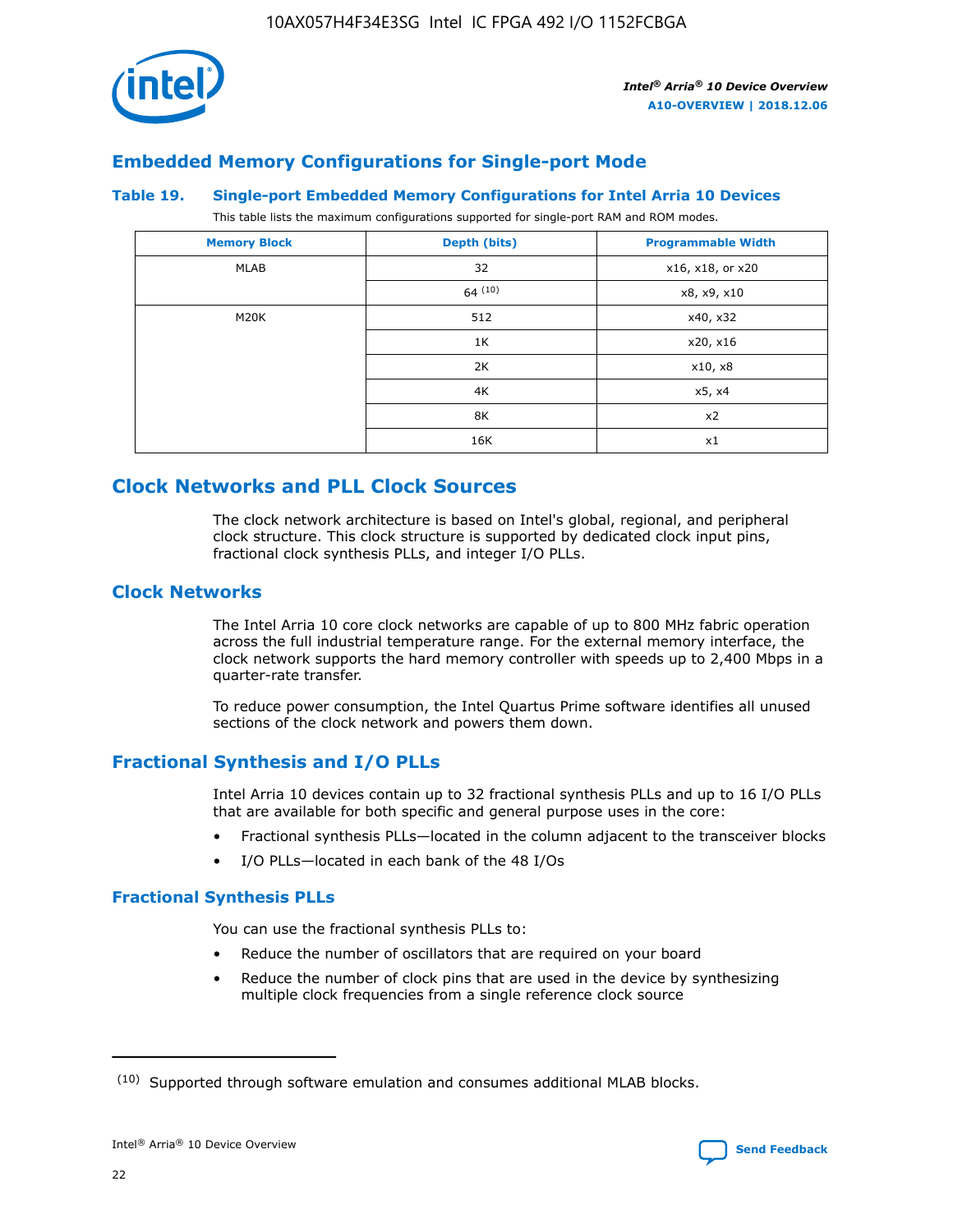

The fractional synthesis PLLs support the following features:

- Reference clock frequency synthesis for transceiver CMU and Advanced Transmit (ATX) PLLs
- Clock network delay compensation
- Zero-delay buffering
- Direct transmit clocking for transceivers
- Independently configurable into two modes:
	- Conventional integer mode equivalent to the general purpose PLL
	- Enhanced fractional mode with third order delta-sigma modulation
- PLL cascading

## **I/O PLLs**

The integer mode I/O PLLs are located in each bank of 48 I/Os. You can use the I/O PLLs to simplify the design of external memory and high-speed LVDS interfaces.

In each I/O bank, the I/O PLLs are adjacent to the hard memory controllers and LVDS SERDES. Because these PLLs are tightly coupled with the I/Os that need to use them, it makes it easier to close timing.

You can use the I/O PLLs for general purpose applications in the core such as clock network delay compensation and zero-delay buffering.

Intel Arria 10 devices support PLL-to-PLL cascading.

# **FPGA General Purpose I/O**

Intel Arria 10 devices offer highly configurable GPIOs. Each I/O bank contains 48 general purpose I/Os and a high-efficiency hard memory controller.

The following list describes the features of the GPIOs:

- Consist of 3 V I/Os for high-voltage application and LVDS I/Os for differential signaling
	- Up to two 3 V I/O banks, available in some devices, that support up to 3 V I/O standards
	- LVDS I/O banks that support up to 1.8 V I/O standards
- Support a wide range of single-ended and differential I/O interfaces
- LVDS speeds up to 1.6 Gbps
- Each LVDS pair of pins has differential input and output buffers, allowing you to configure the LVDS direction for each pair.
- Programmable bus hold and weak pull-up
- Programmable differential output voltage  $(V_{OD})$  and programmable pre-emphasis

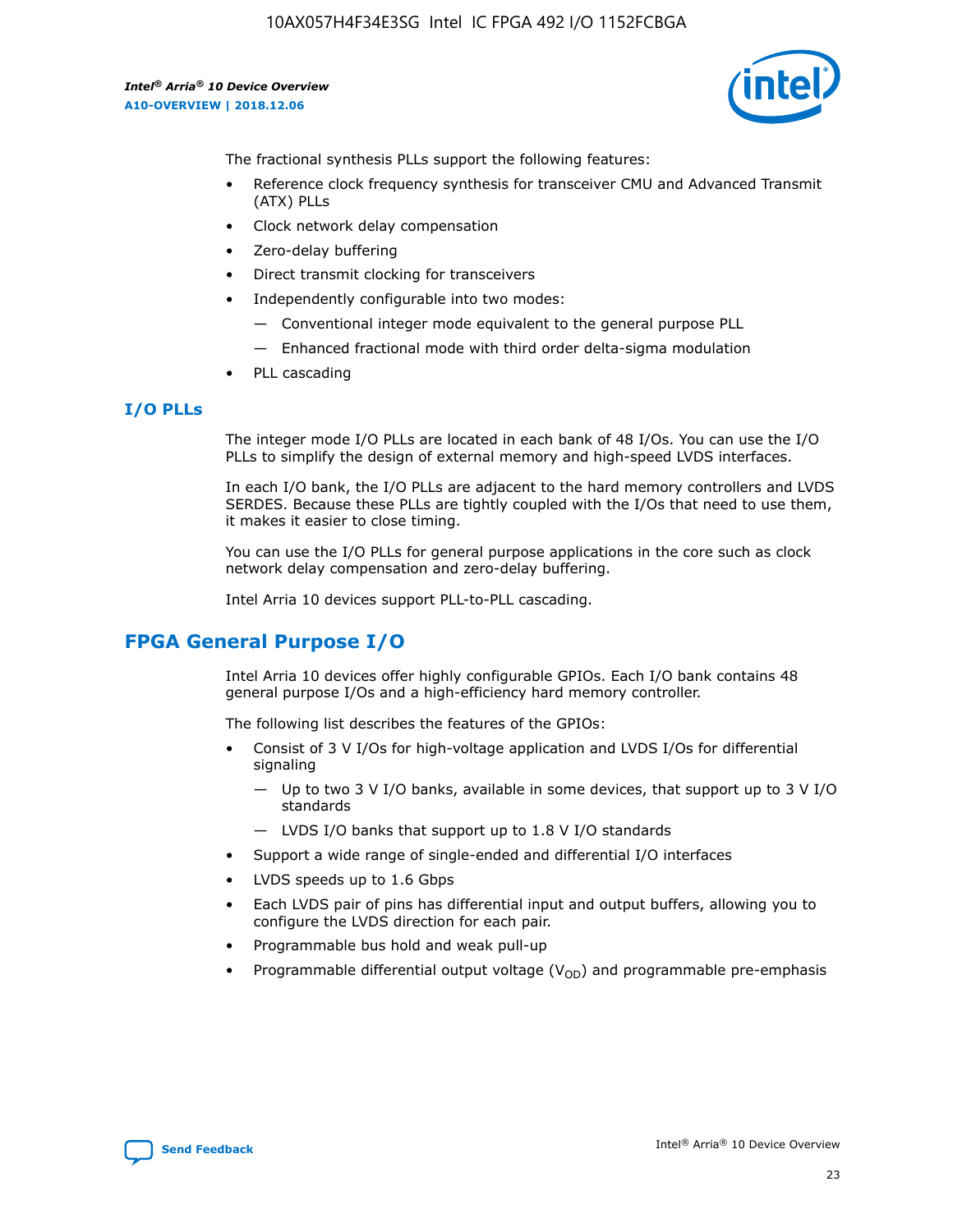

- Series (R<sub>S</sub>) and parallel (R<sub>T</sub>) on-chip termination (OCT) for all I/O banks with OCT calibration to limit the termination impedance variation
- On-chip dynamic termination that has the ability to swap between series and parallel termination, depending on whether there is read or write on a common bus for signal integrity
- Easy timing closure support using the hard read FIFO in the input register path, and delay-locked loop (DLL) delay chain with fine and coarse architecture

# **External Memory Interface**

Intel Arria 10 devices offer massive external memory bandwidth, with up to seven 32 bit DDR4 memory interfaces running at up to 2,400 Mbps. This bandwidth provides additional ease of design, lower power, and resource efficiencies of hardened highperformance memory controllers.

The memory interface within Intel Arria 10 FPGAs and SoCs delivers the highest performance and ease of use. You can configure up to a maximum width of 144 bits when using the hard or soft memory controllers. If required, you can bypass the hard memory controller and use a soft controller implemented in the user logic.

Each I/O contains a hardened DDR read/write path (PHY) capable of performing key memory interface functionality such as read/write leveling, FIFO buffering to lower latency and improve margin, timing calibration, and on-chip termination.

The timing calibration is aided by the inclusion of hard microcontrollers based on Intel's Nios® II technology, specifically tailored to control the calibration of multiple memory interfaces. This calibration allows the Intel Arria 10 device to compensate for any changes in process, voltage, or temperature either within the Intel Arria 10 device itself, or within the external memory device. The advanced calibration algorithms ensure maximum bandwidth and robust timing margin across all operating conditions.

In addition to parallel memory interfaces, Intel Arria 10 devices support serial memory technologies such as the Hybrid Memory Cube (HMC). The HMC is supported by the Intel Arria 10 high-speed serial transceivers which connect up to four HMC links, with each link running at data rates up to 15 Gbps.

## **Related Information**

#### [External Memory Interface Spec Estimator](http://www.altera.com/technology/memory/estimator/mem-emif-index.html)

Provides a parametric tool that allows you to find and compare the performance of the supported external memory interfaces in IntelFPGAs.

# **Memory Standards Supported by Intel Arria 10 Devices**

The I/Os are designed to provide high performance support for existing and emerging external memory standards.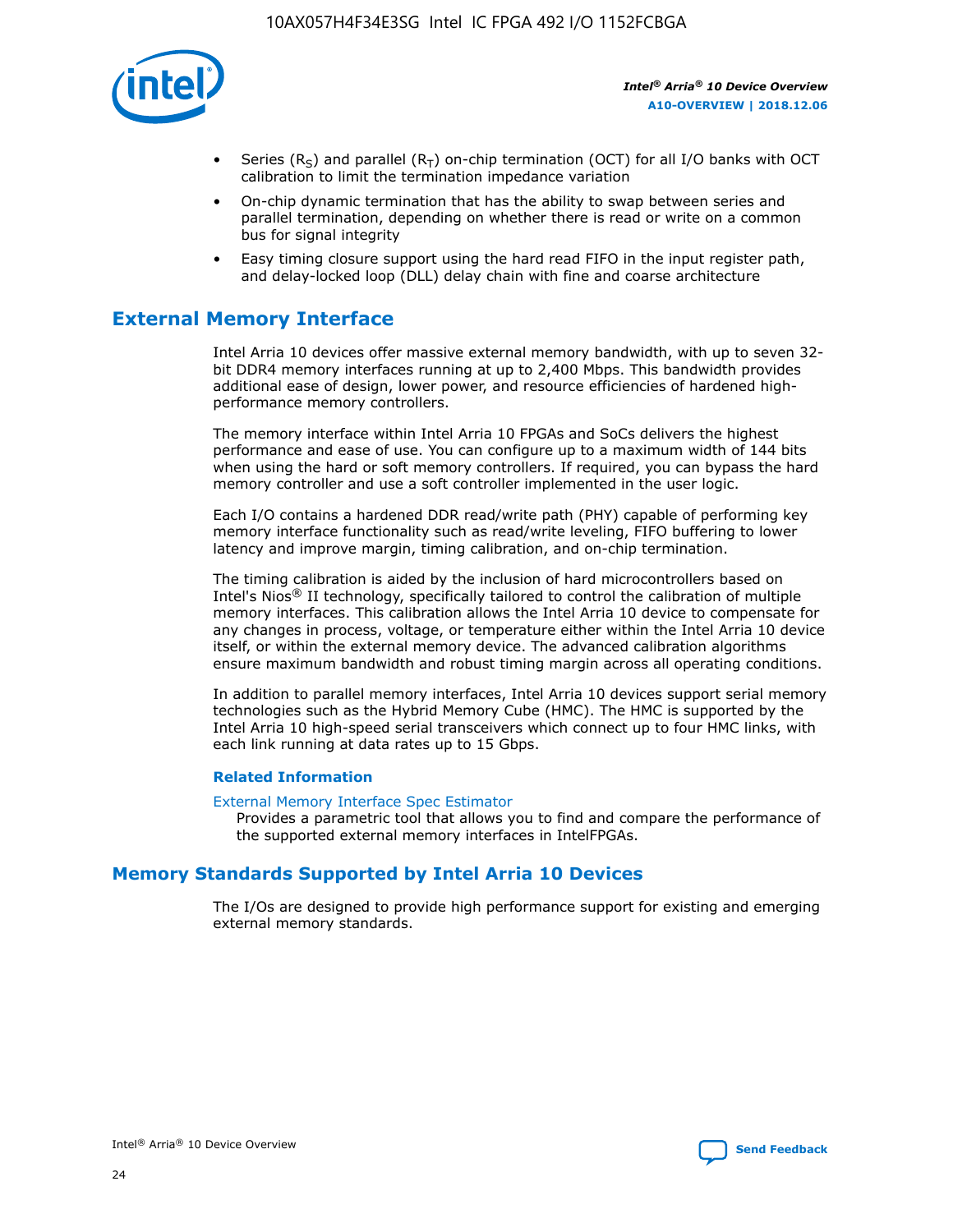

#### **Table 20. Memory Standards Supported by the Hard Memory Controller**

This table lists the overall capability of the hard memory controller. For specific details, refer to the External Memory Interface Spec Estimator and Intel Arria 10 Device Datasheet.

| <b>Memory Standard</b> | <b>Rate Support</b> | <b>Ping Pong PHY Support</b> | <b>Maximum Frequency</b><br>(MHz) |
|------------------------|---------------------|------------------------------|-----------------------------------|
| <b>DDR4 SDRAM</b>      | Quarter rate        | Yes                          | 1,067                             |
|                        |                     |                              | 1,200                             |
| DDR3 SDRAM             | Half rate           | Yes                          | 533                               |
|                        |                     |                              | 667                               |
|                        | Quarter rate        | Yes                          | 1,067                             |
|                        |                     |                              | 1,067                             |
| <b>DDR3L SDRAM</b>     | Half rate           | Yes                          | 533                               |
|                        |                     |                              | 667                               |
|                        | Quarter rate        | Yes                          | 933                               |
|                        |                     |                              | 933                               |
| LPDDR3 SDRAM           | Half rate           |                              | 533                               |
|                        | Quarter rate        |                              | 800                               |

## **Table 21. Memory Standards Supported by the Soft Memory Controller**

| <b>Memory Standard</b>      | <b>Rate Support</b> | <b>Maximum Frequency</b><br>(MHz) |
|-----------------------------|---------------------|-----------------------------------|
| <b>RLDRAM 3 (11)</b>        | Quarter rate        | 1,200                             |
| ODR IV SRAM <sup>(11)</sup> | Quarter rate        | 1,067                             |
| <b>ODR II SRAM</b>          | Full rate           | 333                               |
|                             | Half rate           | 633                               |
| <b>ODR II+ SRAM</b>         | Full rate           | 333                               |
|                             | Half rate           | 633                               |
| <b>ODR II+ Xtreme SRAM</b>  | Full rate           | 333                               |
|                             | Half rate           | 633                               |

#### **Table 22. Memory Standards Supported by the HPS Hard Memory Controller**

The hard processor system (HPS) is available in Intel Arria 10 SoC devices only.

| <b>Memory Standard</b> | <b>Rate Support</b> | <b>Maximum Frequency</b><br>(MHz) |
|------------------------|---------------------|-----------------------------------|
| <b>DDR4 SDRAM</b>      | Half rate           | 1,200                             |
| <b>DDR3 SDRAM</b>      | Half rate           | 1,067                             |
| <b>DDR3L SDRAM</b>     | Half rate           | 933                               |

<sup>(11)</sup> Intel Arria 10 devices support this external memory interface using hard PHY with soft memory controller.

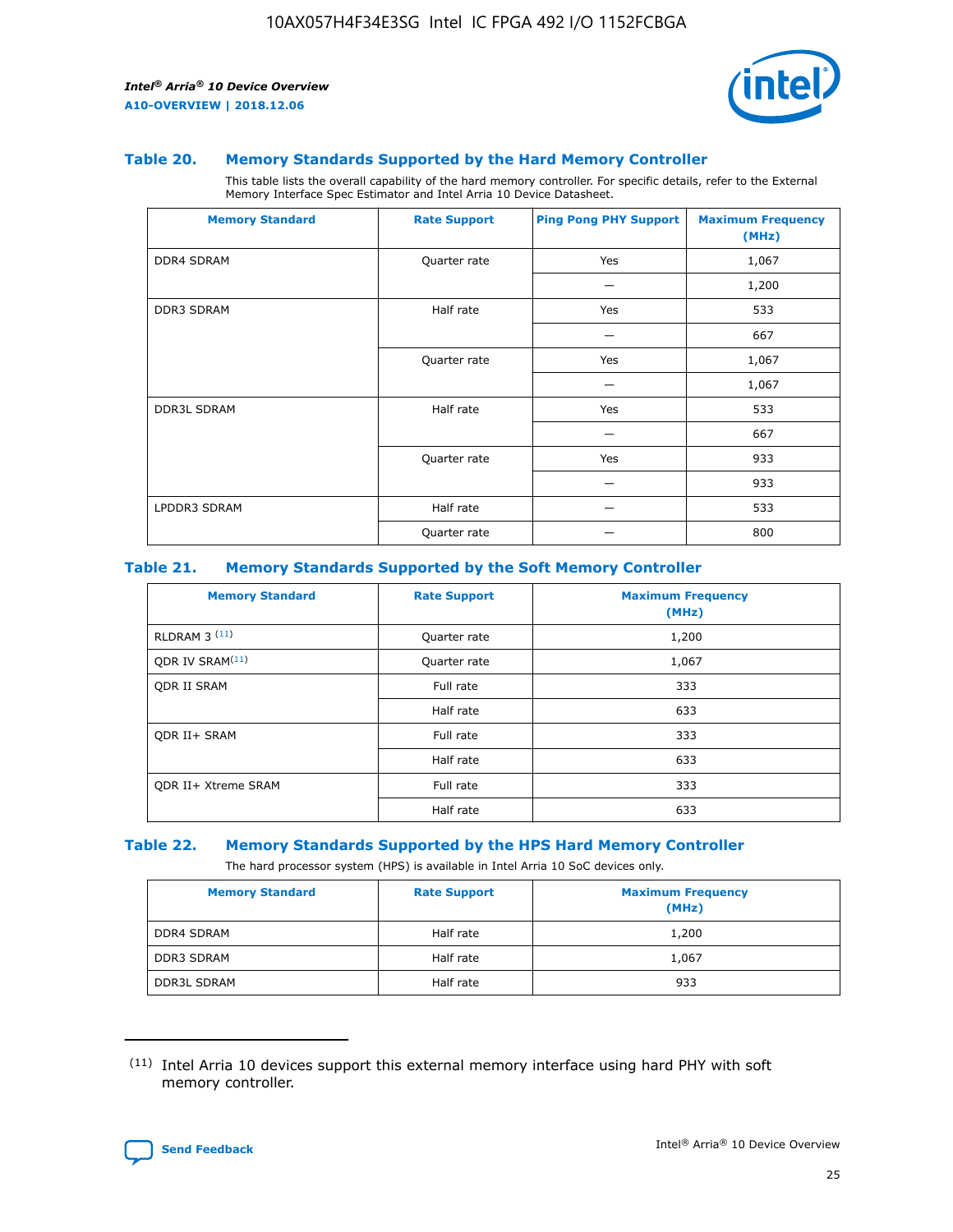

## **Related Information**

#### [Intel Arria 10 Device Datasheet](https://www.intel.com/content/www/us/en/programmable/documentation/mcn1413182292568.html#mcn1413182153340)

Lists the memory interface performance according to memory interface standards, rank or chip select configurations, and Intel Arria 10 device speed grades.

# **PCIe Gen1, Gen2, and Gen3 Hard IP**

Intel Arria 10 devices contain PCIe hard IP that is designed for performance and ease-of-use:

- Includes all layers of the PCIe stack—transaction, data link and physical layers.
- Supports PCIe Gen3, Gen2, and Gen1 Endpoint and Root Port in x1, x2, x4, or x8 lane configuration.
- Operates independently from the core logic—optional configuration via protocol (CvP) allows the PCIe link to power up and complete link training in less than 100 ms while the Intel Arria 10 device completes loading the programming file for the rest of the FPGA.
- Provides added functionality that makes it easier to support emerging features such as Single Root I/O Virtualization (SR-IOV) and optional protocol extensions.
- Provides improved end-to-end datapath protection using ECC.
- Supports FPGA configuration via protocol (CvP) using PCIe at Gen3, Gen2, or Gen1 speed.

#### **Related Information**

PCS Features on page 30

# **Enhanced PCS Hard IP for Interlaken and 10 Gbps Ethernet**

# **Interlaken Support**

The Intel Arria 10 enhanced PCS hard IP provides integrated Interlaken PCS supporting rates up to 25.8 Gbps per lane.

The Interlaken PCS is based on the proven functionality of the PCS developed for Intel's previous generation FPGAs, which demonstrated interoperability with Interlaken ASSP vendors and third-party IP suppliers. The Interlaken PCS is present in every transceiver channel in Intel Arria 10 devices.

## **Related Information**

PCS Features on page 30

# **10 Gbps Ethernet Support**

The Intel Arria 10 enhanced PCS hard IP supports 10GBASE-R PCS compliant with IEEE 802.3 10 Gbps Ethernet (10GbE). The integrated hard IP support for 10GbE and the 10 Gbps transceivers save external PHY cost, board space, and system power.

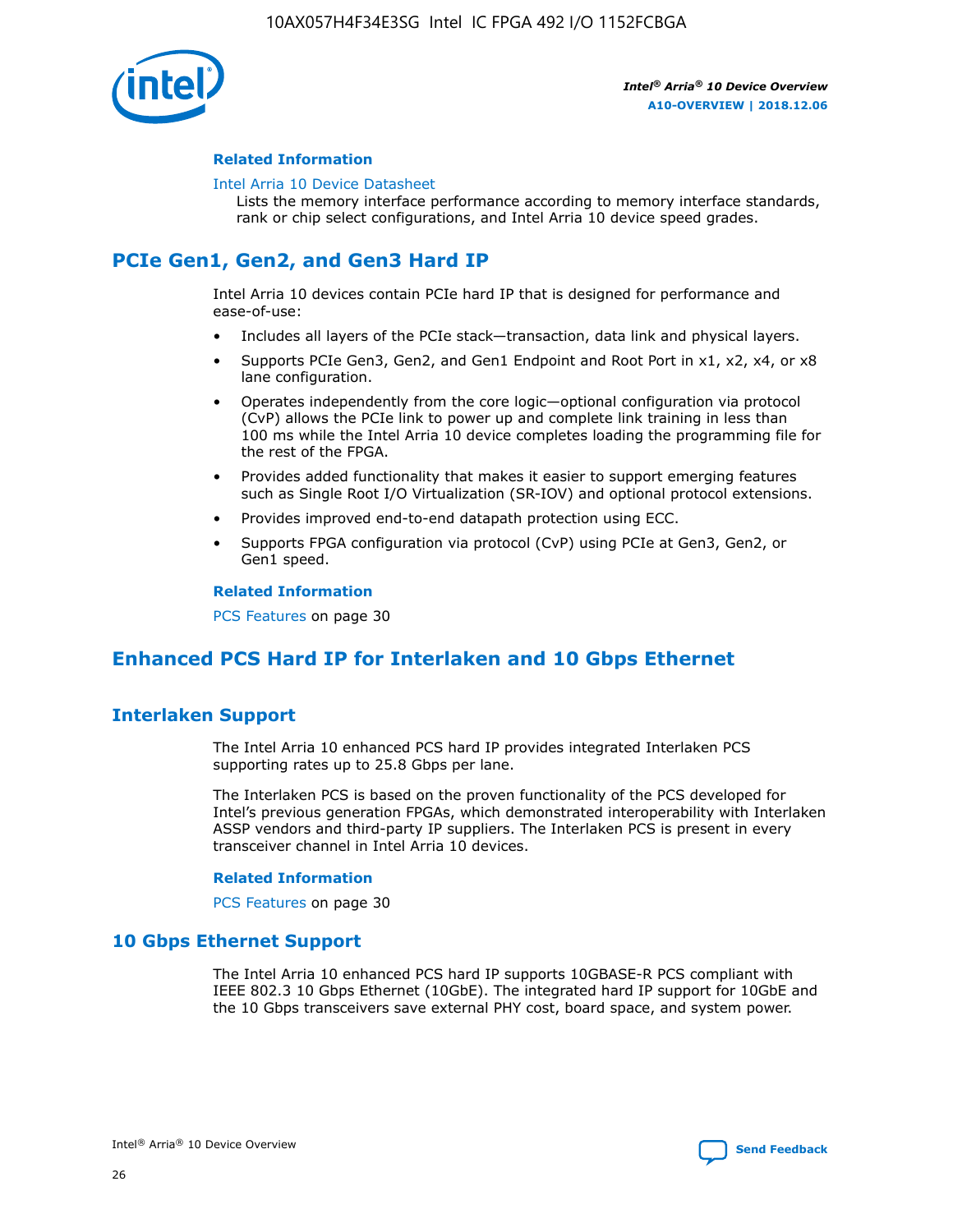

The scalable hard IP supports multiple independent 10GbE ports while using a single PLL for all the 10GBASE-R PCS instantiations, which saves on core logic resources and clock networks:

- Simplifies multiport 10GbE systems compared to XAUI interfaces that require an external XAUI-to-10G PHY.
- Incorporates Electronic Dispersion Compensation (EDC), which enables direct connection to standard 10 Gbps XFP and SFP+ pluggable optical modules.
- Supports backplane Ethernet applications and includes a hard 10GBASE-KR Forward Error Correction (FEC) circuit that you can use for 10 Gbps and 40 Gbps applications.

The 10 Gbps Ethernet PCS hard IP and 10GBASE-KR FEC are present in every transceiver channel.

#### **Related Information**

PCS Features on page 30

# **Low Power Serial Transceivers**

Intel Arria 10 FPGAs and SoCs include lowest power transceivers that deliver high bandwidth, throughput and low latency.

Intel Arria 10 devices deliver the industry's lowest power consumption per transceiver channel:

- 12.5 Gbps transceivers at as low as 242 mW
- 10 Gbps transceivers at as low as 168 mW
- 6 Gbps transceivers at as low as 117 mW

Intel Arria 10 transceivers support various data rates according to application:

- Chip-to-chip and chip-to-module applications—from 1 Gbps up to 25.8 Gbps
- Long reach and backplane applications—from 1 Gbps up to 12.5 with advanced adaptive equalization
- Critical power sensitive applications—from 1 Gbps up to 11.3 Gbps using lower power modes

The combination of 20 nm process technology and architectural advances provide the following benefits:

- Significant reduction in die area and power consumption
- Increase of up to two times in transceiver I/O density compared to previous generation devices while maintaining optimal signal integrity
- Up to 72 total transceiver channels—you can configure up to 6 of these channels to run as fast as 25.8 Gbps
- All channels feature continuous data rate support up to the maximum rated speed

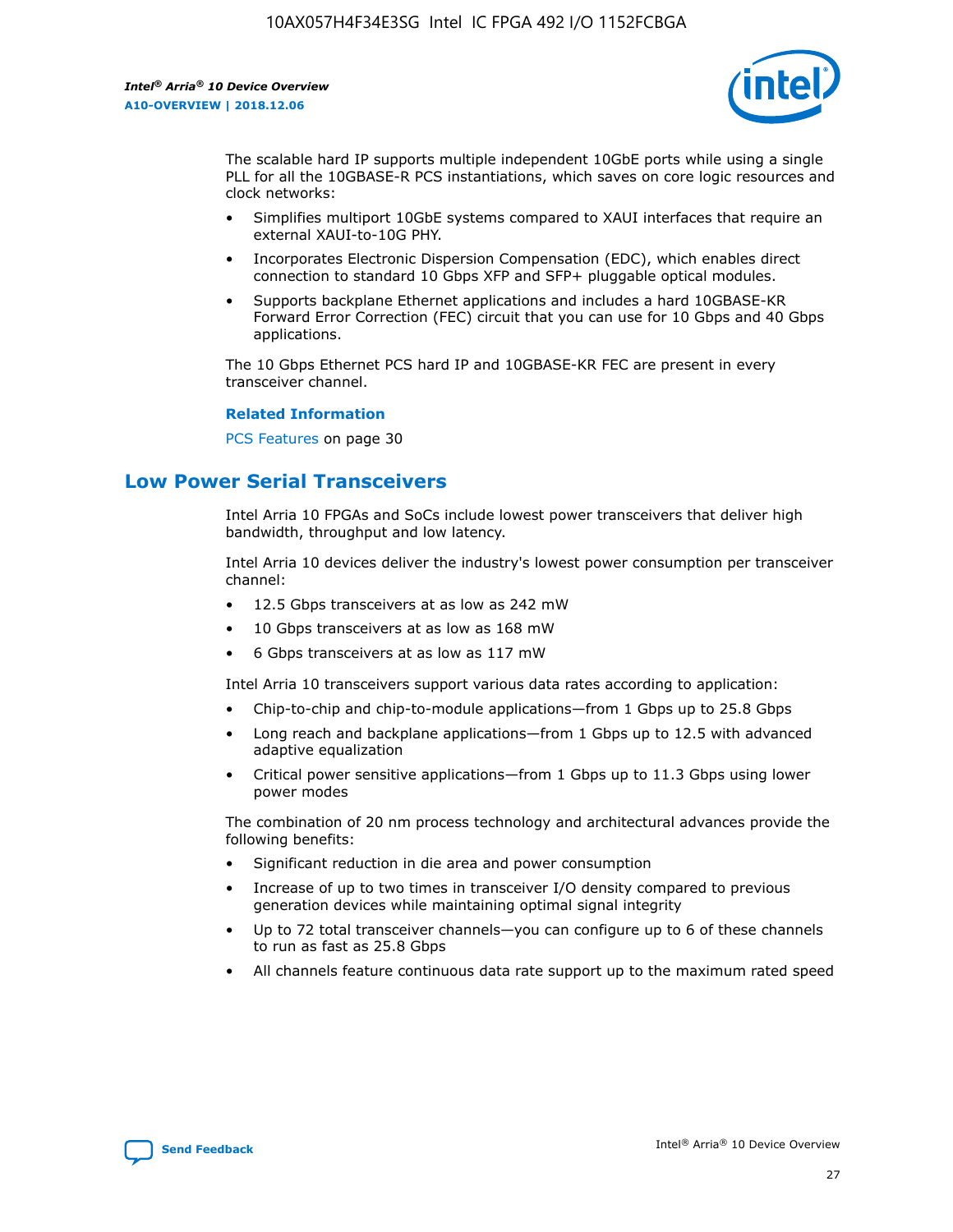



## **Figure 6. Intel Arria 10 Transceiver Block Architecture**

# **Transceiver Channels**

All transceiver channels feature a dedicated Physical Medium Attachment (PMA) and a hardened Physical Coding Sublayer (PCS).

- The PMA provides primary interfacing capabilities to physical channels.
- The PCS typically handles encoding/decoding, word alignment, and other preprocessing functions before transferring data to the FPGA core fabric.

A transceiver channel consists of a PMA and a PCS block. Most transceiver banks have 6 channels. There are some transceiver banks that contain only 3 channels.

A wide variety of bonded and non-bonded data rate configurations is possible using a highly configurable clock distribution network. Up to 80 independent transceiver data rates can be configured.

The following figures are graphical representations of top views of the silicon die, which correspond to reverse views for flip chip packages. Different Intel Arria 10 devices may have different floorplans than the ones shown in the figures.

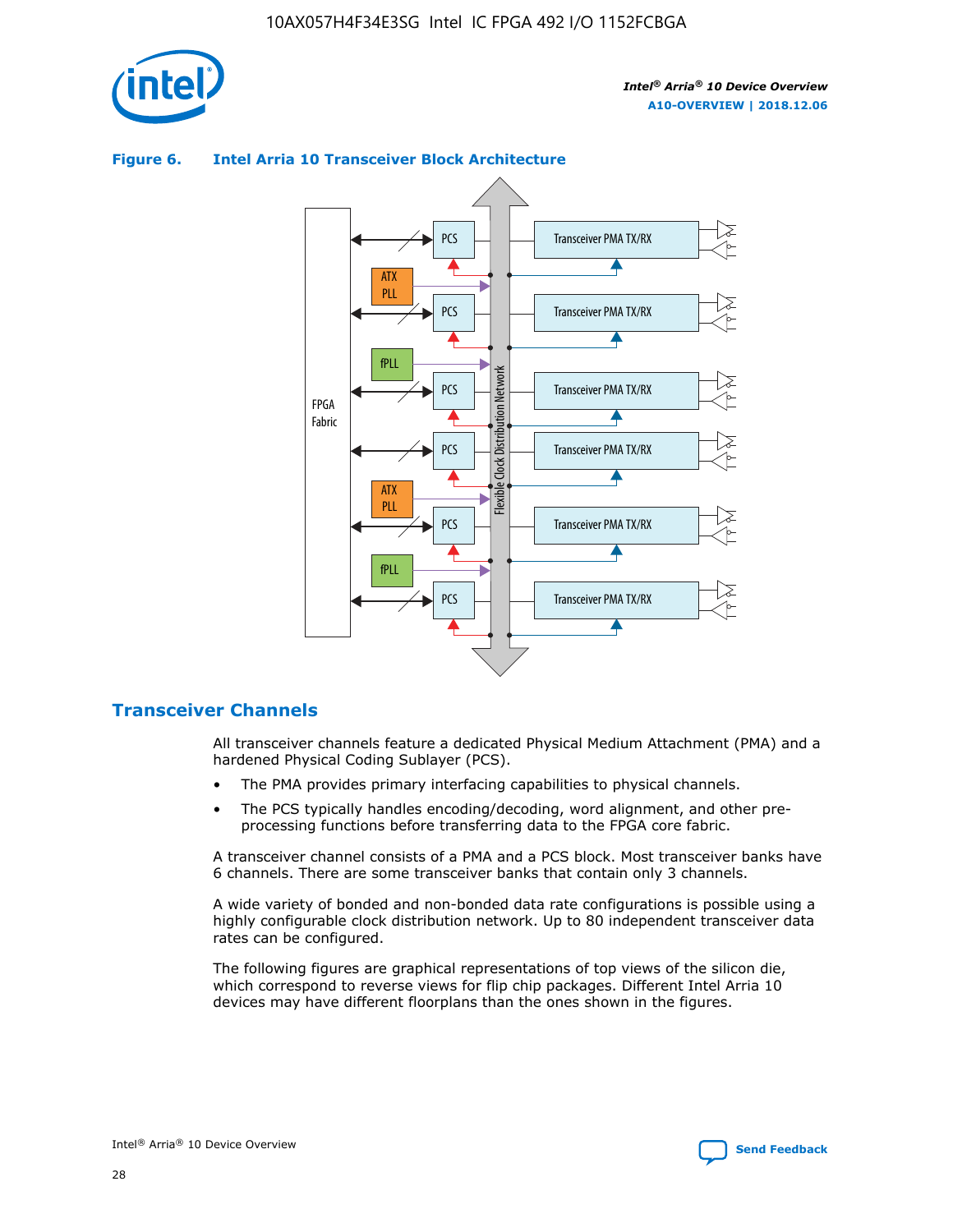

## **Figure 7. Device Chip Overview for Intel Arria 10 GX and GT Devices**



#### M20K Internal Memory Blocks Core Logic Fabric Transceiver Channels Hard IP Per Transceiver: Standard PCS and Enhanced PCS Hard IPs PCI Express Gen3 Hard IP Fractional PLLs M20K Internal Memory Blocks PCI Express Gen3 Hard IP Variable Precision DSP Blocks I/O PLLs Hard Memory Controllers, General-Purpose I/O Cells, LVDS Hard Processor Subsystem, Dual-Core ARM Cortex A9 M20K Internal Memory Blocks Variable Precision DSP Blocks M20K Internal Memory Blocks Core Logic Fabric I/O PLLs Hard Memory Controllers, General-Purpose I/O Cells, LVDS M20K Internal Memory Blocks Variable Precision DSP Blocks M20K Internal Memory Blocks Transceiver Channels Hard IP Per Transceiver: Standard PCS and Enhanced PCS Hard IPs PCI Express Gen3 Hard IP Fractional PLLs PCI Express Gen3 Hard IP Hard PCS Hard PCS Hard PCS Hard PCS Hard PCS Hard PCS Hard PCS Hard PCS Transceiver PMA Transceiver PMA Transceiver PMA Transceiver PMA Transceiver PMA Transceiver PMA Unused transceiver chann can be used as additional transceiver transmit PLLs Transceiver PMA Transceiver PMA Transceiver Clock Networks ATX (LC) **Transmit** PLL fPLL ATX (LC) Transmi PLL fPLL ATX (LC) **Transmit** PLL

# **PMA Features**

Intel Arria 10 transceivers provide exceptional signal integrity at data rates up to 25.8 Gbps. Clocking options include ultra-low jitter ATX PLLs (LC tank based), clock multiplier unit (CMU) PLLs, and fractional PLLs.

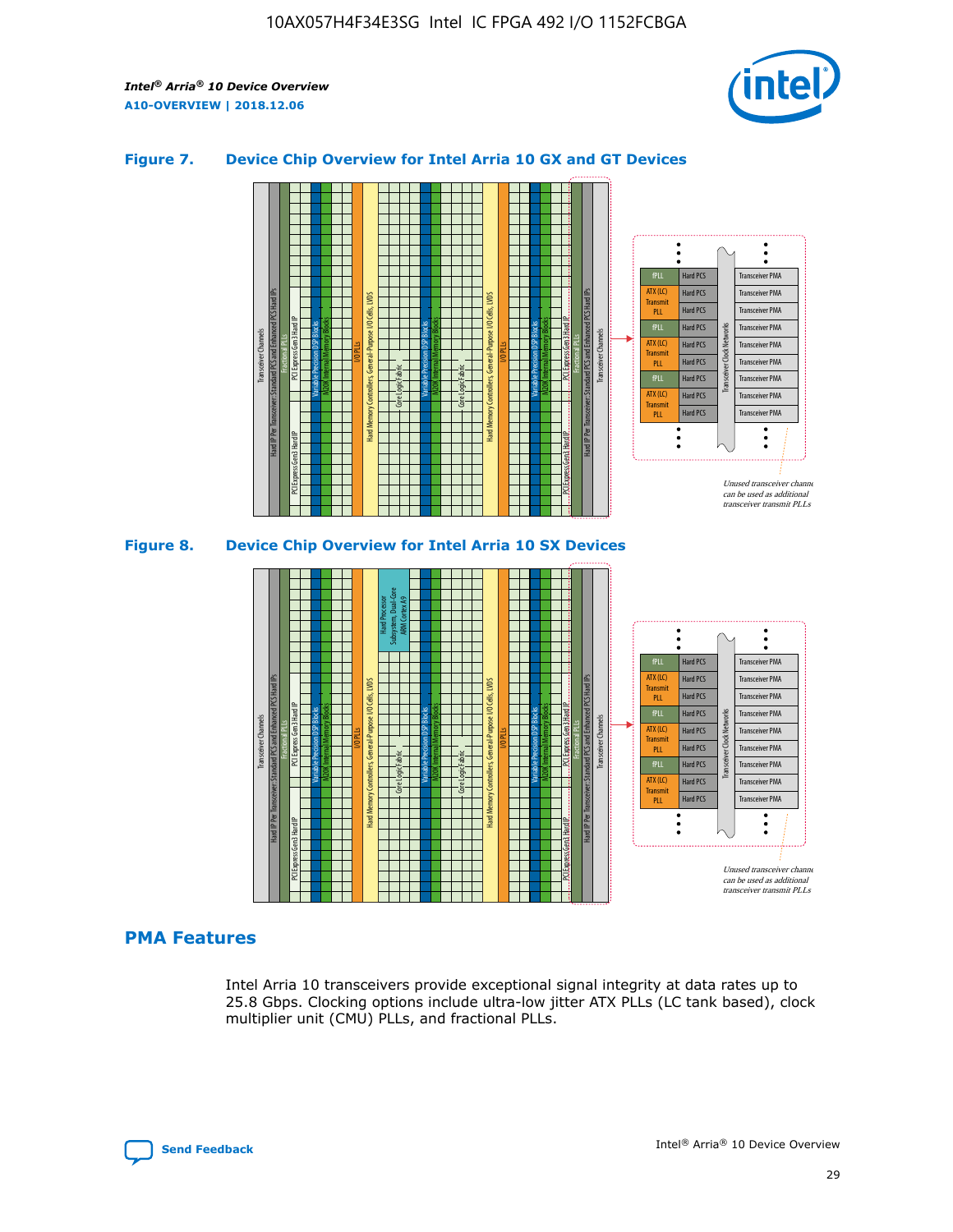

Each transceiver channel contains a channel PLL that can be used as the CMU PLL or clock data recovery (CDR) PLL. In CDR mode, the channel PLL recovers the receiver clock and data in the transceiver channel. Up to 80 independent data rates can be configured on a single Intel Arria 10 device.

## **Table 23. PMA Features of the Transceivers in Intel Arria 10 Devices**

| <b>Feature</b>                                             | <b>Capability</b>                                                                                                                                                                                                             |
|------------------------------------------------------------|-------------------------------------------------------------------------------------------------------------------------------------------------------------------------------------------------------------------------------|
| Chip-to-Chip Data Rates                                    | 1 Gbps to 17.4 Gbps (Intel Arria 10 GX devices)<br>1 Gbps to 25.8 Gbps (Intel Arria 10 GT devices)                                                                                                                            |
| <b>Backplane Support</b>                                   | Drive backplanes at data rates up to 12.5 Gbps                                                                                                                                                                                |
| <b>Optical Module Support</b>                              | SFP+/SFP, XFP, CXP, QSFP/QSFP28, CFP/CFP2/CFP4                                                                                                                                                                                |
| Cable Driving Support                                      | SFP+ Direct Attach, PCI Express over cable, eSATA                                                                                                                                                                             |
| Transmit Pre-Emphasis                                      | 4-tap transmit pre-emphasis and de-emphasis to compensate for system channel loss                                                                                                                                             |
| Continuous Time Linear<br>Equalizer (CTLE)                 | Dual mode, high-gain, and high-data rate, linear receive equalization to compensate for<br>system channel loss                                                                                                                |
| Decision Feedback Equalizer<br>(DFE)                       | 7-fixed and 4-floating tap DFE to equalize backplane channel loss in the presence of<br>crosstalk and noisy environments                                                                                                      |
| Variable Gain Amplifier                                    | Optimizes the signal amplitude prior to the CDR sampling and operates in fixed and<br>adaptive modes                                                                                                                          |
| Altera Digital Adaptive<br>Parametric Tuning (ADAPT)       | Fully digital adaptation engine to automatically adjust all link equalization parameters-<br>including CTLE, DFE, and variable gain amplifier blocks—that provide optimal link margin<br>without intervention from user logic |
| Precision Signal Integrity<br>Calibration Engine (PreSICE) | Hardened calibration controller to quickly calibrate all transceiver control parameters on<br>power-up, which provides the optimal signal integrity and jitter performance                                                    |
| Advanced Transmit (ATX)<br><b>PLL</b>                      | Low jitter ATX (LC tank based) PLLs with continuous tuning range to cover a wide range of<br>standard and proprietary protocols                                                                                               |
| <b>Fractional PLLs</b>                                     | On-chip fractional frequency synthesizers to replace on-board crystal oscillators and reduce<br>system cost                                                                                                                   |
| Digitally Assisted Analog<br><b>CDR</b>                    | Superior jitter tolerance with fast lock time                                                                                                                                                                                 |
| Dynamic Partial<br>Reconfiguration                         | Allows independent control of the Avalon memory-mapped interface of each transceiver<br>channel for the highest transceiver flexibility                                                                                       |
| Multiple PCS-PMA and PCS-<br>PLD interface widths          | 8-, 10-, 16-, 20-, 32-, 40-, or 64-bit interface widths for flexibility of deserialization width,<br>encoding, and reduced latency                                                                                            |

# **PCS Features**

This table summarizes the Intel Arria 10 transceiver PCS features. You can use the transceiver PCS to support a wide range of protocols ranging from 1 Gbps to 25.8 Gbps.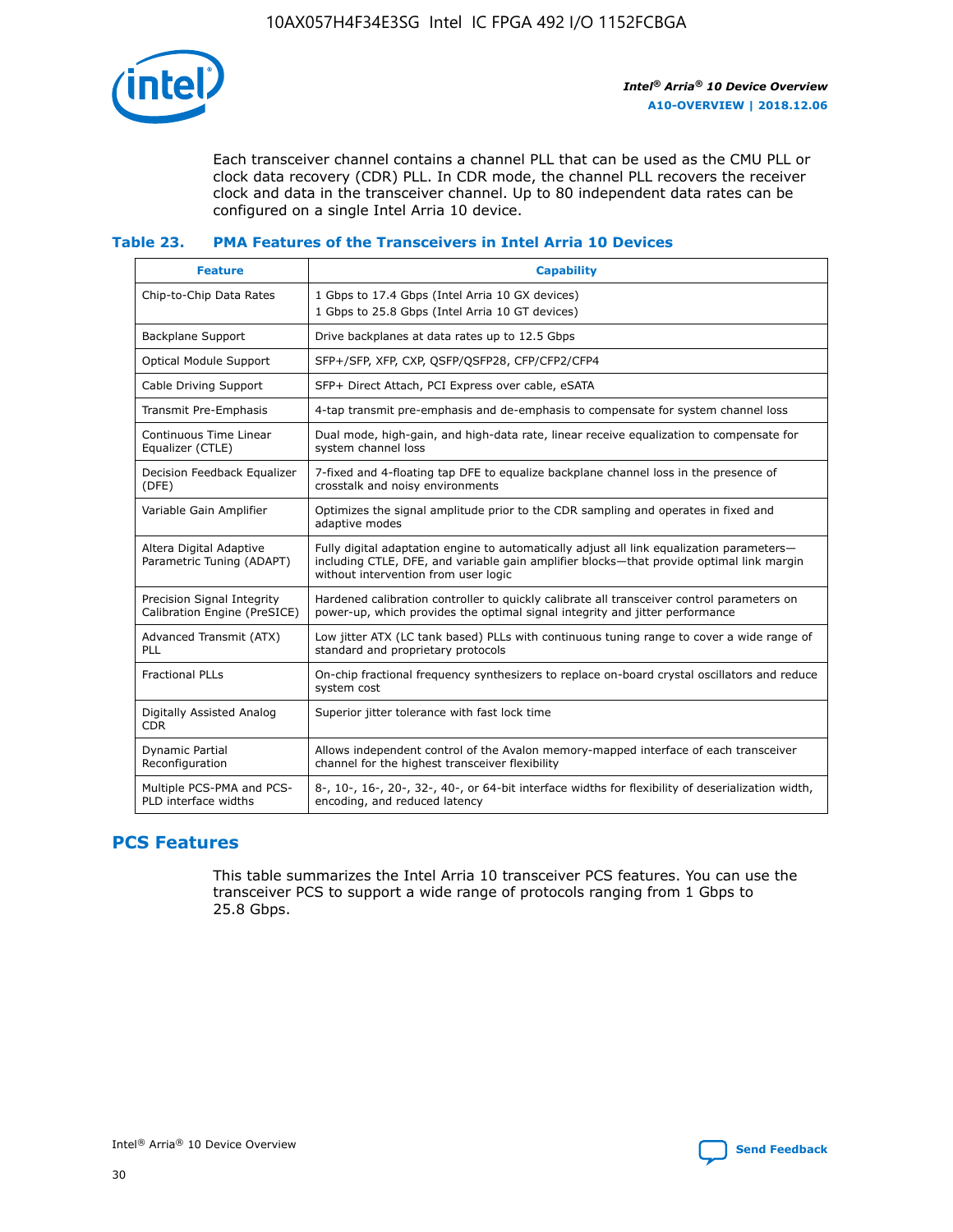

| <b>PCS</b>    | <b>Description</b>                                                                                                                                                                                                                                                                                                                                                                                             |
|---------------|----------------------------------------------------------------------------------------------------------------------------------------------------------------------------------------------------------------------------------------------------------------------------------------------------------------------------------------------------------------------------------------------------------------|
| Standard PCS  | Operates at a data rate up to 12 Gbps<br>Supports protocols such as PCI-Express, CPRI 4.2+, GigE, IEEE 1588 in Hard PCS<br>Implements other protocols using Basic/Custom (Standard PCS) transceiver<br>configuration rules.                                                                                                                                                                                    |
| Enhanced PCS  | Performs functions common to most serial data industry standards, such as word<br>alignment, encoding/decoding, and framing, before data is sent or received off-chip<br>through the PMA<br>• Handles data transfer to and from the FPGA fabric<br>Handles data transfer internally to and from the PMA<br>Provides frequency compensation<br>Performs channel bonding for multi-channel low skew applications |
| PCIe Gen3 PCS | Supports the seamless switching of Data and Clock between the Gen1, Gen2, and Gen3<br>data rates<br>Provides support for PIPE 3.0 features<br>Supports the PIPE interface with the Hard IP enabled, as well as with the Hard IP<br>bypassed                                                                                                                                                                    |

#### **Related Information**

- PCIe Gen1, Gen2, and Gen3 Hard IP on page 26
- Interlaken Support on page 26
- 10 Gbps Ethernet Support on page 26

# **PCS Protocol Support**

This table lists some of the protocols supported by the Intel Arria 10 transceiver PCS. For more information about the blocks in the transmitter and receiver data paths, refer to the related information.

| <b>Protocol</b>                                 | <b>Data Rate</b><br>(Gbps) | <b>Transceiver IP</b>       | <b>PCS Support</b>                      |
|-------------------------------------------------|----------------------------|-----------------------------|-----------------------------------------|
| PCIe Gen3 x1, x2, x4, x8                        | 8.0                        | Native PHY (PIPE)           | Standard PCS and PCIe<br>Gen3 PCS       |
| PCIe Gen2 x1, x2, x4, x8                        | 5.0                        | Native PHY (PIPE)           | <b>Standard PCS</b>                     |
| PCIe Gen1 x1, x2, x4, x8                        | 2.5                        | Native PHY (PIPE)           | Standard PCS                            |
| 1000BASE-X Gigabit Ethernet                     | 1.25                       | Native PHY                  | <b>Standard PCS</b>                     |
| 1000BASE-X Gigabit Ethernet with<br>IEEE 1588v2 | 1.25                       | Native PHY                  | Standard PCS                            |
| 10GBASE-R                                       | 10.3125                    | Native PHY                  | <b>Enhanced PCS</b>                     |
| 10GBASE-R with IEEE 1588v2                      | 10.3125                    | Native PHY                  | <b>Enhanced PCS</b>                     |
| 10GBASE-R with KR FEC                           | 10.3125                    | Native PHY                  | <b>Enhanced PCS</b>                     |
| 10GBASE-KR and 1000BASE-X                       | 10.3125                    | 1G/10GbE and 10GBASE-KR PHY | Standard PCS and<br><b>Enhanced PCS</b> |
| Interlaken (CEI-6G/11G)                         | 3.125 to 17.4              | Native PHY                  | <b>Enhanced PCS</b>                     |
| SFI-S/SFI-5.2                                   | 11.2                       | Native PHY                  | <b>Enhanced PCS</b>                     |
| $10G$ SDI                                       | 10.692                     | Native PHY                  | <b>Enhanced PCS</b>                     |
|                                                 |                            |                             | continued                               |

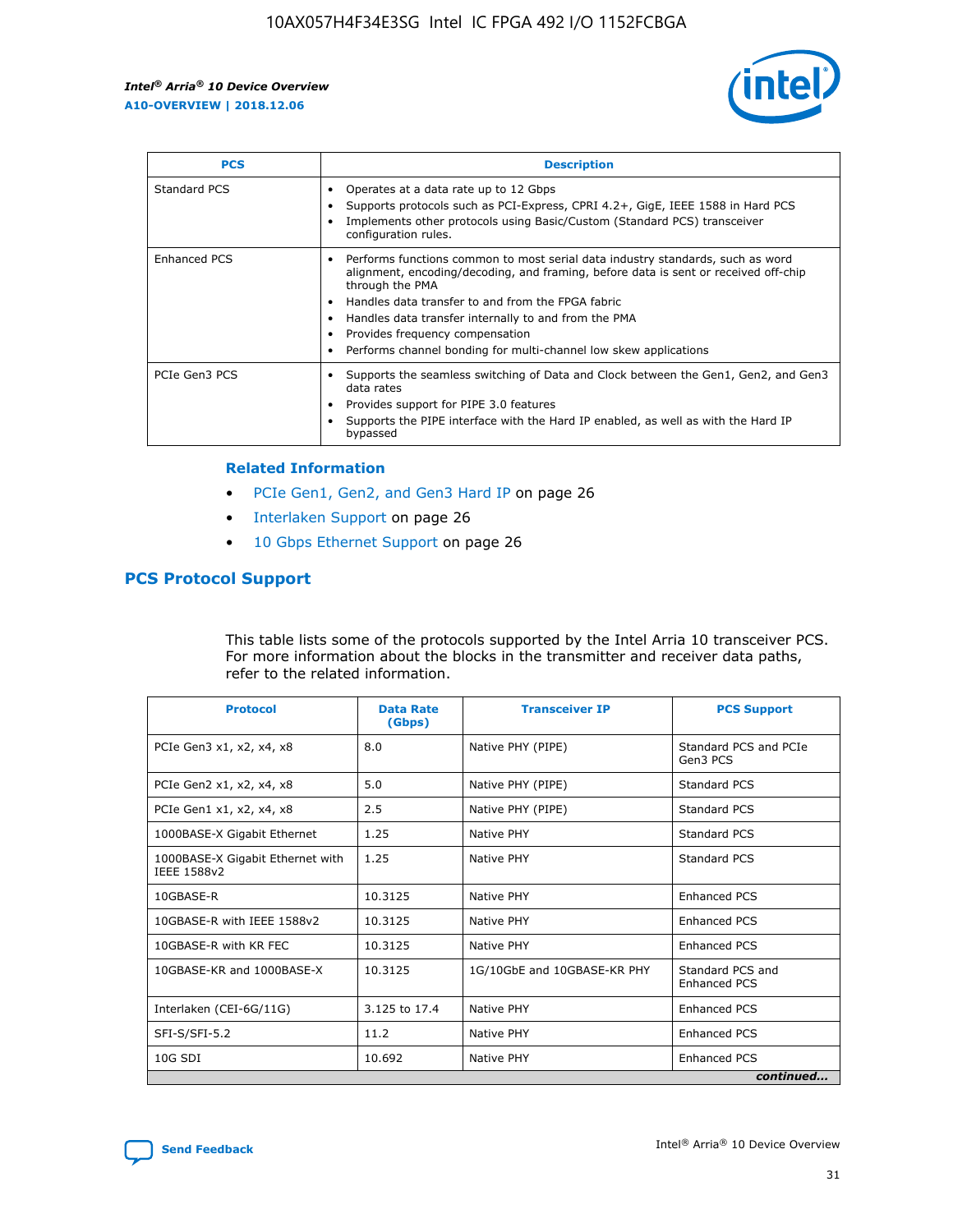

| <b>Protocol</b>      | <b>Data Rate</b><br>(Gbps) | <b>Transceiver IP</b> | <b>PCS Support</b> |
|----------------------|----------------------------|-----------------------|--------------------|
| CPRI 6.0 (64B/66B)   | 0.6144 to<br>10.1376       | Native PHY            | Enhanced PCS       |
| CPRI 4.2 (8B/10B)    | 0.6144 to<br>9.8304        | Native PHY            | Standard PCS       |
| OBSAI RP3 v4.2       | 0.6144 to 6.144            | Native PHY            | Standard PCS       |
| SD-SDI/HD-SDI/3G-SDI | $0.143(12)$ to<br>2.97     | Native PHY            | Standard PCS       |

# **Related Information**

#### [Intel Arria 10 Transceiver PHY User Guide](https://www.intel.com/content/www/us/en/programmable/documentation/nik1398707230472.html#nik1398707091164)

Provides more information about the supported transceiver protocols and PHY IP, the PMA architecture, and the standard, enhanced, and PCIe Gen3 PCS architecture.

# **SoC with Hard Processor System**

Each SoC device combines an FPGA fabric and a hard processor system (HPS) in a single device. This combination delivers the flexibility of programmable logic with the power and cost savings of hard IP in these ways:

- Reduces board space, system power, and bill of materials cost by eliminating a discrete embedded processor
- Allows you to differentiate the end product in both hardware and software, and to support virtually any interface standard
- Extends the product life and revenue through in-field hardware and software updates

 $(12)$  The 0.143 Gbps data rate is supported using oversampling of user logic that you must implement in the FPGA fabric.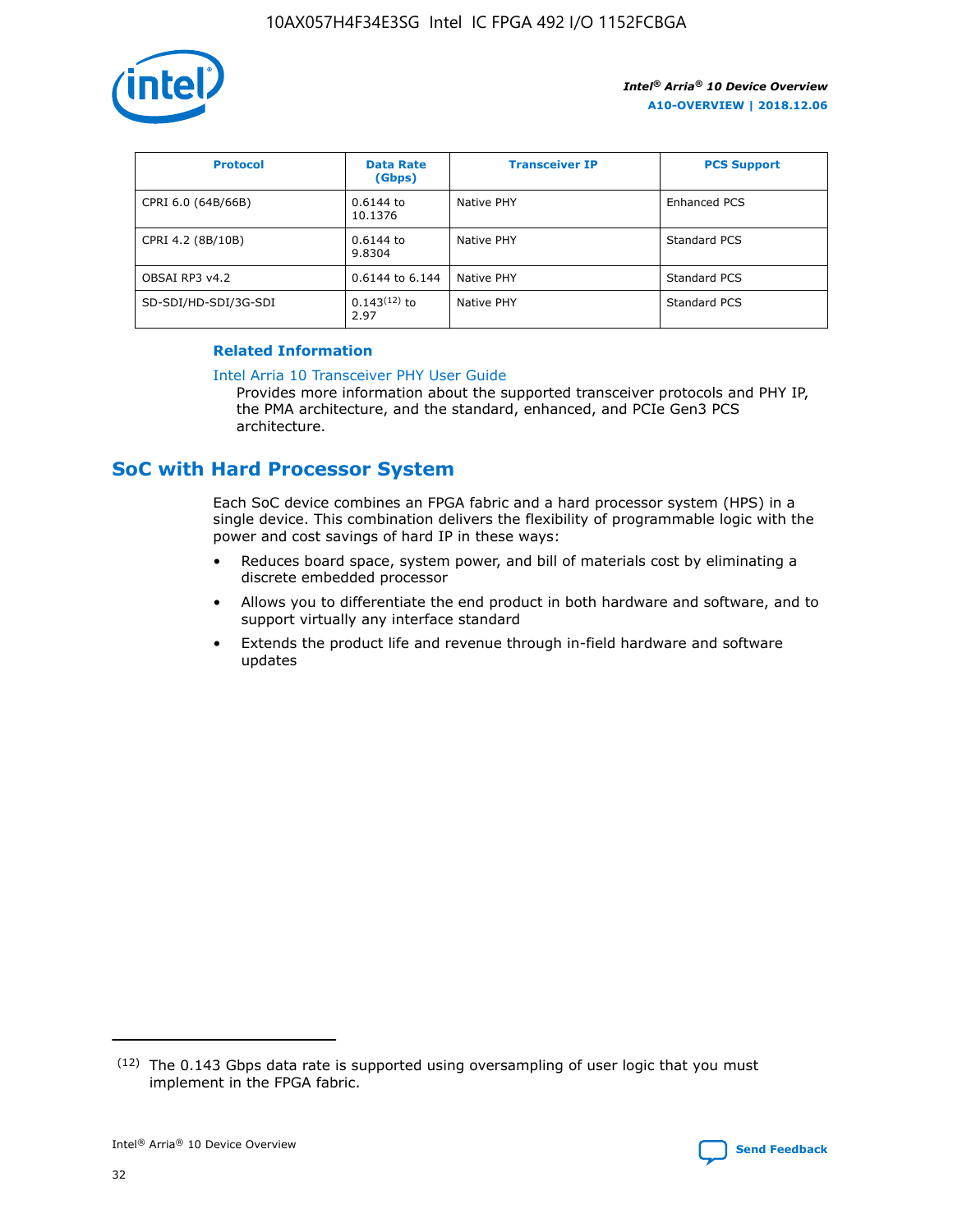

#### **Figure 9. HPS Block Diagram**

This figure shows a block diagram of the HPS with the dual ARM Cortex-A9 MPCore processor.



# **Key Advantages of 20-nm HPS**

The 20-nm HPS strikes a balance between enabling maximum software compatibility with 28-nm SoCs while still improving upon the 28-nm HPS architecture. These improvements address the requirements of the next generation target markets such as wireless and wireline communications, compute and storage equipment, broadcast and military in terms of performance, memory bandwidth, connectivity via backplane and security.

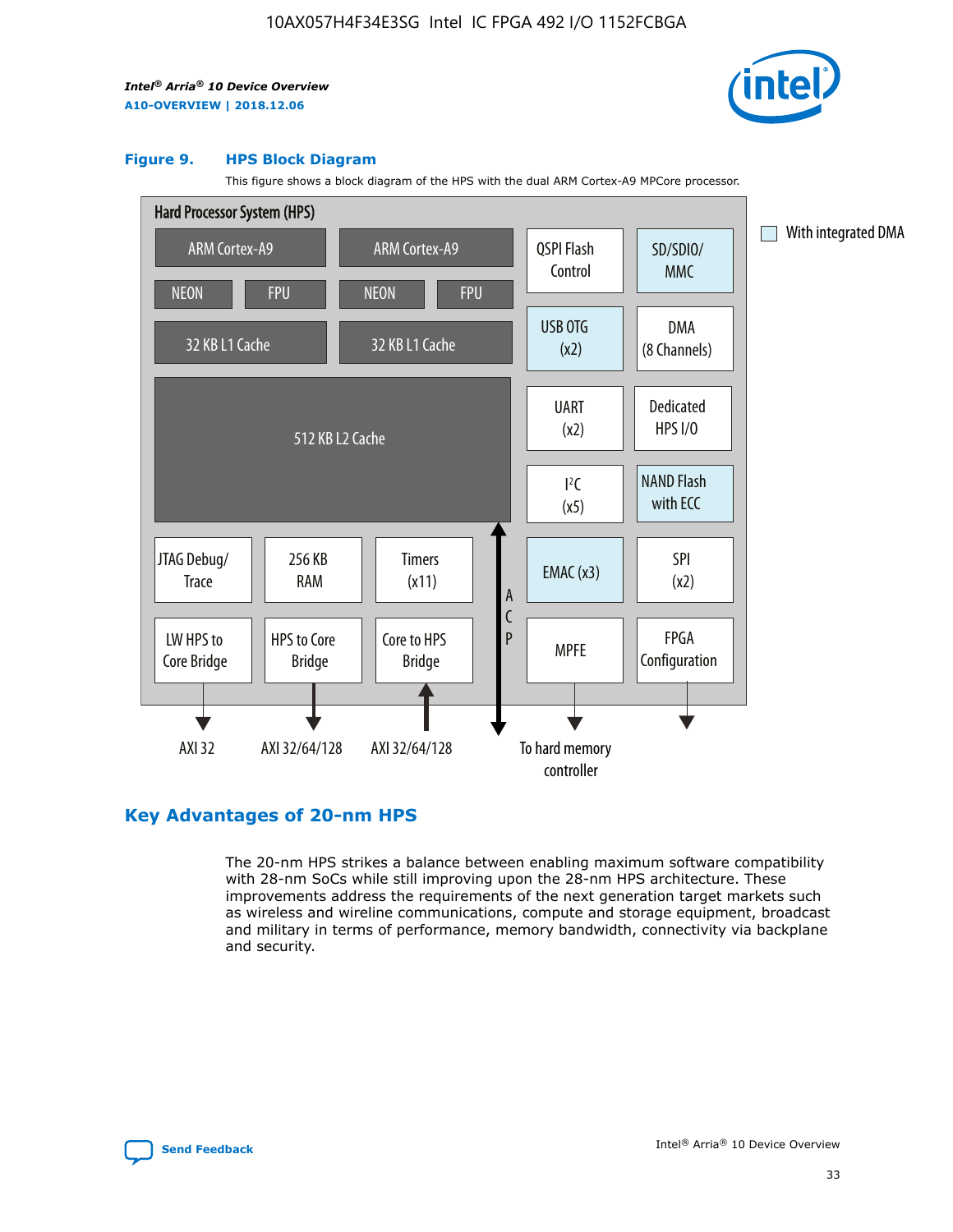

## **Table 24. Improvements in 20 nm HPS**

This table lists the key improvements of the 20 nm HPS compared to the 28 nm HPS.

| Advantages/<br><b>Improvements</b>                          | <b>Description</b>                                                                                                                                                                                                                                                                                                                                                                                                                                                                                                                                                                                                                                                                                                                                                                                                                                                                                                      |
|-------------------------------------------------------------|-------------------------------------------------------------------------------------------------------------------------------------------------------------------------------------------------------------------------------------------------------------------------------------------------------------------------------------------------------------------------------------------------------------------------------------------------------------------------------------------------------------------------------------------------------------------------------------------------------------------------------------------------------------------------------------------------------------------------------------------------------------------------------------------------------------------------------------------------------------------------------------------------------------------------|
| Increased performance and<br>overdrive capability           | While the nominal processor frequency is 1.2 GHz, the 20 nm HPS offers an "overdrive"<br>feature which enables a higher processor operating frequency. This requires a higher supply<br>voltage value that is unique to the HPS and may require a separate regulator.                                                                                                                                                                                                                                                                                                                                                                                                                                                                                                                                                                                                                                                   |
| Increased processor memory<br>bandwidth and DDR4<br>support | Up to 64-bit DDR4 memory at 2,400 Mbps support is available for the processor. The hard<br>memory controller for the HPS comprises a multi-port front end that manages connections<br>to a single port memory controller. The multi-port front end allows logic core and the HPS<br>to share ports and thereby the available bandwidth of the memory controller.                                                                                                                                                                                                                                                                                                                                                                                                                                                                                                                                                        |
| Flexible I/O sharing                                        | An advanced I/O pin muxing scheme allows improved sharing of I/O between the HPS and<br>the core logic. The following types of I/O are available for SoC:<br>17 dedicated I/Os-physically located inside the HPS block and are not accessible to<br>logic within the core. The 17 dedicated I/Os are used for HPS clock, resets, and<br>interfacing with boot devices, QSPI, and SD/MMC.<br>48 direct shared I/O-located closest to the HPS block and are ideal for high speed HPS<br>peripherals such as EMAC, USB, and others. There is one bank of 48 I/Os that supports<br>direct sharing where the 48 I/Os can be shared 12 I/Os at a time.<br>Standard (shared) I/O—all standard I/Os can be shared by the HPS peripherals and any<br>logic within the core. For designs where more than 48 I/Os are required to fully use all<br>the peripherals in the HPS, these I/Os can be connected through the core logic. |
| <b>EMAC</b> core                                            | Three EMAC cores are available in the HPS. The EMAC cores enable an application to<br>support two redundant Ethernet connections; for example, backplane, or two EMAC cores<br>for managing IEEE 1588 time stamp information while allowing a third EMAC core for debug<br>and configuration. All three EMACs can potentially share the same time stamps, simplifying<br>the 1588 time stamping implementation. A new serial time stamp interface allows core<br>logic to access and read the time stamp values. The integrated EMAC controllers can be<br>connected to external Ethernet PHY through the provided MDIO or I <sup>2</sup> C interface.                                                                                                                                                                                                                                                                  |
| On-chip memory                                              | The on-chip memory is updated to 256 KB support and can support larger data sets and<br>real time algorithms.                                                                                                                                                                                                                                                                                                                                                                                                                                                                                                                                                                                                                                                                                                                                                                                                           |
| ECC enhancements                                            | Improvements in L2 Cache ECC management allow identification of errors down to the<br>address level. ECC enhancements also enable improved error injection and status reporting<br>via the introduction of new memory mapped access to syndrome and data signals.                                                                                                                                                                                                                                                                                                                                                                                                                                                                                                                                                                                                                                                       |
| HPS to FPGA Interconnect<br>Backbone                        | Although the HPS and the Logic Core can operate independently, they are tightly coupled<br>via a high-bandwidth system interconnect built from high-performance ARM AMBA AXI bus<br>bridges. IP bus masters in the FPGA fabric have access to HPS bus slaves via the FPGA-to-<br>HPS interconnect. Similarly, HPS bus masters have access to bus slaves in the core fabric<br>via the HPS-to-FPGA bridge. Both bridges are AMBA AXI-3 compliant and support<br>simultaneous read and write transactions. Up to three masters within the core fabric can<br>share the HPS SDRAM controller with the processor. Additionally, the processor can be used<br>to configure the core fabric under program control via a dedicated 32-bit configuration port.                                                                                                                                                                  |
| FPGA configuration and HPS<br>booting                       | The FPGA fabric and HPS in the SoCs are powered independently. You can reduce the clock<br>frequencies or gate the clocks to reduce dynamic power.<br>You can configure the FPGA fabric and boot the HPS independently, in any order, providing<br>you with more design flexibility.                                                                                                                                                                                                                                                                                                                                                                                                                                                                                                                                                                                                                                    |
| Security                                                    | New security features have been introduced for anti-tamper management, secure boot,<br>encryption (AES), and authentication (SHA).                                                                                                                                                                                                                                                                                                                                                                                                                                                                                                                                                                                                                                                                                                                                                                                      |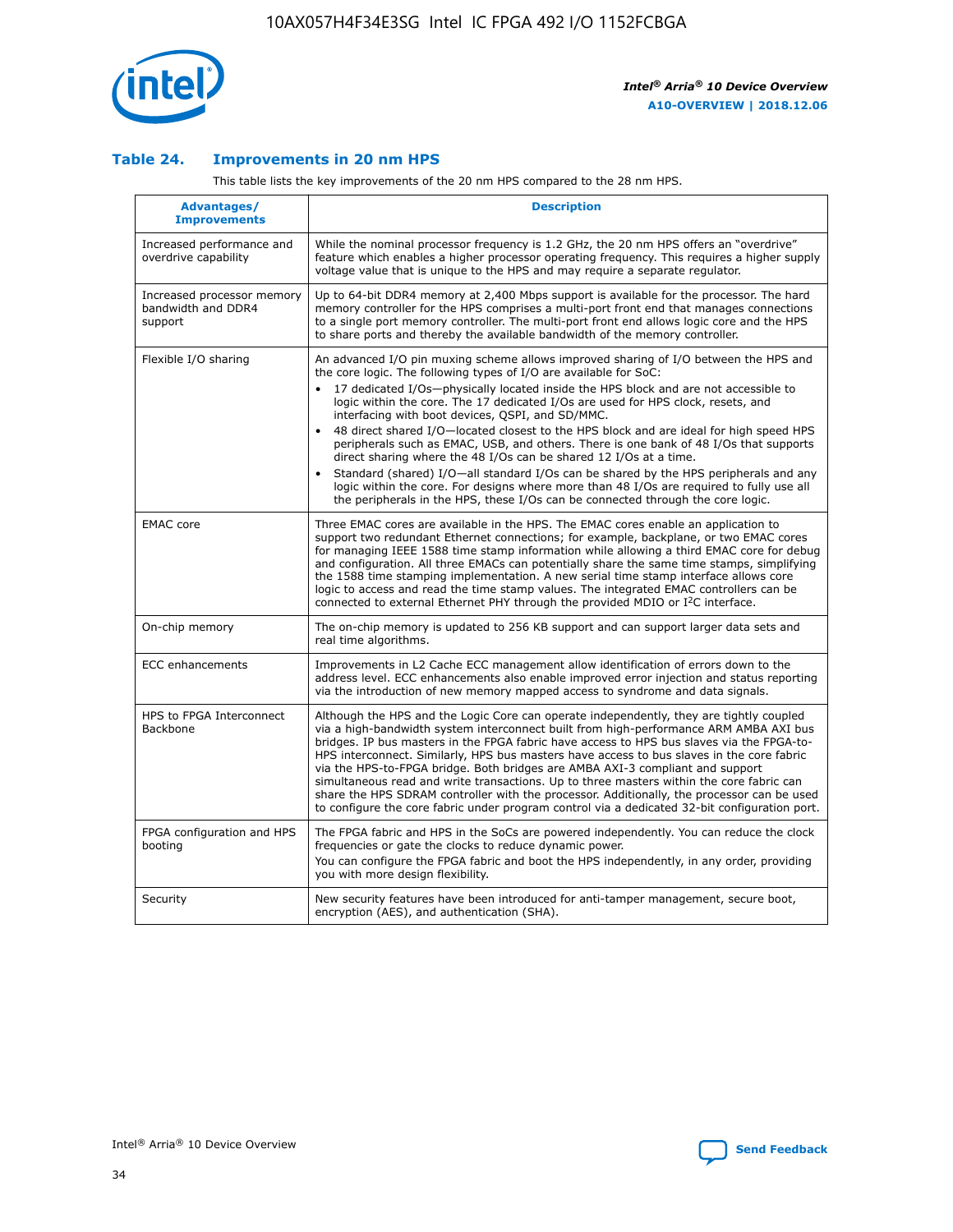

# **Features of the HPS**

The HPS has the following features:

- 1.2-GHz, dual-core ARM Cortex-A9 MPCore processor with up to 1.5-GHz via overdrive
	- ARMv7-A architecture that runs 32-bit ARM instructions, 16-bit and 32-bit Thumb instructions, and 8-bit Java byte codes in Jazelle style
	- Superscalar, variable length, out-of-order pipeline with dynamic branch prediction
	- Instruction Efficiency 2.5 MIPS/MHz, which provides total performance of 7500 MIPS at 1.5 GHz
- Each processor core includes:
	- 32 KB of L1 instruction cache, 32 KB of L1 data cache
	- Single- and double-precision floating-point unit and NEON media engine
	- CoreSight debug and trace technology
	- Snoop Control Unit (SCU) and Acceleration Coherency Port (ACP)
- 512 KB of shared L2 cache
- 256 KB of scratch RAM
- Hard memory controller with support for DDR3, DDR4 and optional error correction code (ECC) support
- Multiport Front End (MPFE) Scheduler interface to the hard memory controller
- 8-channel direct memory access (DMA) controller
- QSPI flash controller with SIO, DIO, QIO SPI Flash support
- NAND flash controller (ONFI 1.0 or later) with DMA and ECC support, updated to support 8 and 16-bit Flash devices and new command DMA to offload CPU for fast power down recovery
- Updated SD/SDIO/MMC controller to eMMC 4.5 with DMA with CE-ATA digital command support
- 3 10/100/1000 Ethernet media access control (MAC) with DMA
- 2 USB On-the-Go (OTG) controllers with DMA
- $\bullet$  5 I<sup>2</sup>C controllers (3 can be used by EMAC for MIO to external PHY)
- 2 UART 16550 Compatible controllers
- 4 serial peripheral interfaces (SPI) (2 Master, 2 Slaves)
- 62 programmable general-purpose I/Os, which includes 48 direct share I/Os that allows the HPS peripherals to connect directly to the FPGA I/Os
- 7 general-purpose timers
- 4 watchdog timers
- Anti-tamper, Secure Boot, Encryption (AES) and Authentication (SHA)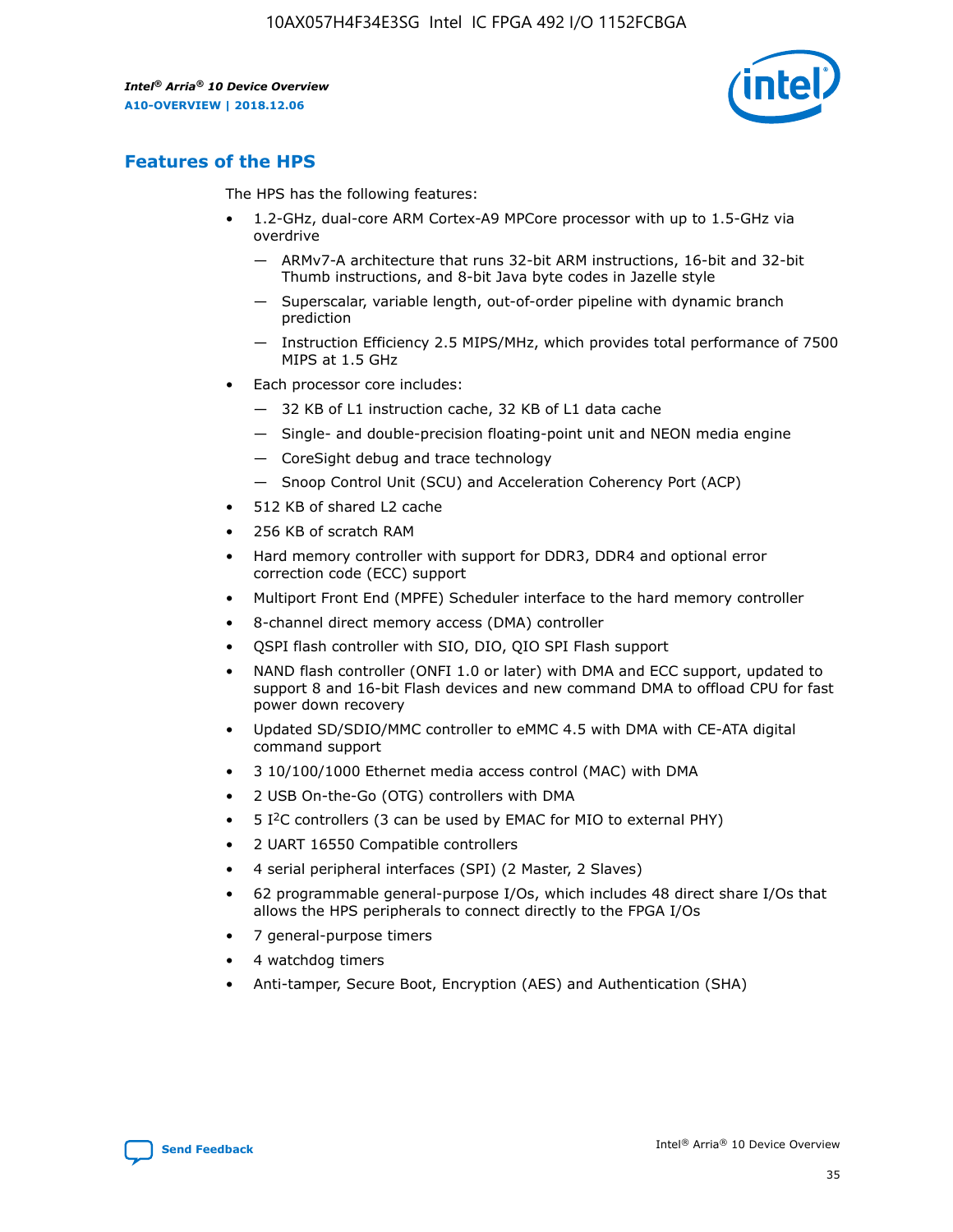

# **System Peripherals and Debug Access Port**

Each Ethernet MAC, USB OTG, NAND flash controller, and SD/MMC controller module has an integrated DMA controller. For modules without an integrated DMA controller, an additional DMA controller module provides up to eight channels of high-bandwidth data transfers. Peripherals that communicate off-chip are multiplexed with other peripherals at the HPS pin level. This allows you to choose which peripherals interface with other devices on your PCB.

The debug access port provides interfaces to industry standard JTAG debug probes and supports ARM CoreSight debug and core traces to facilitate software development.

## **HPS–FPGA AXI Bridges**

The HPS–FPGA bridges, which support the Advanced Microcontroller Bus Architecture (AMBA) Advanced eXtensible Interface (AXI™) specifications, consist of the following bridges:

- FPGA-to-HPS AMBA AXI bridge—a high-performance bus supporting 32, 64, and 128 bit data widths that allows the FPGA fabric to issue transactions to slaves in the HPS.
- HPS-to-FPGA Avalon/AMBA AXI bridge—a high-performance bus supporting 32, 64, and 128 bit data widths that allows the HPS to issue transactions to slaves in the FPGA fabric.
- Lightweight HPS-to-FPGA AXI bridge—a lower latency 32 bit width bus that allows the HPS to issue transactions to soft peripherals in the FPGA fabric. This bridge is primarily used for control and status register (CSR) accesses to peripherals in the FPGA fabric.

The HPS–FPGA AXI bridges allow masters in the FPGA fabric to communicate with slaves in the HPS logic, and vice versa. For example, the HPS-to-FPGA AXI bridge allows you to share memories instantiated in the FPGA fabric with one or both microprocessors in the HPS, while the FPGA-to-HPS AXI bridge allows logic in the FPGA fabric to access the memory and peripherals in the HPS.

Each HPS–FPGA bridge also provides asynchronous clock crossing for data transferred between the FPGA fabric and the HPS.

## **HPS SDRAM Controller Subsystem**

The HPS SDRAM controller subsystem contains a multiport SDRAM controller and DDR PHY that are shared between the FPGA fabric (through the FPGA-to-HPS SDRAM interface), the level 2 (L2) cache, and the level 3 (L3) system interconnect. The FPGA-to-HPS SDRAM interface supports AMBA AXI and Avalon® Memory-Mapped (Avalon-MM) interface standards, and provides up to six individual ports for access by masters implemented in the FPGA fabric.

The HPS SDRAM controller supports up to 3 masters (command ports), 3x 64-bit read data ports and 3x 64-bit write data ports.

To maximize memory performance, the SDRAM controller subsystem supports command and data reordering, deficit round-robin arbitration with aging, and high-priority bypass features.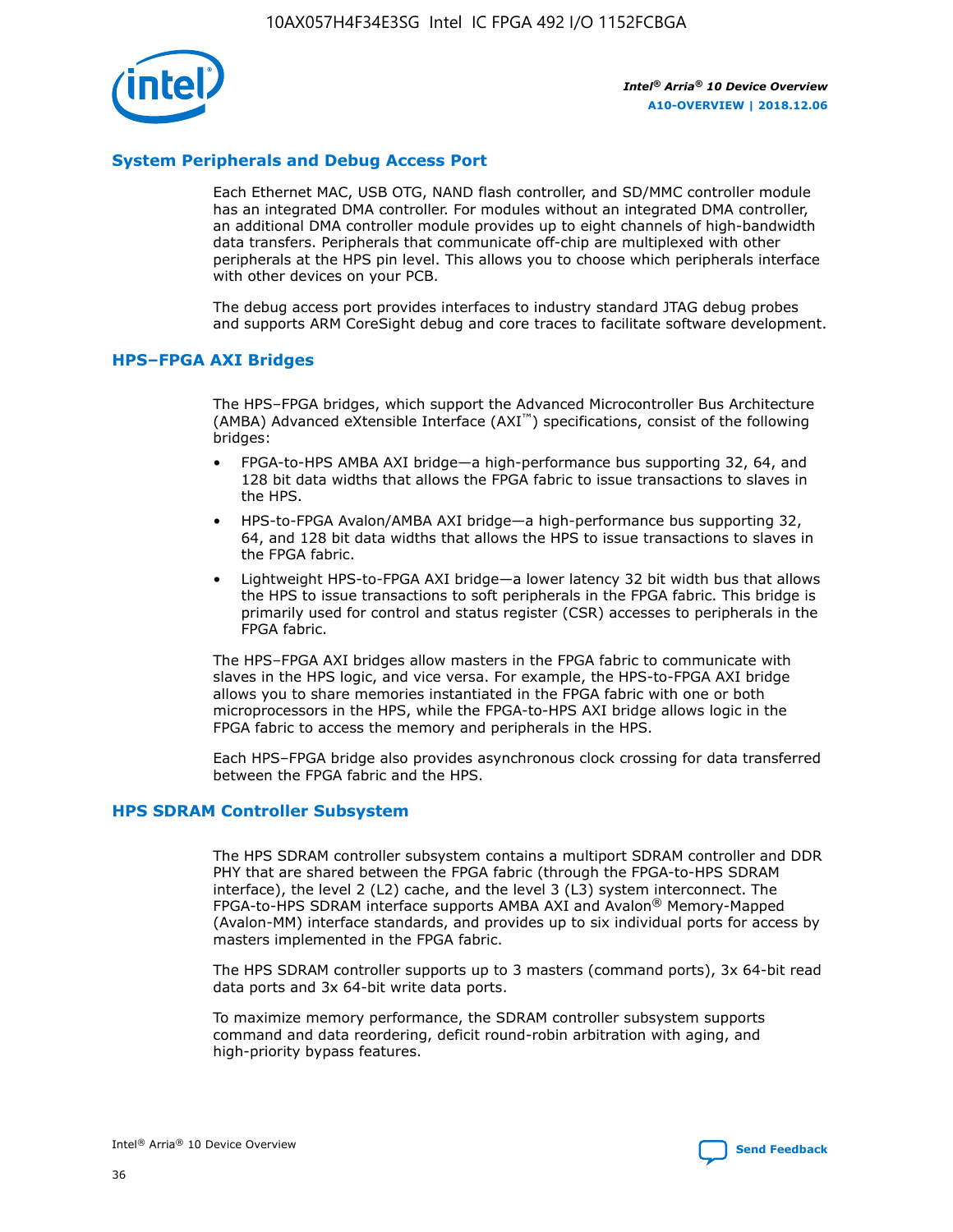

# **FPGA Configuration and HPS Booting**

The FPGA fabric and HPS in the SoC FPGA must be powered at the same time. You can reduce the clock frequencies or gate the clocks to reduce dynamic power.

Once powered, the FPGA fabric and HPS can be configured independently thus providing you with more design flexibility:

- You can boot the HPS independently. After the HPS is running, the HPS can fully or partially reconfigure the FPGA fabric at any time under software control. The HPS can also configure other FPGAs on the board through the FPGA configuration controller.
- Configure the FPGA fabric first, and then boot the HPS from memory accessible to the FPGA fabric.

## **Hardware and Software Development**

For hardware development, you can configure the HPS and connect your soft logic in the FPGA fabric to the HPS interfaces using the Platform Designer system integration tool in the Intel Quartus Prime software.

For software development, the ARM-based SoC FPGA devices inherit the rich software development ecosystem available for the ARM Cortex-A9 MPCore processor. The software development process for Intel SoC FPGAs follows the same steps as those for other SoC devices from other manufacturers. Support for Linux\*, VxWorks\*, and other operating systems are available for the SoC FPGAs. For more information on the operating systems support availability, contact the Intel FPGA sales team.

You can begin device-specific firmware and software development on the Intel SoC FPGA Virtual Target. The Virtual Target is a fast PC-based functional simulation of a target development system—a model of a complete development board. The Virtual Target enables the development of device-specific production software that can run unmodified on actual hardware.

# **Dynamic and Partial Reconfiguration**

The Intel Arria 10 devices support dynamic and partial reconfiguration. You can use dynamic and partial reconfiguration simultaneously to enable seamless reconfiguration of both the device core and transceivers.

# **Dynamic Reconfiguration**

You can reconfigure the PMA and PCS blocks while the device continues to operate. This feature allows you to change the data rates, protocol, and analog settings of a channel in a transceiver bank without affecting on-going data transfer in other transceiver banks. This feature is ideal for applications that require dynamic multiprotocol or multirate support.

# **Partial Reconfiguration**

Using partial reconfiguration, you can reconfigure some parts of the device while keeping the device in operation.

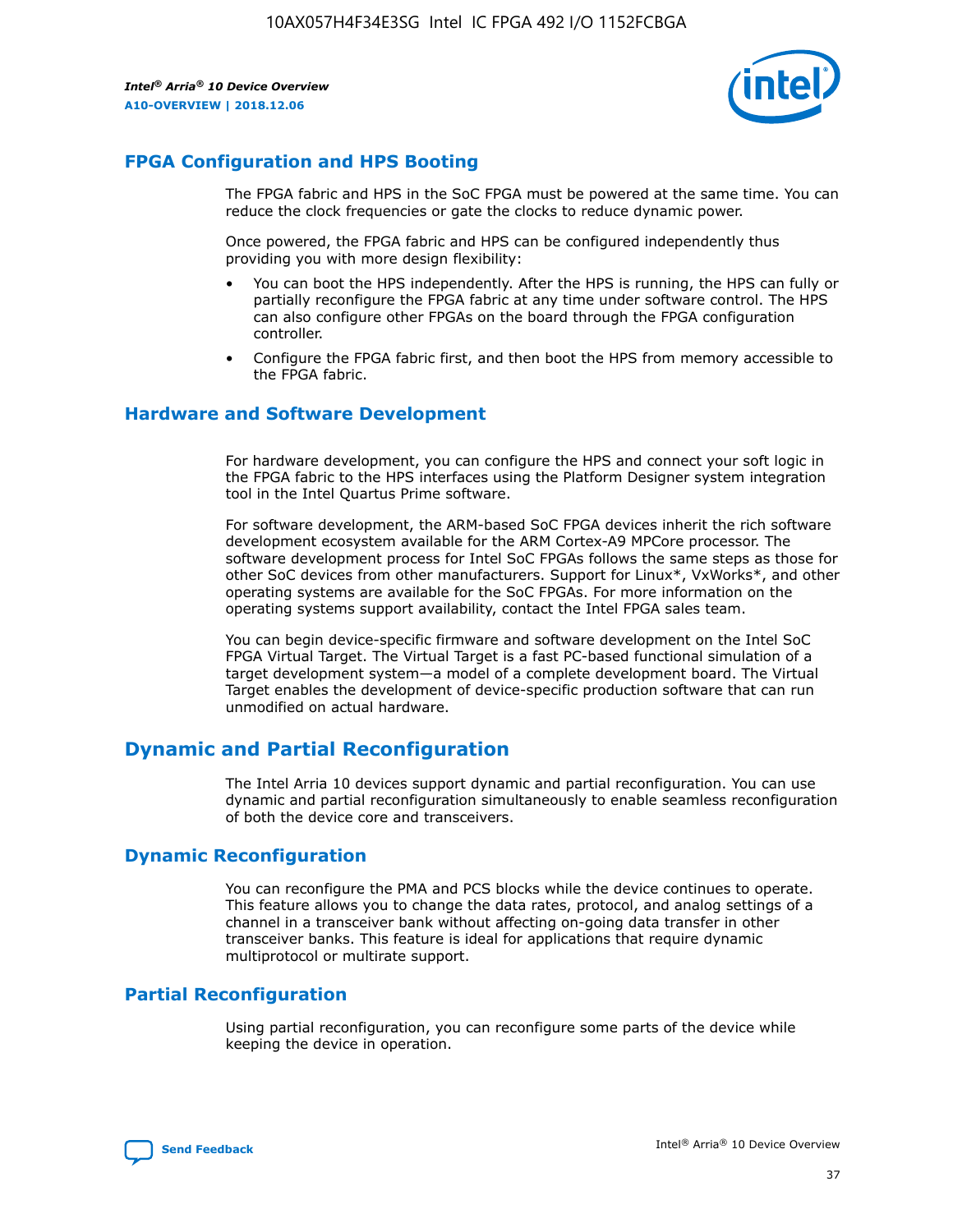

Instead of placing all device functions in the FPGA fabric, you can store some functions that do not run simultaneously in external memory and load them only when required. This capability increases the effective logic density of the device, and lowers cost and power consumption.

In the Intel solution, you do not have to worry about intricate device architecture to perform a partial reconfiguration. The partial reconfiguration capability is built into the Intel Quartus Prime design software, making such time-intensive task simple.

Intel Arria 10 devices support partial reconfiguration in the following configuration options:

- Using an internal host:
	- All supported configuration modes where the FPGA has access to external memory devices such as serial and parallel flash memory.
	- Configuration via Protocol [CvP (PCIe)]
- Using an external host—passive serial (PS), fast passive parallel (FPP) x8, FPP x16, and FPP x32 I/O interface.

# **Enhanced Configuration and Configuration via Protocol**

# **Table 25. Configuration Schemes and Features of Intel Arria 10 Devices**

Intel Arria 10 devices support 1.8 V programming voltage and several configuration schemes.

| <b>Scheme</b>                                                          | <b>Data</b><br><b>Width</b> | <b>Max Clock</b><br>Rate<br>(MHz) | <b>Max Data</b><br>Rate<br>(Mbps)<br>(13) | <b>Decompression</b> | <b>Design</b><br>Security <sup>(1</sup><br>4) | <b>Partial</b><br>Reconfiguration<br>(15) | <b>Remote</b><br><b>System</b><br><b>Update</b> |
|------------------------------------------------------------------------|-----------------------------|-----------------------------------|-------------------------------------------|----------------------|-----------------------------------------------|-------------------------------------------|-------------------------------------------------|
| <b>JTAG</b>                                                            | 1 bit                       | 33                                | 33                                        |                      |                                               | Yes(16)                                   |                                                 |
| Active Serial (AS)<br>through the<br>EPCO-L<br>configuration<br>device | 1 bit,<br>4 bits            | 100                               | 400                                       | Yes                  | Yes                                           | Yes(16)                                   | Yes                                             |
| Passive serial (PS)<br>through CPLD or<br>external<br>microcontroller  | 1 bit                       | 100                               | 100                                       | Yes                  | Yes                                           | Yes <sup>(16)</sup>                       | Parallel<br>Flash<br>Loader<br>(PFL) IP<br>core |
|                                                                        |                             |                                   |                                           |                      |                                               |                                           | continued                                       |

<sup>(13)</sup> Enabling either compression or design security features affects the maximum data rate. Refer to the Intel Arria 10 Device Datasheet for more information.

<sup>(14)</sup> Encryption and compression cannot be used simultaneously.

 $(15)$  Partial reconfiguration is an advanced feature of the device family. If you are interested in using partial reconfiguration, contact Intel for support.

 $(16)$  Partial configuration can be performed only when it is configured as internal host.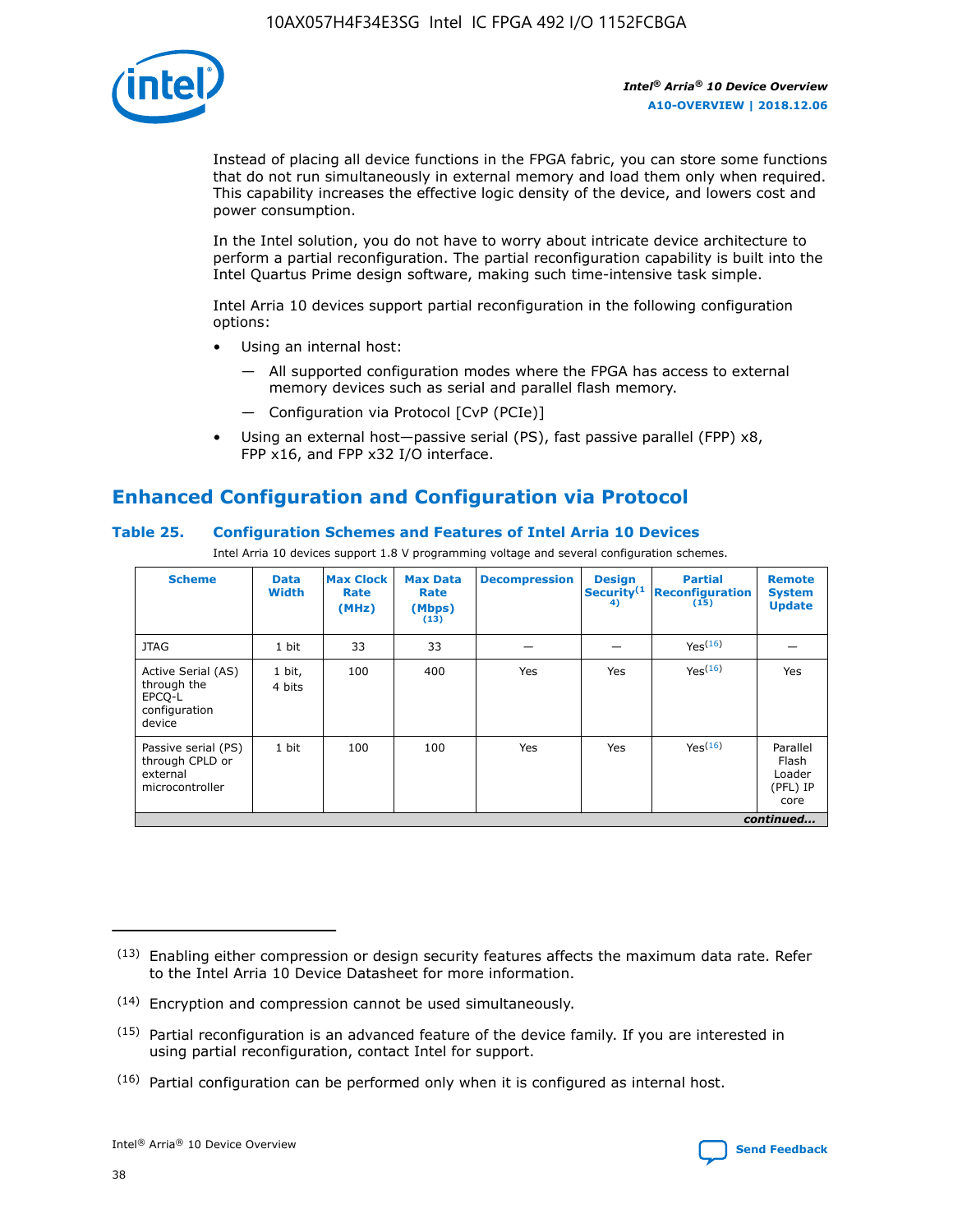

| <b>Scheme</b>                                   | <b>Data</b><br><b>Width</b> | <b>Max Clock</b><br>Rate<br>(MHz) | <b>Max Data</b><br>Rate<br>(Mbps)<br>(13) | <b>Decompression</b> | <b>Design</b><br>Security <sup>(1</sup><br>4) | <b>Partial</b><br><b>Reconfiguration</b><br>(15) | <b>Remote</b><br><b>System</b><br><b>Update</b> |
|-------------------------------------------------|-----------------------------|-----------------------------------|-------------------------------------------|----------------------|-----------------------------------------------|--------------------------------------------------|-------------------------------------------------|
| Fast passive                                    | 8 bits                      | 100                               | 3200                                      | Yes                  | Yes                                           | Yes(17)                                          | PFL IP                                          |
| parallel (FPP)<br>through CPLD or               | 16 bits                     |                                   |                                           | Yes                  | Yes                                           |                                                  | core                                            |
| external<br>microcontroller                     | 32 bits                     |                                   |                                           | Yes                  | Yes                                           |                                                  |                                                 |
| Configuration via                               | 16 bits                     | 100                               | 3200                                      | Yes                  | Yes                                           | Yes <sup>(17)</sup>                              |                                                 |
| <b>HPS</b>                                      | 32 bits                     |                                   |                                           | Yes                  | Yes                                           |                                                  |                                                 |
| Configuration via<br>Protocol [CvP<br>$(PCIe*)$ | x1, x2,<br>x4, x8<br>lanes  |                                   | 8000                                      | Yes                  | Yes                                           | Yes <sup>(16)</sup>                              |                                                 |

You can configure Intel Arria 10 devices through PCIe using Configuration via Protocol (CvP). The Intel Arria 10 CvP implementation conforms to the PCIe 100 ms power-up-to-active time requirement.

#### **Related Information**

[Configuration via Protocol \(CvP\) Implementation in Intel FPGAs User Guide](https://www.intel.com/content/www/us/en/programmable/documentation/dsu1441819344145.html#dsu1442269728522) Provides more information about the CvP configuration scheme.

# **SEU Error Detection and Correction**

Intel Arria 10 devices offer robust and easy-to-use single-event upset (SEU) error detection and correction circuitry.

The detection and correction circuitry includes protection for Configuration RAM (CRAM) programming bits and user memories. The CRAM is protected by a continuously running CRC error detection circuit with integrated ECC that automatically corrects one or two errors and detects higher order multi-bit errors. When more than two errors occur, correction is available through reloading of the core programming file, providing a complete design refresh while the FPGA continues to operate.

The physical layout of the Intel Arria 10 CRAM array is optimized to make the majority of multi-bit upsets appear as independent single-bit or double-bit errors which are automatically corrected by the integrated CRAM ECC circuitry. In addition to the CRAM protection, the M20K memory blocks also include integrated ECC circuitry and are layout-optimized for error detection and correction. The MLAB does not have ECC.

<sup>(17)</sup> Supported at a maximum clock rate of 100 MHz.



 $(13)$  Enabling either compression or design security features affects the maximum data rate. Refer to the Intel Arria 10 Device Datasheet for more information.

<sup>(14)</sup> Encryption and compression cannot be used simultaneously.

 $(15)$  Partial reconfiguration is an advanced feature of the device family. If you are interested in using partial reconfiguration, contact Intel for support.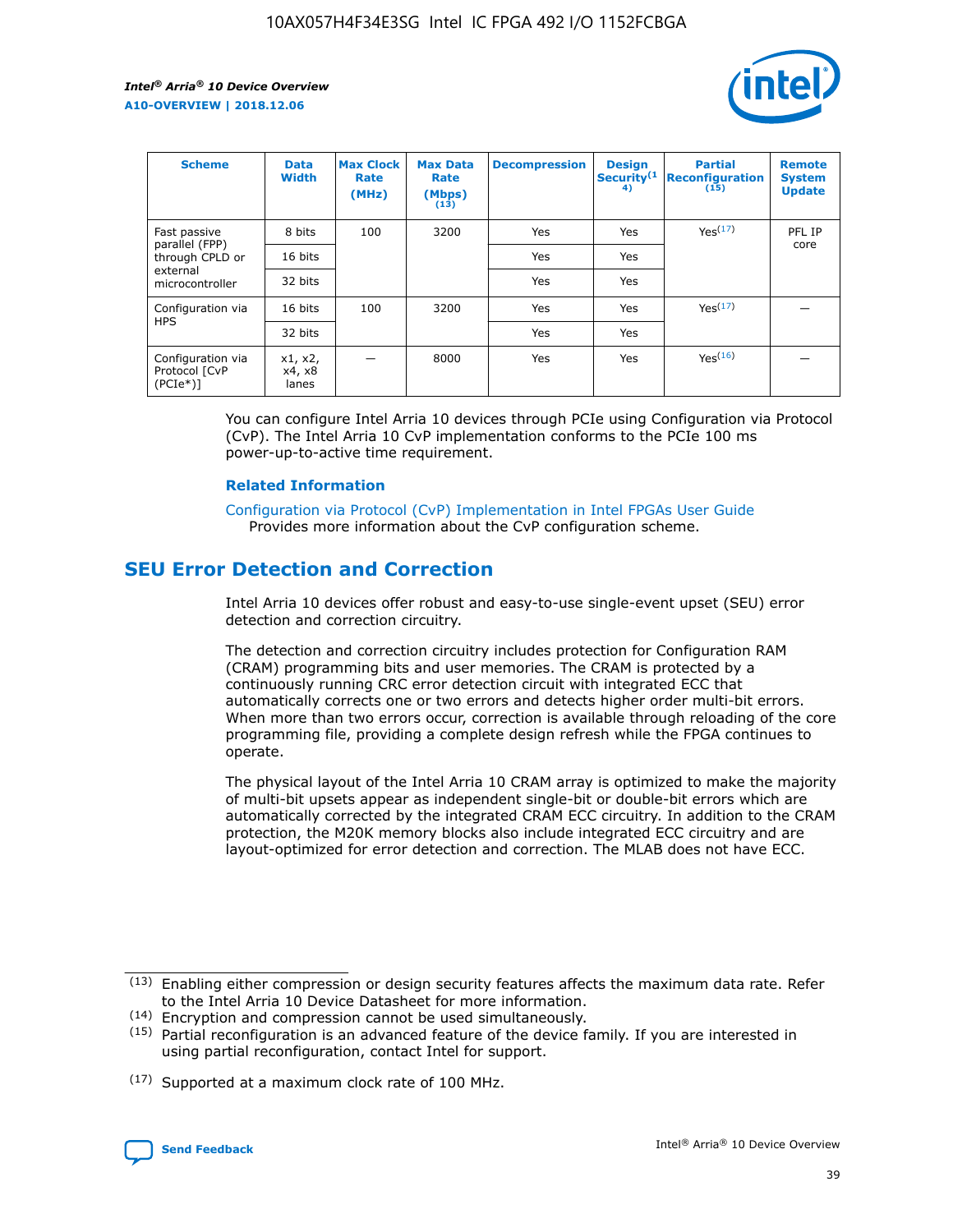

# **Power Management**

Intel Arria 10 devices leverage the advanced 20 nm process technology, a low 0.9 V core power supply, an enhanced core architecture, and several optional power reduction techniques to reduce total power consumption by as much as 40% compared to Arria V devices and as much as 60% compared to Stratix V devices.

The optional power reduction techniques in Intel Arria 10 devices include:

- **SmartVID**—a code is programmed into each device during manufacturing that allows a smart regulator to operate the device at lower core  $V_{CC}$  while maintaining performance
- **Programmable Power Technology**—non-critical timing paths are identified by the Intel Quartus Prime software and the logic in these paths is biased for low power instead of high performance
- **Low Static Power Options**—devices are available with either standard static power or low static power while maintaining performance

Furthermore, Intel Arria 10 devices feature Intel's industry-leading low power transceivers and include a number of hard IP blocks that not only reduce logic resources but also deliver substantial power savings compared to soft implementations. In general, hard IP blocks consume up to 90% less power than the equivalent soft logic implementations.

# **Incremental Compilation**

The Intel Quartus Prime software incremental compilation feature reduces compilation time and helps preserve performance to ease timing closure. The incremental compilation feature enables the partial reconfiguration flow for Intel Arria 10 devices.

Incremental compilation supports top-down, bottom-up, and team-based design flows. This feature facilitates modular, hierarchical, and team-based design flows where different designers compile their respective design sections in parallel. Furthermore, different designers or IP providers can develop and optimize different blocks of the design independently. These blocks can then be imported into the top level project.

# **Document Revision History for Intel Arria 10 Device Overview**

| <b>Document</b><br><b>Version</b> | <b>Changes</b>                                                                                                                                                                                                                                                              |
|-----------------------------------|-----------------------------------------------------------------------------------------------------------------------------------------------------------------------------------------------------------------------------------------------------------------------------|
| 2018.12.06                        | Added links to Intel Arria 10 device errata documents.<br>Removed automotive temperature option from the Intel Arria 10 GX devices.<br>Removed -3 fabric speed grade from the Intel Arria 10 GT devices.<br>Updated power options for the Intel Arria 10 GX and GT devices. |
| 2018.04.09                        | Updated the lowest $V_{CC}$ from 0.83 V to 0.82 V in the topic listing a summary of the device features.                                                                                                                                                                    |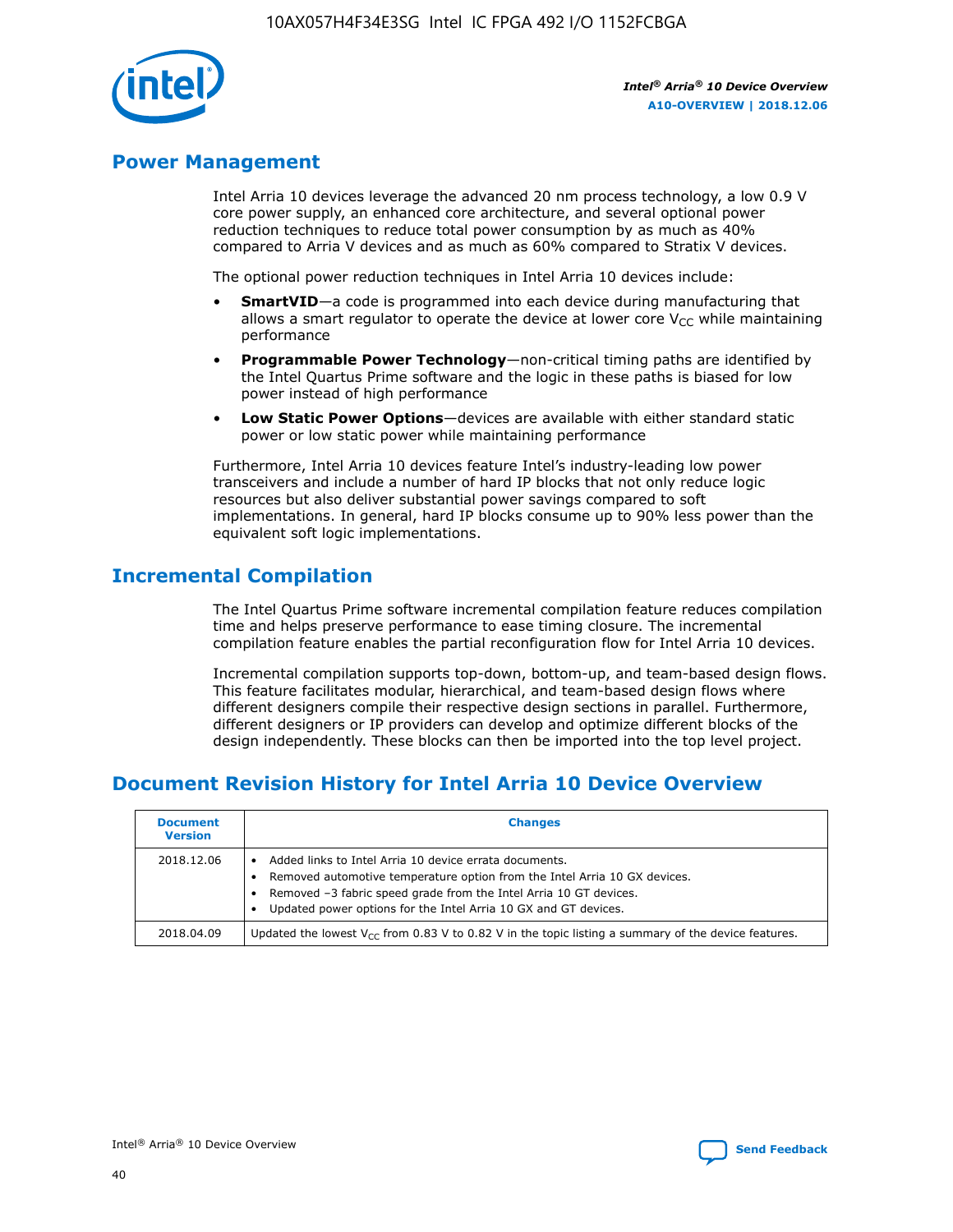#### *Intel® Arria® 10 Device Overview* **A10-OVERVIEW | 2018.12.06**



| <b>Date</b>    | <b>Version</b> | <b>Changes</b>                                                                                                                                                                                                                                                                                                                                                                                                                                                                                                                                                                                                                                                                                                                                                                                                                                                                                                                                                            |
|----------------|----------------|---------------------------------------------------------------------------------------------------------------------------------------------------------------------------------------------------------------------------------------------------------------------------------------------------------------------------------------------------------------------------------------------------------------------------------------------------------------------------------------------------------------------------------------------------------------------------------------------------------------------------------------------------------------------------------------------------------------------------------------------------------------------------------------------------------------------------------------------------------------------------------------------------------------------------------------------------------------------------|
| January 2018   | 2018.01.17     | Updated the maximum data rate for HPS (Intel Arria 10 SX devices<br>external memory interface DDR3 controller from 2,166 Mbps to 2,133<br>Mbps.<br>Updated maximum frequency supported for half rate QDRII and QDRII<br>+ SRAM to 633 MHz in Memory Standards Supported by the Soft<br>Memory Controller table.<br>Updated transceiver backplane capability to 12.5 Gbps.<br>$\bullet$<br>Removed transceiver speed grade 5 in Sample Ordering Core and<br>Available Options for Intel Arria 10 GX Devices figure.<br>Removed package code 40, low static power, SmartVID, industrial, and<br>military operating temperature support from Sample Ordering Core and<br>Available Options for Intel Arria 10 GT Devices figure.<br>Updated short reach transceiver rate for Intel Arria 10 GT devices to<br>25.8 Gbps.<br>Removed On-Die Instrumentation - EyeQ and Jitter Margin Tool<br>support from PMA Features of the Transceivers in Intel Arria 10 Devices<br>table. |
| September 2017 | 2017.09.20     | Updated the maximum speed of the DDR4 external memory interface from<br>1,333 MHz/2,666 Mbps to 1,200 MHz/2,400 Mbps.                                                                                                                                                                                                                                                                                                                                                                                                                                                                                                                                                                                                                                                                                                                                                                                                                                                     |
| July 2017      | 2017.07.13     | Corrected the automotive temperature range in the figure showing the<br>available options for the Intel Arria 10 GX devices from "-40°C to 100°C"<br>to "-40°C to 125°C".                                                                                                                                                                                                                                                                                                                                                                                                                                                                                                                                                                                                                                                                                                                                                                                                 |
| July 2017      | 2017.07.06     | Added automotive temperature option to Intel Arria 10 GX device family.                                                                                                                                                                                                                                                                                                                                                                                                                                                                                                                                                                                                                                                                                                                                                                                                                                                                                                   |
| May 2017       | 2017.05.08     | Corrected protocol names with "1588" to "IEEE 1588v2".<br>$\bullet$<br>Updated the vertical migration table to remove vertical migration<br>$\bullet$<br>between Intel Arria 10 GX and Intel Arria 10 SX device variants.<br>Removed all "Preliminary" marks.<br>$\bullet$                                                                                                                                                                                                                                                                                                                                                                                                                                                                                                                                                                                                                                                                                                |
| March 2017     | 2017.03.15     | Removed the topic about migration from Intel Arria 10 to Intel Stratix<br>$\bullet$<br>10 devices.<br>Rebranded as Intel.<br>$\bullet$                                                                                                                                                                                                                                                                                                                                                                                                                                                                                                                                                                                                                                                                                                                                                                                                                                    |
| October 2016   | 2016.10.31     | Removed package F36 from Intel Arria 10 GX devices.<br>Updated Intel Arria 10 GT sample ordering code and maximum GX<br>$\bullet$<br>transceiver count. Intel Arria 10 GT devices are available only in the<br>SF45 package option with a maximum of 72 transceivers.                                                                                                                                                                                                                                                                                                                                                                                                                                                                                                                                                                                                                                                                                                     |
| May 2016       | 2016.05.02     | Updated the FPGA Configuration and HPS Booting topic.<br>$\bullet$<br>Remove V <sub>CC</sub> PowerManager from the Summary of Features, Power<br>$\bullet$<br>Management and Arria 10 Device Variants and packages topics. This<br>feature is no longer supported in Arria 10 devices.<br>Removed LPDDR3 from the Memory Standards Supported by the HPS<br>Hard Memory Controller table in the Memory Standards Supported by<br>Intel Arria 10 Devices topic. This standard is only supported by the<br>FPGA.<br>Removed transceiver speed grade 5 from the Device Variants and<br>Packages topic for Arria 10 GX and SX devices.                                                                                                                                                                                                                                                                                                                                         |
| February 2016  | 2016.02.11     | Changed the maximum Arria 10 GT datarate to 25.8 Gbps and the<br>minimum datarate to 1 Gbps globally.<br>Revised the state for Core clock networks in the Summary of Features<br>$\bullet$<br>topic.<br>• Changed the transceiver parameters in the "Summary of Features for<br>Arria 10 Devices" table.<br>• Changed the transceiver parameters in the "Maximum Resource Counts<br>for Arria 10 GT Devices" table.<br>• Changed the package availability for GT devices in the "Package Plan<br>for Arria 10 GT Devices" table.<br>Changed the package configurations for GT devices in the "Migration"<br>Capability Across Arria 10 Product Lines" figure.<br>continued                                                                                                                                                                                                                                                                                                |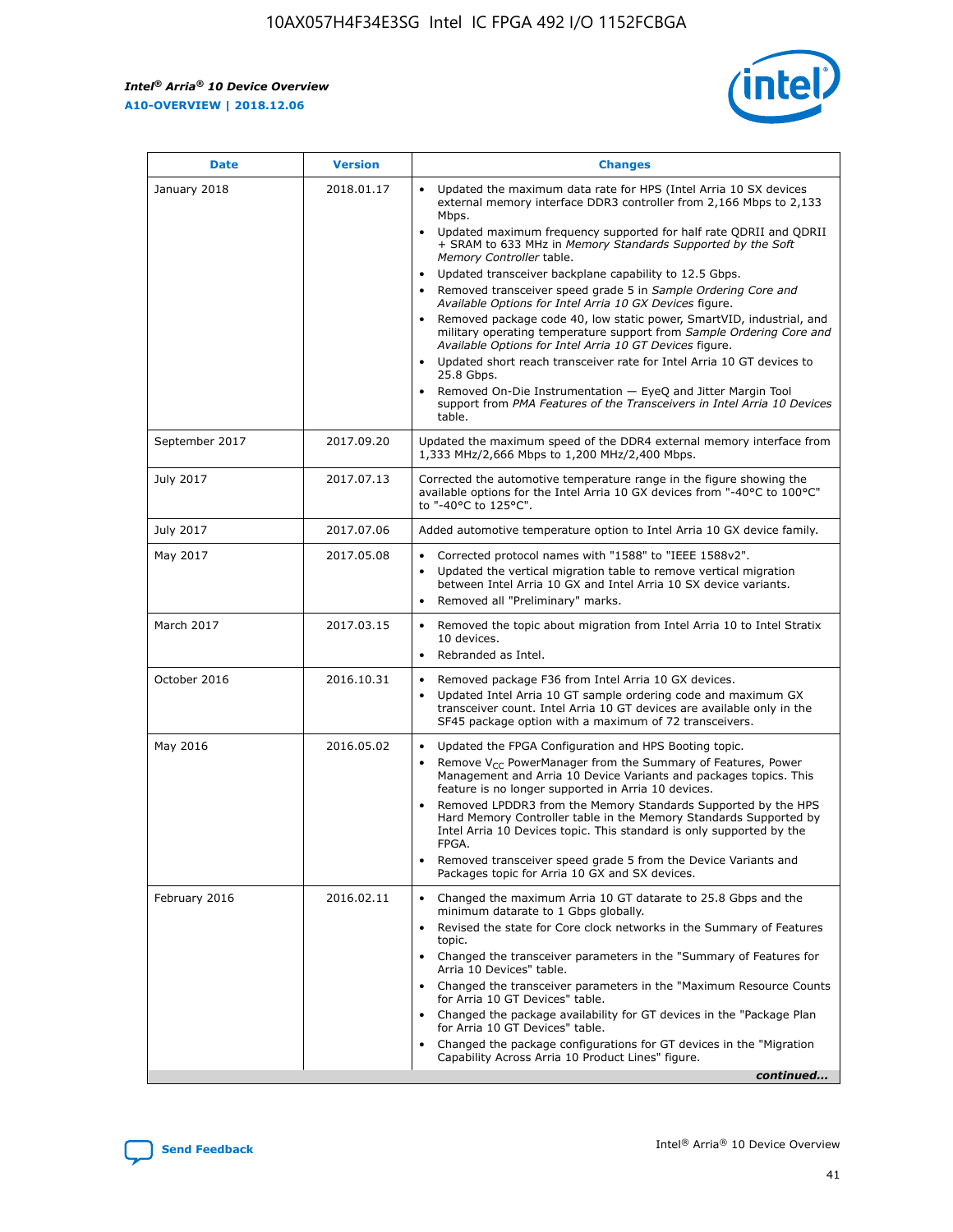

| <b>Date</b>   | <b>Version</b> | <b>Changes</b>                                                                                                                                                               |
|---------------|----------------|------------------------------------------------------------------------------------------------------------------------------------------------------------------------------|
|               |                | Changed transceiver parameters in the "Low Power Serial Transceivers"<br>$\bullet$<br>section.                                                                               |
|               |                | • Changed the transceiver descriptions in the "Device Variants for the<br>Arria 10 Device Family" table.                                                                     |
|               |                | • Changed the "Sample Ordering Code and Available Options for Arria 10<br>GT Devices" figure.                                                                                |
|               |                | Changed the datarates for GT devices in the "PMA Features" section.                                                                                                          |
|               |                | Changed the datarates for GT devices in the "PCS Features" section.<br>$\bullet$                                                                                             |
| December 2015 | 2015.12.14     | Updated the number of M20K memory blocks for Arria 10 GX 660 from<br>2133 to 2131 and corrected the total RAM bit from 48,448 Kb to<br>48,408 Kb.                            |
|               |                | Corrected the number of DSP blocks for Arria 10 GX 660 from 1688 to<br>$\bullet$<br>1687 in the table listing floating-point arithmetic resources.                           |
| November 2015 | 2015.11.02     | Updated the maximum resources for Arria 10 GX 220, GX 320, GX 480,<br>GX 660, SX 220, SX 320, SX 480, and SX 660.                                                            |
|               |                | Updated resource count for Arria 10 GX 320, GX 480, GX 660, SX 320,<br>SX 480, a SX 660 devices in Number of Multipliers in Intel Arria 10<br><b>Devices</b> table.          |
|               |                | Updated the available options for Arria 10 GX, GT, and SX.<br>$\bullet$                                                                                                      |
|               |                | Changed instances of Quartus II to Quartus Prime.<br>$\bullet$                                                                                                               |
| June 2015     | 2015.06.15     | Corrected label for Intel Arria 10 GT product lines in the vertical migration<br>figure.                                                                                     |
| May 2015      | 2015.05.15     | Corrected the DDR3 half rate and quarter rate maximum frequencies in the<br>table that lists the memory standards supported by the Intel Arria 10 hard<br>memory controller. |
| May 2015      | 2015.05.04     | • Added support for 13.5G JESD204b in the Summary of Features table.<br>Added a link to Arria 10 GT Channel Usage in the Arria 10 GT Package<br>$\bullet$<br>Plan topic.     |
|               |                | • Added a note to the table, Maximum Resource Counts for Arria 10 GT<br>devices.                                                                                             |
|               |                | • Updated the power requirements of the transceivers in the Low Power<br>Serial Transceivers topic.                                                                          |
| January 2015  | 2015.01.23     | • Added floating point arithmetic features in the Summary of Features<br>table.                                                                                              |
|               |                | • Updated the total embedded memory from 38.38 megabits (Mb) to<br>65.6 Mb.                                                                                                  |
|               |                | • Updated the table that lists the memory standards supported by Intel<br>Arria 10 devices.                                                                                  |
|               |                | Removed support for DDR3U, LPDDR3 SDRAM, RLDRAM 2, and DDR2.                                                                                                                 |
|               |                | Moved RLDRAM 3 support from hard memory controller to soft memory<br>controller. RLDRAM 3 support uses hard PHY with soft memory<br>controller.                              |
|               |                | Added soft memory controller support for QDR IV.                                                                                                                             |
|               |                | Updated the maximum resource count table to include the number of<br>hard memory controllers available in each device variant.                                               |
|               |                | Updated the transceiver PCS data rate from 12.5 Gbps to 12 Gbps.                                                                                                             |
|               |                | Updated the max clock rate of PS, FPP x8, FPP x16, and Configuration<br>via HPS from 125 MHz to 100 MHz.                                                                     |
|               |                | Added a feature for fractional synthesis PLLs: PLL cascading.                                                                                                                |
|               |                | Updated the HPS programmable general-purpose I/Os from 54 to 62.<br>$\bullet$                                                                                                |
|               |                | continued                                                                                                                                                                    |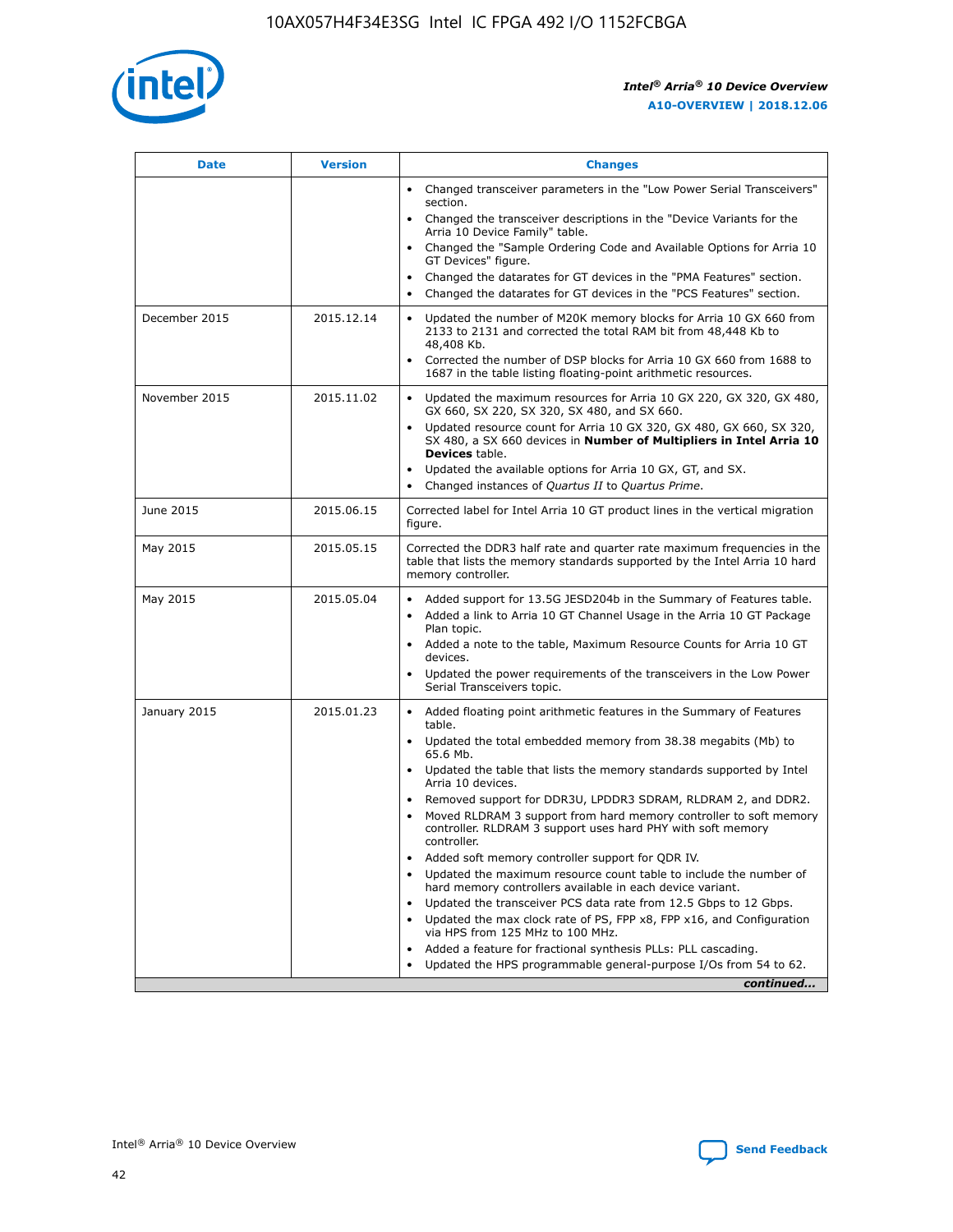r



| <b>Date</b>    | <b>Version</b> | <b>Changes</b>                                                                                                                                                                                                                                                                                                                                                                                                                                                                                                                                      |
|----------------|----------------|-----------------------------------------------------------------------------------------------------------------------------------------------------------------------------------------------------------------------------------------------------------------------------------------------------------------------------------------------------------------------------------------------------------------------------------------------------------------------------------------------------------------------------------------------------|
| September 2014 | 2014.09.30     | Corrected the 3 V I/O and LVDS I/O counts for F35 and F36 packages<br>$\bullet$<br>of Arria 10 GX.<br>Corrected the 3 V I/O, LVDS I/O, and transceiver counts for the NF40<br>$\bullet$<br>package of the Arria GX 570 and 660.<br>Removed 3 V I/O, LVDS I/O, and transceiver counts for the NF40<br>$\bullet$<br>package of the Arria GX 900 and 1150. The NF40 package is not<br>available for Arria 10 GX 900 and 1150.                                                                                                                          |
| August 2014    | 2014.08.18     | Updated Memory (Kb) M20K maximum resources for Arria 10 GX 660<br>devices from 42,660 to 42,620.<br>Added GPIO columns consisting of LVDS I/O Bank and 3V I/O Bank in<br>$\bullet$<br>the Package Plan table.<br>Added how to use memory interface clock frequency higher than 533<br>$\bullet$<br>MHz in the I/O vertical migration.<br>Added information to clarify that RLDRAM3 support uses hard PHY with<br>$\bullet$<br>soft memory controller.<br>Added variable precision DSP blocks support for floating-point<br>$\bullet$<br>arithmetic. |
| June 2014      | 2014.06.19     | Updated number of dedicated I/Os in the HPS block to 17.                                                                                                                                                                                                                                                                                                                                                                                                                                                                                            |
| February 2014  | 2014.02.21     | Updated transceiver speed grade options for GT devices in Figure 2.                                                                                                                                                                                                                                                                                                                                                                                                                                                                                 |
| February 2014  | 2014.02.06     | Updated data rate for Arria 10 GT devices from 28.1 Gbps to 28.3 Gbps.                                                                                                                                                                                                                                                                                                                                                                                                                                                                              |
| December 2013  | 2013.12.10     | Updated the HPS memory standards support from LPDDR2 to LPDDR3.<br>Updated HPS block diagram to include dedicated HPS I/O and FPGA<br>$\bullet$<br>Configuration blocks as well as repositioned SD/SDIO/MMC, DMA, SPI<br>and NAND Flash with ECC blocks.                                                                                                                                                                                                                                                                                            |
| December 2013  | 2013.12.02     | Initial release.                                                                                                                                                                                                                                                                                                                                                                                                                                                                                                                                    |